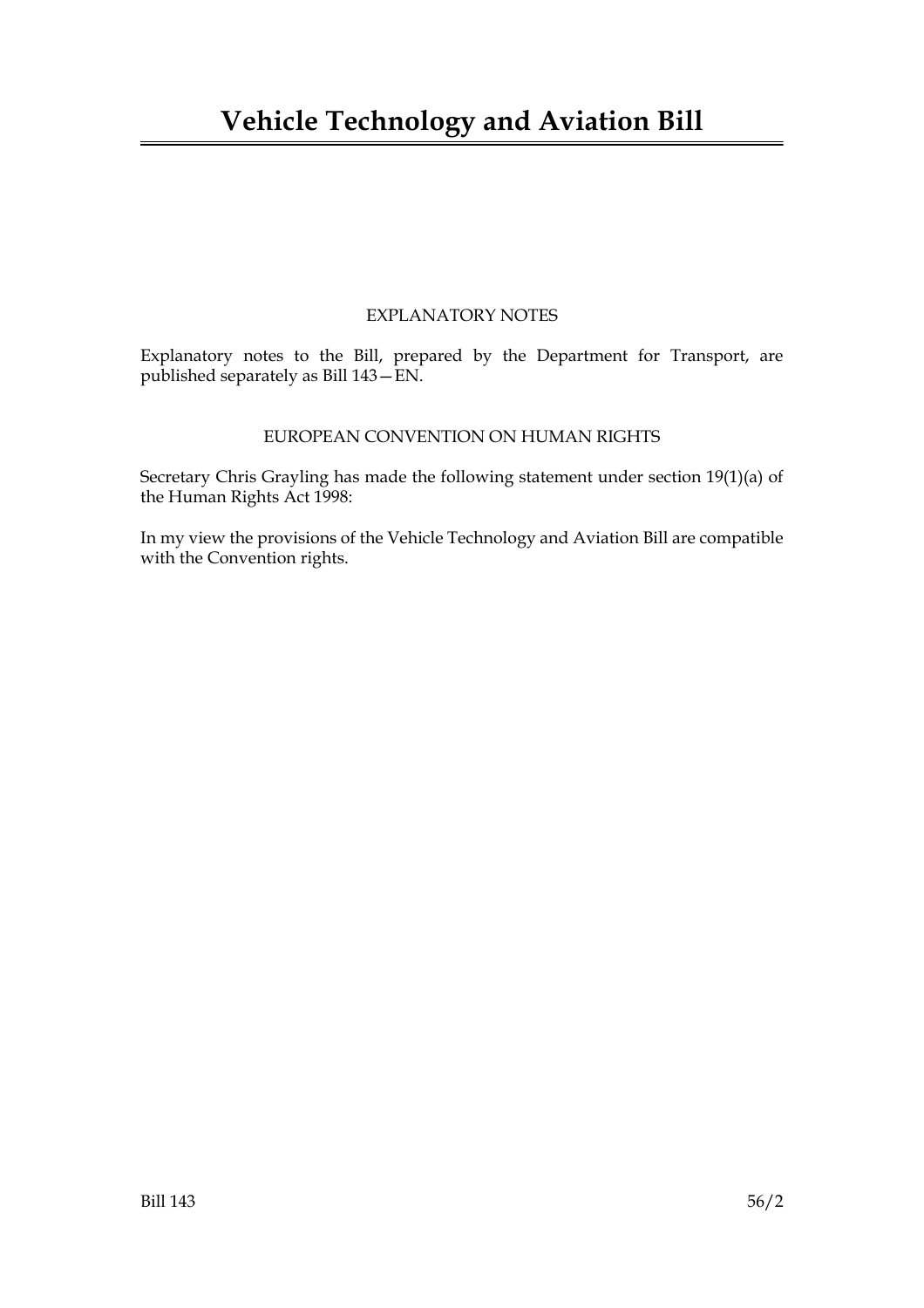## **CONTENTS**

## **PART 1**

## AUTOMATED VEHICLES: LIABILITY OF INSURERS ETC

- 1 Listing of automated vehicles by the Secretary of State
- 2 Liability of insurers etc where accident caused by automated vehicle
- 3 Contributory negligence etc
- 4 Accident resulting from unauthorised alterations or failure to update software
- 5 Right of insurer etc to claim against person responsible for accident
- 6 Application of enactments
- 7 Interpretation

## **PART 2**

## ELECTRIC VEHICLES: CHARGING

## *Introductory*

8 Definitions

## *Requirements and prohibitions*

- 9 Public charging points: access and connection
- 10 Large fuel retailers etc: provision of public charging points
- 11 Information about public charging points
- 12 Smart charge points

## *General and supplementary*

- 13 Enforcement
- 14 Exceptions
- 15 Regulations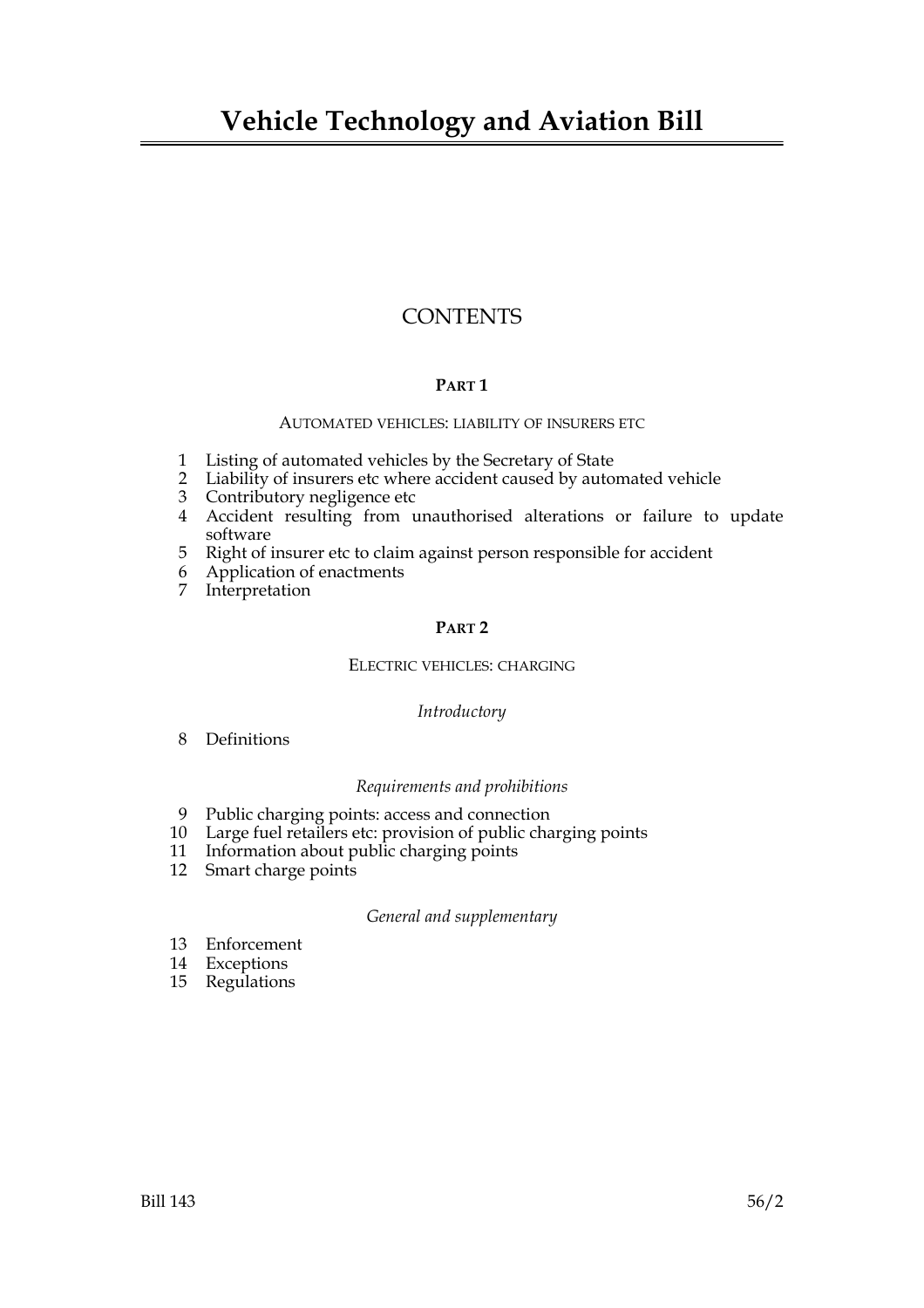## **PART 3**

#### CIVIL AVIATION

#### *Air traffic services licensed under Part 1 of Transport Act 2000*

- 16 Licensed air traffic services: modifying the licence and related appeals
- 17 Air traffic services licensed under Part 1 of the Transport Act 2000: enforcement

#### *Flight providers*

- 18 Air travel organisers' licences
- 19 Air Travel Trust
- 20 Provision of information

#### **PART 4**

#### **MISCELLANEOUS**

- 21 Powers to designate premises for vehicle testing and to cap testing station fees
- 22 Offence of shining or directing a laser at a vehicle
- 23 Courses offered as alternative to prosecution: fees etc

#### **PART 5**

#### **GENERAL**

- 24 Minor and consequential amendments
- 25 Commencement
- 26 Extent<br>27 Short t
- Short title

Schedule 1 — Modification of licence conditions under section 11 of the Transport Act 2000: appeals

- Schedule 2 New Schedule A1 to the Transport Act 2000
- Schedule 3 New Schedule B1 to the Transport Act 2000
- Schedule 4 New Schedule C1 to the Transport Act 2000

Schedule 5 — Minor and consequential amendments

- Part  $1 -$  Automated vehicles: liability of insurers etc
- Part 2 Air traffic services
- Part 3 Vehicle testing: amendments relating to section 21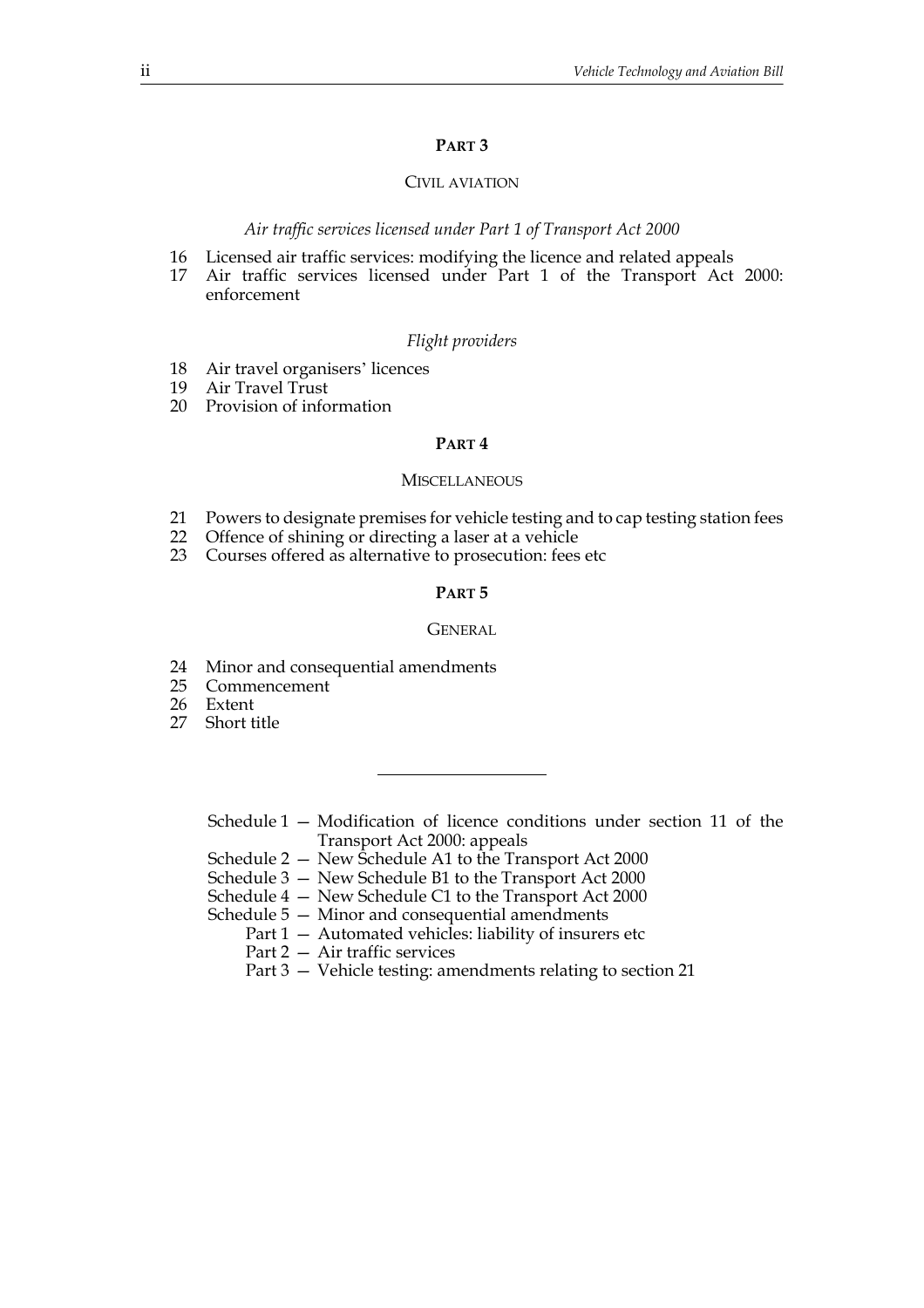# A **BILL** TO

Make provision about automated vehicles, electric vehicles, vehicle testing and civil aviation; to create an offence of shining or directing a laser at a vehicle; and to make provision about fees for courses offered as an alternative to prosecution for road traffic offences.

E IT ENACTED by the Queen's most Excellent Majesty, by and with the advice and consent of the Lords Spiritual and Temporal, and Commons, in this present Parliament assembled, and by the authority of the same, as follows: - $B_{\text{p}}$ 

## **PART 1**

## AUTOMATED VEHICLES: LIABILITY OF INSURERS ETC

## **1 Listing of automated vehicles by the Secretary of State**

- (1) The Secretary of State must prepare, and keep up to date, a list of all motor vehicles that—
	- (a) are or might be used on roads or in other public places in Great Britain, and
	- (b) are in the Secretary of State's opinion designed or adapted to be capable, in at least some circumstances or situations, of safely driving themselves without having to be monitored by an individual.
- (2) The list may identify vehicles—
	- (a) by type,
	- (b) by reference to information recorded in a registration document issued under regulations made under section 22 of the Vehicle Excise and Registration Act 1994, or
	- (c) in some other way.
- (3) The Secretary of State must publish the list when it is first prepared and each time it is revised.
- (4) In this Part "automated vehicle" means a vehicle listed under this section.

*10*

*15*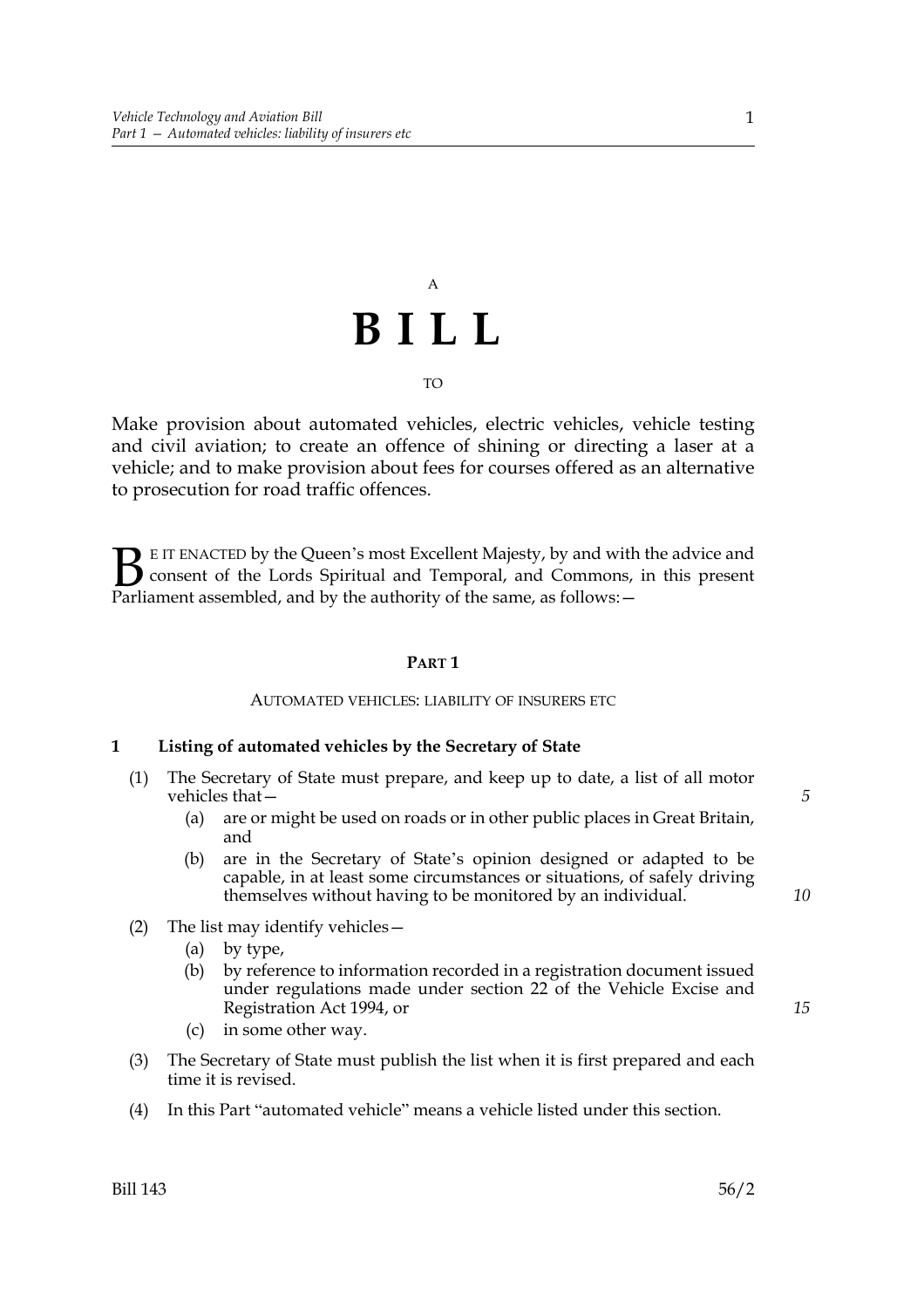## **2 Liability of insurers etc where accident caused by automated vehicle**

## $(1)$  Where –

- (a) an accident is caused by an automated vehicle when driving itself,
- (b) the vehicle is insured at the time of the accident, and
- (c) an insured person or any other person suffers damage as a result of the accident, *5*

the insurer is liable for that damage.

- (2) Where—
	- (a) an accident is caused by an automated vehicle when driving itself,
	- (b) the vehicle is not insured at the time of the accident,
	- (c) section 143 of the Road Traffic Act 1988 (users of motor vehicles to be insured or secured against third-party risks) does not apply to the vehicle at that time—
		- (i) because of section 144(2) of that Act (exemption for public bodies etc), or
		- (ii) because the vehicle is in the public service of the Crown, and
	- (d) a person suffers damage as a result of the accident,

the owner of the vehicle is liable for that damage.

- (3) In this Part "damage" means death or personal injury, and any damage to property other than—
	- (a) the automated vehicle,
	- (b) goods carried for hire or reward in or on that vehicle or in or on any trailer (whether or not coupled) drawn by it, or
	- (c) property in the custody, or under the control, of—
		- (i) the insured person (where subsection (1) applies), or
		- (ii) the person in charge of the automated vehicle at the time of the accident (where subsection (2) applies).
- (4) In respect of damage to property caused by, or arising out of, any one accident involving an automated vehicle, the amount of the liability under this section of the insurer or owner of the vehicle is limited to the amount for the time being specified in section 145(4)(b) of the Road Traffic Act 1988 (limit on compulsory insurance for property damage). *30*
- (5) This section has effect subject to section 3.
- (6) Except as provided by section 4, liability under this section may not be limited or excluded by a term of an insurance policy or in any other way.
- (7) The imposition by this section of liability on the insurer or vehicle owner does not affect any other person's liability in respect of the accident.

## **3 Contributory negligence etc**

- (1) Where—
	- (a) an insurer or vehicle owner is liable under section 2 to a person ("the injured party") in respect of an accident, and *40*
	- (b) the accident, or the damage resulting from it, was to any extent caused by the injured party,

the amount of the liability is subject to whatever reduction under the Law Reform (Contributory Negligence) Act 1945 would apply to a claim in respect *45*

*25*

*35*

*10*

*15*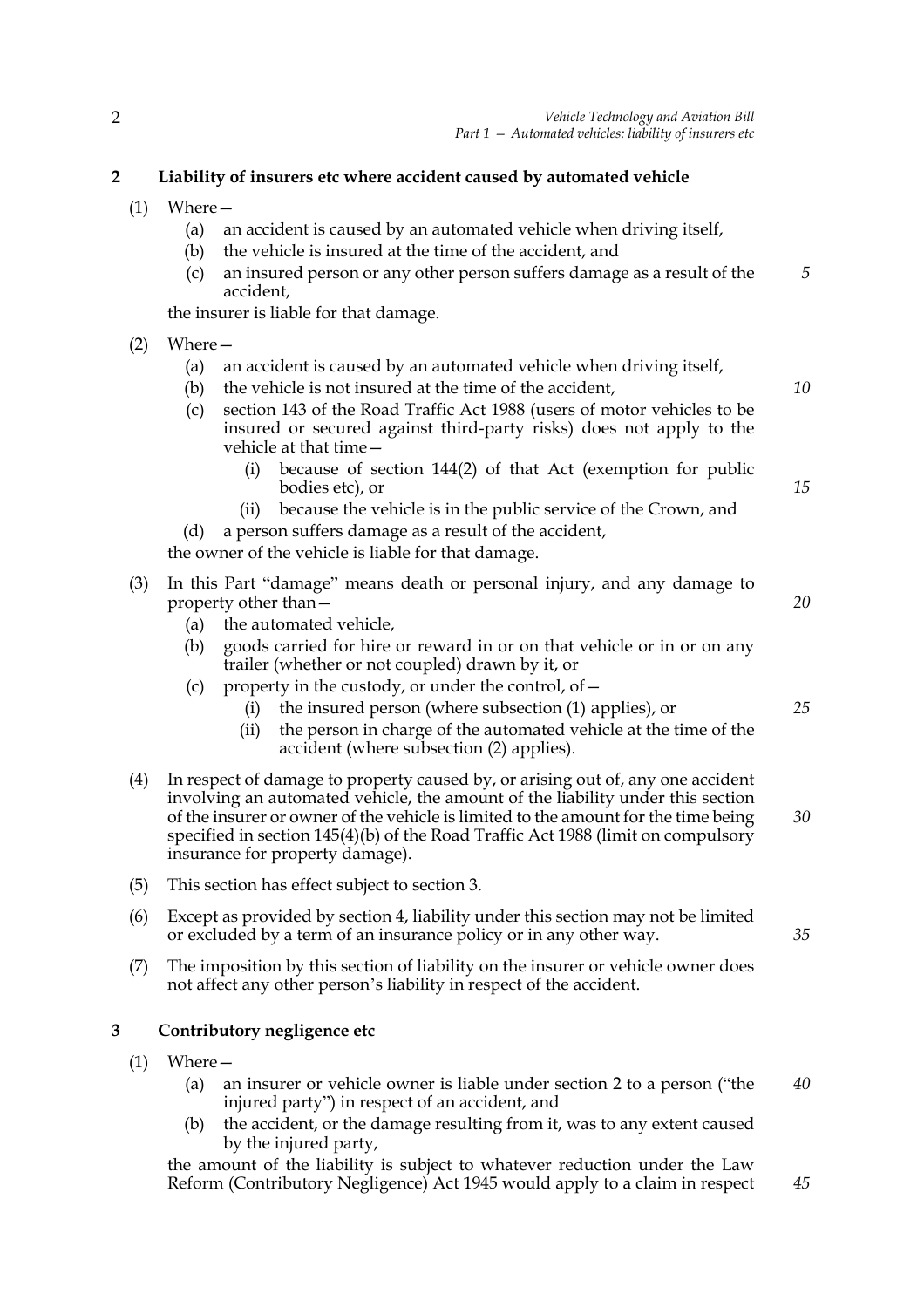of the accident brought by the injured party against a person other than the insurer or vehicle owner.

(2) The insurer or owner of an automated vehicle is not liable under section 2 to the person in charge of the vehicle where the accident that it caused was wholly due to the person's negligence in allowing the vehicle to drive itself when it was not appropriate to do so.

## **4 Accident resulting from unauthorised alterations or failure to update software**

- (1) An insurance policy in respect of an automated vehicle may exclude or limit the insurer's liability under section 2(1) for damage suffered by an insured person arising from an accident occurring as a direct result of— *10*
	- (a) alterations to the vehicle's operating system made by the insured person, or with the insured person's knowledge, that are prohibited under the policy, or
	- (b) a failure to install software updates to the vehicle's operating system that the insured person is required under the policy to install or to have installed. *15*
- (2) But any exclusion or limitation of liability for damage suffered by an insured person who is not the holder of the policy applies only in relation to—
	- (a) alterations to the vehicle's operating system which, at the time of the accident, the person knows are prohibited under the policy, or *20*
	- (b) a failure to install software updates which at that time the person knows he or she is required under the policy to install or to have installed.
- (3) Subsection (4) applies where an amount is paid by an insurer under section 2(1) in respect of damage suffered, as a result of an accident, by someone who is not insured under the policy in question. *25*
- (4) If the accident occurred as a direct result of  $-$ 
	- (a) alterations to the vehicle's operating system made by an insured person, or with an insured person's knowledge, that were prohibited under the policy, or *30*
	- (b) a failure to install software updates to the vehicle's operating system that an insured person was required under the policy to install or to have installed,

the amount paid by the insurer is recoverable from that person to the extent provided for by the policy. *35*

- (5) But the right of recovery from an insured person who is not the holder of the policy applies only in relation to—
	- (a) alterations to the vehicle's operating system which, at the time of the accident, the person knew were prohibited under the policy, or
	- (b) a failure to install software updates which at that time the person knew he or she was required under the policy to install or to have installed.

## **5 Right of insurer etc to claim against person responsible for accident**

(1) Where—

*5*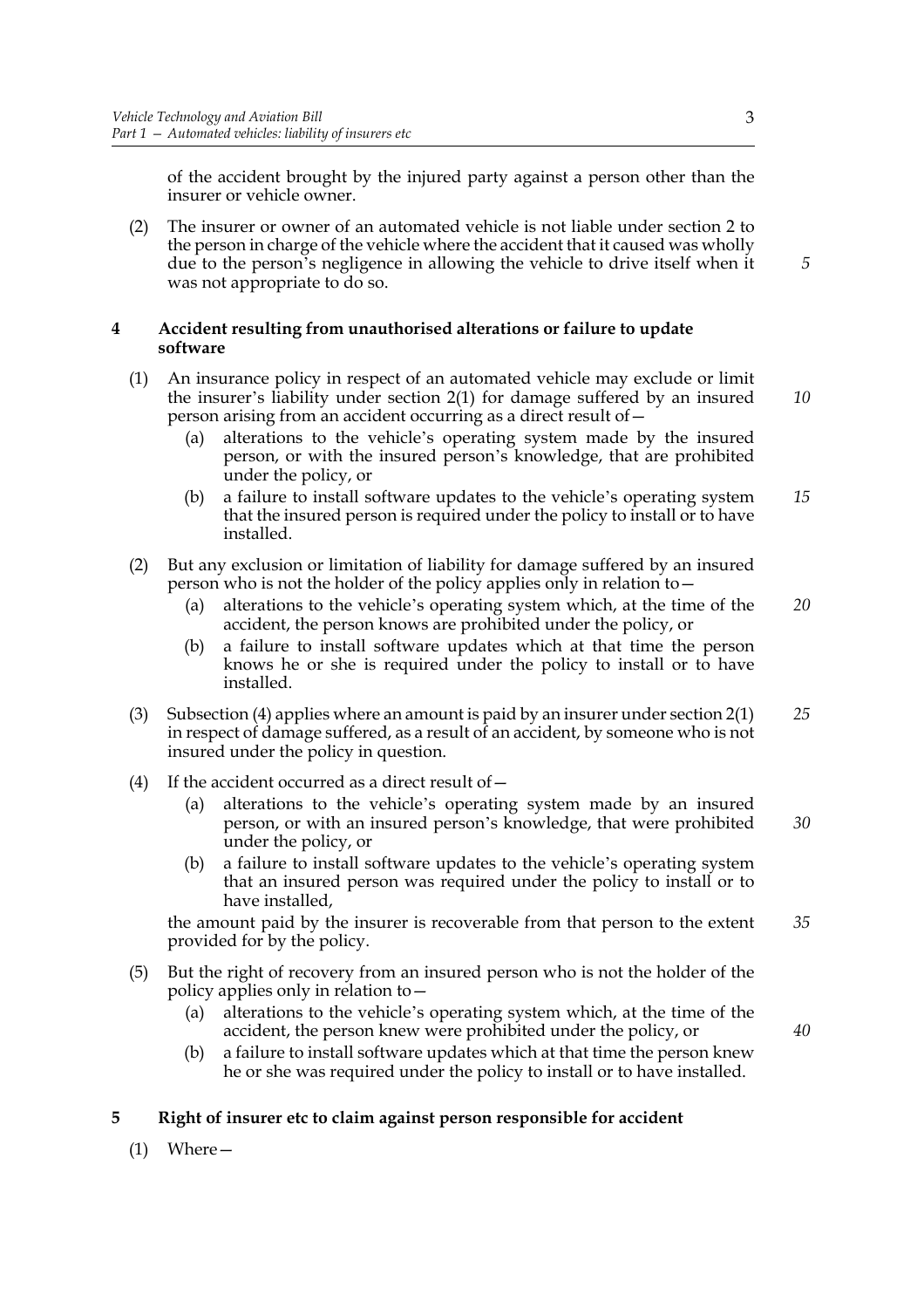- (a) section 2 imposes on an insurer, or the owner of a vehicle, liability to a person who has suffered damage as a result of an accident ("the injured party"), and
- (b) the amount of the insurer's or vehicle owner's liability to the injured party in respect of the accident (including any liability not imposed by section 2) is settled,

any other person liable to the injured party in respect of the accident is under the same liability to the insurer or vehicle owner.

- (2) For the purposes of this section, the amount of the insurer's or vehicle owner's liability is settled when it is established—
	- (a) by a judgment or decree,
	- (b) by an award in arbitral proceedings or by an arbitration, or
	- (c) by an enforceable agreement.
- (3) If the amount recovered under this section by the insurer or vehicle owner exceeds the amount which that person has agreed or been ordered to pay to the injured party (ignoring so much of either amount as represents interest), the insurer or vehicle owner is liable to the injured party for the difference. *15*
- (4) Nothing in this section allows the insurer or vehicle owner and the injured party, between them, to recover from any person more than the amount of that person's liability to the injured party.
- (5) For the purposes of—
	- (a) section 10A of the Limitation Act 1980 (special time limit for actions by insurers etc in respect of automated vehicles), or
	- (b) section 18ZC of the Prescription and Limitation (Scotland) Act 1973 (actions under this section),

the right of action that an insurer or vehicle owner has by virtue of this section accrues at the time of the settlement referred to in subsection (1)(b).

#### **6 Application of enactments**

- (1) Any damage for which a person is liable under section 2 is treated as if it had been caused—
	- (a) for the purposes of the Fatal Accidents Act 1976, by that person's wrongful act, neglect or default;
	- (b) for the purposes of sections 3 to 6 of the Damages (Scotland) Act 2011 (asp 7) (rights of relatives of a deceased), by that person's act or omission;
	- (c) for the purposes of Part 2 of the Administration of Justice Act 1982 (damages for personal injuries, etc Scotland), by an act or omission giving rise to liability in that person to pay damages.
- (2) Section 1 of the Congenital Disabilities (Civil Liability) Act 1976 ("the 1976 Act") has effect for the purposes of section 2 of this Act—
	- (a) as if a person were answerable to a child in respect of an accident caused by an automated vehicle when driving itself if the person—
		- (i) is or has been liable under section 2 in respect of any effect of the accident on a parent of the child, or
		- (ii) would be so liable if the accident caused a parent of the child to suffer damage; *45*

*25*

*20*

*35*

*30*

*5*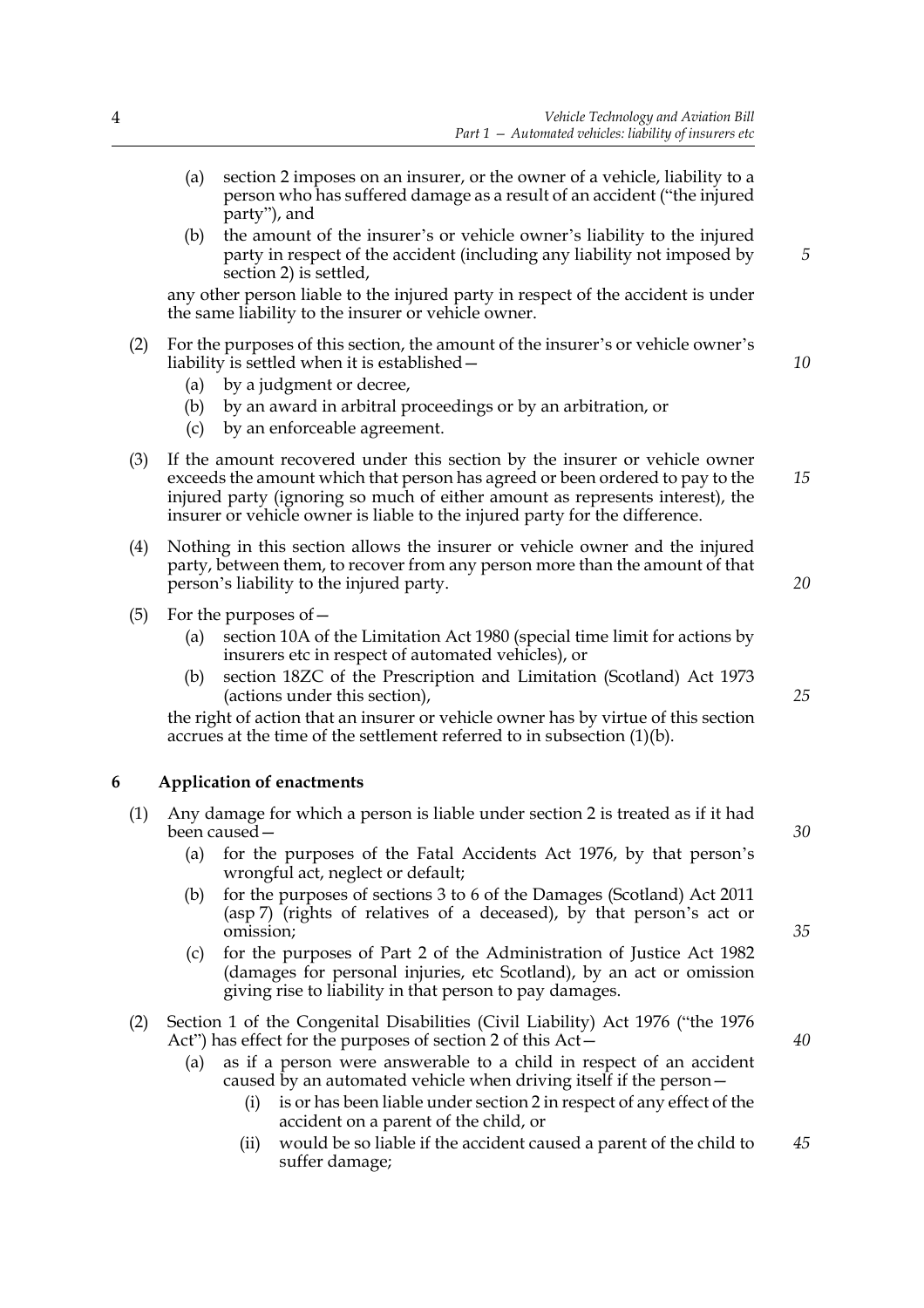- (b) as if the provisions of this Part relating to liability under section 2 applied in relation to liability by virtue of paragraph (a) above under section 1 of the 1976 Act;
- (c) as if subsection (6) of section 1 of the 1976 Act (exclusion of liability) were omitted.
- (3) For the purposes of section 3(1), the Law Reform (Contributory Negligence) Act 1945 and section 5 of the Fatal Accidents Act 1976 (contributory negligence) have effect as if the behaviour of the automated vehicle were the fault of the person made liable for the damage by section 2 of this Act.
- (4) Liability under section 2 is treated as liability in tort or, in Scotland, delict for the purposes of any enactment conferring jurisdiction on a court with respect to any matter. *10*
- (5) An insurer or vehicle owner who has a right of action against a person by virtue of section 5 does not have a right to recover contribution from that person under the Civil Liability (Contribution) Act 1978 or under section 3 of the Law Reform (Miscellaneous Provisions) (Scotland) Act 1940.

## **7 Interpretation**

- (1) For the purposes of this Part—
	- (a) a vehicle is "driving itself" if its operation is not being controlled by an individual;
	- (b) a vehicle is "insured" if there is in force in relation to the use of the vehicle on a road or other public place in Great Britain a policy of insurance that satisfies the conditions in section 145 of the Road Traffic Act 1988.

## (2) In this Part—

"automated vehicle" has the meaning given by section 1(4);

"damage" has the meaning given by section 2(3);

"insured person", in relation to an insured vehicle, means any person whose use of the vehicle is covered by the policy in question;

- "insurer", in relation to an insured vehicle, means the insurer under that policy. *30*
- (3) In this Part—
	- (a) a reference to an accident includes a reference to two or more causally related accidents;
	- (b) a reference to an accident caused by an automated vehicle includes a reference to an accident that is partly caused by an automated vehicle. *35*

#### **PART 2**

#### ELECTRIC VEHICLES: CHARGING

#### *Introductory*

## **8 Definitions**

(1) For the purposes of this Part—

5

*15*

*25*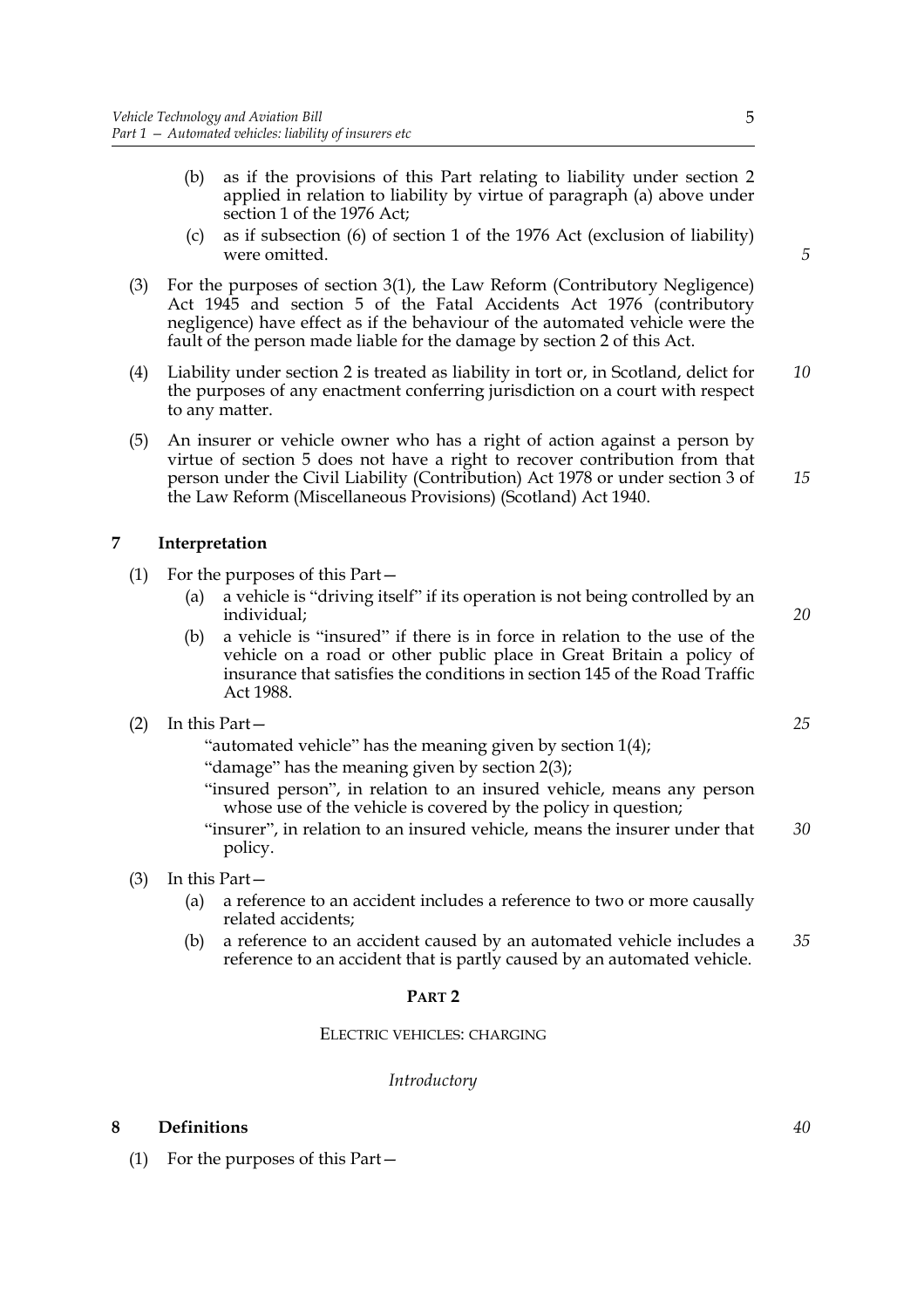- (a) "charge point" means a device intended for charging a vehicle that is capable of being propelled by electrical power derived from a storage battery (or for discharging electricity stored in such a vehicle);
- (b) "hydrogen refuelling point" means a device intended for refuelling a vehicle that is capable of being propelled by electrical power derived from hydrogen;
- (c) a charge point or a hydrogen refuelling point is a "public charging point" if it is provided for use by members of the general public.
- (2) In this Part—
	- "operator", in relation to a public charging point, has the meaning given by regulations; *10*
	- "prescribed" means prescribed by regulations;

"vehicle" means a vehicle that is intended or adapted for use on roads.

## *Requirements and prohibitions*

## **9 Public charging points: access and connection**

- (1) Regulations may impose requirements on operators of public charging points in connection with—
	- (a) the method of payment or other way in which access to the use of public charging points may be obtained;
	- (b) the components of public charging points that provide the means by which vehicles connect to such points ("connecting components"). *20*
- (2) Regulations under subsection  $(1)(a)$  may require operators
	- (a) to provide a prescribed method of payment or verification for obtaining access to the use of public charging points;
	- (b) to co-operate with each other for the purposes of a requirement imposed by the regulations (for example, by sharing facilities or information); *25*
	- (c) to take prescribed steps for the purposes of such a requirement (for example, to provide information to a prescribed person).
- (3) Regulations under subsection (1)(b) may, for example, require the operator of a public charging point to ensure that its connecting components comply with prescribed requirements (which may include technical specifications for connecting components or any related equipment). *30*

## **10 Large fuel retailers etc: provision of public charging points**

- (1) Regulations may impose requirements on—
	- (a) large fuel retailers falling within a prescribed description, or
	- (b) service area operators falling within a prescribed description,

## in connection with the provision on their premises of public charging points.

- (2) Regulations under subsection (1) may, for example—
	- (a) require large fuel retailers or service area operators to provide public charging points; *40*
	- (b) require public charging points to be available for use at prescribed times;

*15*

*35*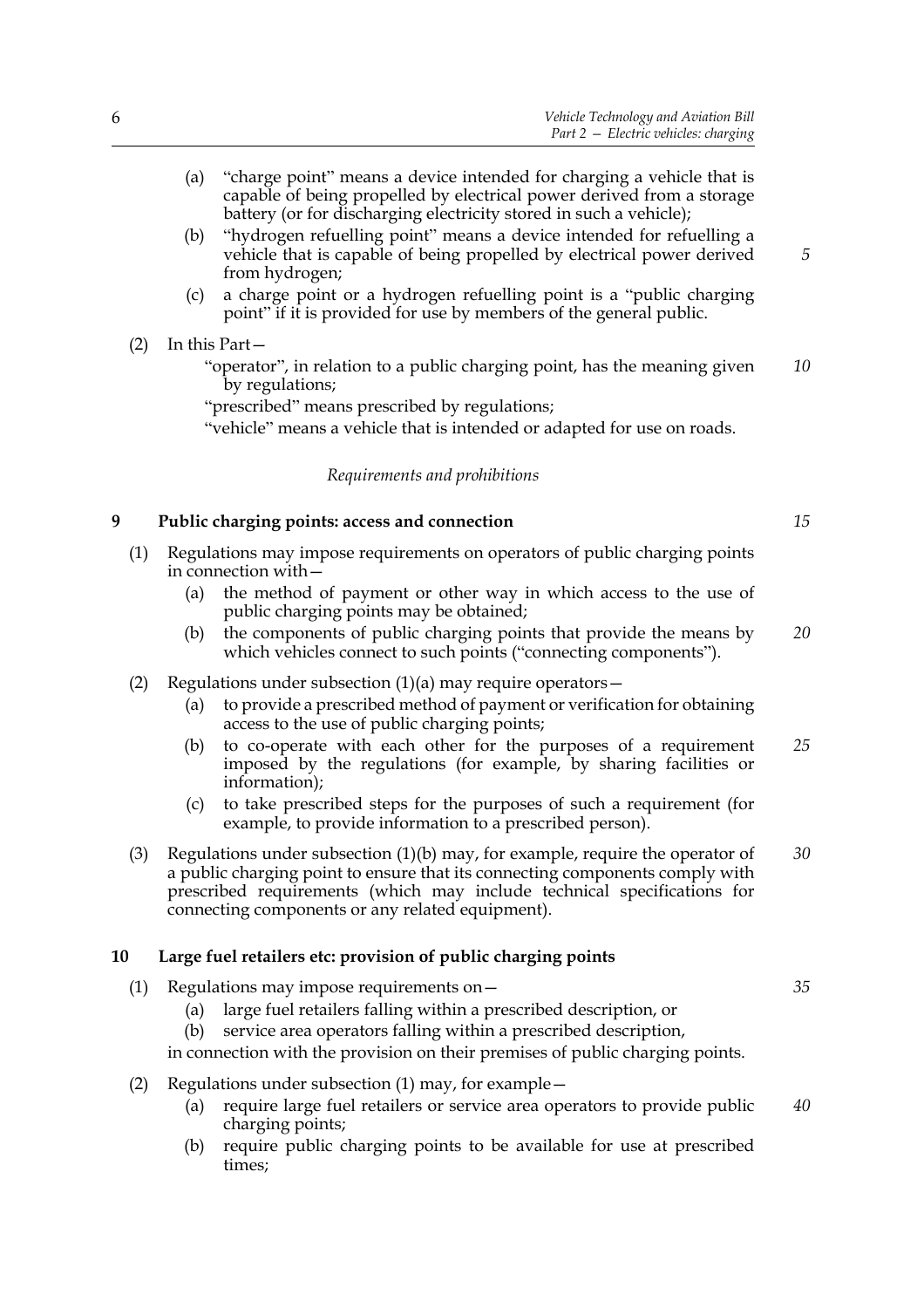- (c) require services or facilities prescribed by the regulations to be provided in connection with public charging points.
- (3) In this section "large fuel retailer" and "service area operator" have the meaning given by regulations.

## **11 Information about public charging points**

- (1) Regulations may require operators of public charging points to make available prescribed information relating to such points.
- (2) The information that may be prescribed under subsection (1) in relation to a public charging point is such information as the Secretary of State considers likely to be useful to users or potential users of the point, for example information about— *10*
	- (a) the location of the point and its operating hours,
	- (b) available charging or refuelling options,
	- (c) the cost of obtaining access to the use of the point,
	- (d) the method of payment or other way in which access to the use of the point may be obtained, *15*
	- (e) means of connection to the point,
	- (f) whether the point is in working order, and
	- (g) whether the point is in use.

## (3) The regulations may make provision—

- (a) about when, how, to whom and in what form the information is to be made available;
- (b) for the information to be made available without restrictions on its use and disclosure.
- (4) The regulations may be made so as to have effect for a prescribed period.

## **12 Smart charge points**

- (1) Regulations may provide that a person must not sell or install a charge point unless it complies with prescribed requirements.
- (2) The requirements that may be imposed under subsection (1) include requirements relating to the technical specifications for a charge point, including for example the ability of a charge point— *30*
	- (a) to receive and process information provided by a prescribed person,
	- (b) to react to information of a kind mentioned in paragraph (a) (for example, by adjusting the rate of charging or discharging),
	- (c) to transmit information (including geographical information) to a prescribed person, *35*
	- (d) to monitor and record energy consumption,
	- (e) to comply with requirements relating to security,
	- (f) to achieve energy efficiency, and
	- (g) to be accessed remotely.
- (3) Regulations under subsection (1) may also prescribe requirements to be met in relation to the sale or installation of a charge point.
- (4) In this section—

*5*

*25*

*40*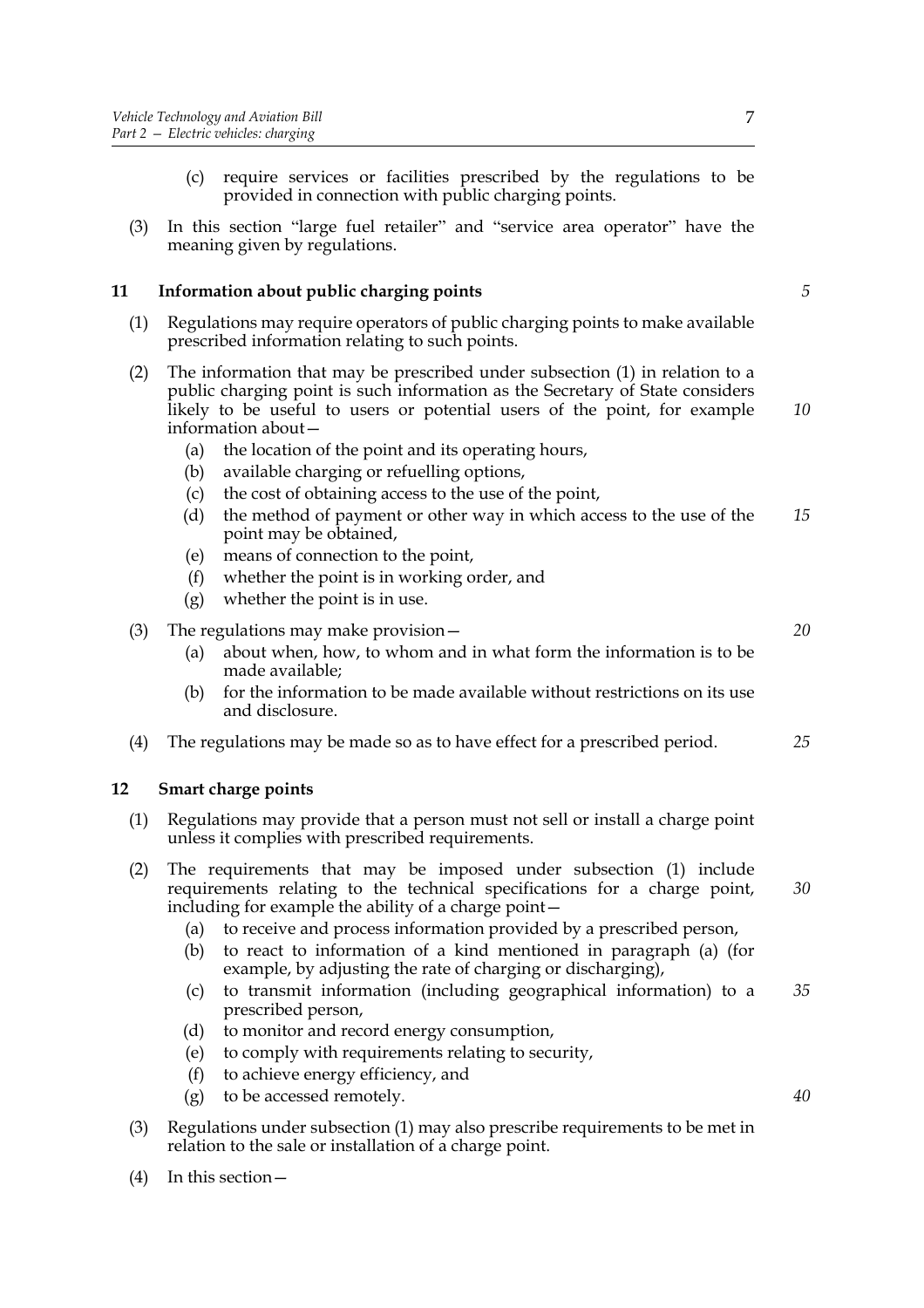- (a) "sell" includes let on hire, lend or give;
- (b) references to a prescribed person include references to  $-$ 
	- (i) a person of a prescribed description, and
	- (ii) a device operated by one or more prescribed persons.

*General and supplementary*

## **13 Enforcement**

- (1) Regulations under this Part may make provision for enforcement in connection with a contravention of a requirement or prohibition imposed by the regulations.
- (2) Regulations made by virtue of subsection (1) may, for example—
	- (a) contain provision for determining whether there has been a failure to comply with a requirement or prohibition;
	- (b) provide for the imposition of a financial penalty (*and for the payment of such a penalty into the Consolidated Fund*);
	- (c) set out the procedure to be followed in imposing a penalty; *15*
	- (d) make provision about the amount of a penalty;
	- (e) make provision about the enforcement of a penalty;
	- (f) provide for a right of appeal against the imposition of a penalty;
	- (g) provide for a determination for the purposes of the regulations to be made by the Secretary of State or a prescribed person.
- (3) The provision referred to in subsection (2)(a) includes provision authorising prescribed persons to enter any land, in accordance with the regulations, for the purpose of inspecting a public charging point on the land.

## **14 Exceptions**

- (1) Regulations under this Part may create exceptions from any requirement or prohibition imposed by the regulations. *25*
- (2) An exception may be created in relation to a prescribed description of persons or public charging points.
- (3) The Secretary of State may determine that a requirement or prohibition imposed by regulations under this Part does not apply in relation to a person or public charging point specified in the determination. *30*
- (4) The Secretary of State must publish a determination made under subsection (3).

#### **15 Regulations**

(1) Regulations under this Part —

*35*

*5*

*10*

*20*

- (a) may make different provision for different purposes or different areas;
- (b) may make supplemental, incidental, transitional or consequential provision.
- (2) A power to make regulations under this Part is exercisable by the Secretary of State by statutory instrument.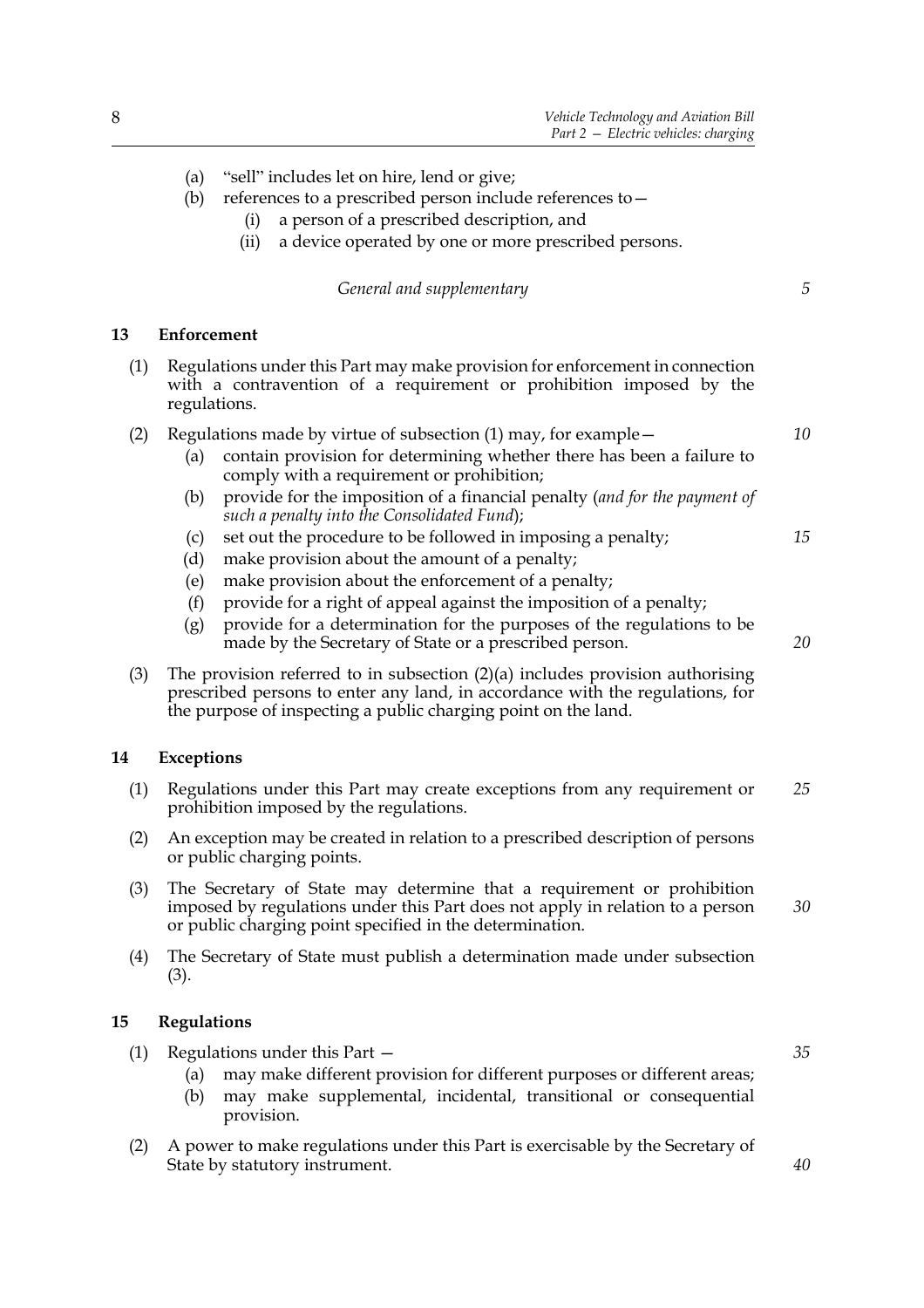- (3) Before making regulations under this Part, the Secretary of State must consult such persons as the Secretary of State considers appropriate.
- (4) Subject to subsection  $(6)$ , where  $-$ 
	- (a) a statutory instrument contains regulations under this Part, and
	- (b) any of those regulations are the first regulations under a provision of this Part,

the instrument may not be made unless a draft of it has been laid before Parliament and approved by a resolution of each House.

- (5) A statutory instrument containing regulations under this Part, none of which are the first regulations under a provision of this Part, is subject to annulment in pursuance of a resolution of either House of Parliament. *10*
- (6) Where regulations contain only provision made by virtue of—
	- (a) section 9(3) (prescribed requirements for connecting components), or
	- (b) section 12 (prescribed requirements for charge points),

the instrument containing the regulations is subject to annulment in pursuance of a resolution of either House of Parliament. *15*

#### **PART 3**

#### CIVIL AVIATION

*Air traffic services licensed under Part 1 of Transport Act 2000*

## **16 Licensed air traffic services: modifying the licence and related appeals**

(1) For section 11 of the Transport Act 2000 substitute—

## **"11 Modification of a licence**

- (1) The CAA may modify a licence by modifying the licence conditions.
- (2) Subsection (1) is subject to section 11B.

#### (3) The Secretary of State may modify a licence— *25*

- (a) by modifying any term specifying the period for which the licence continues in force or any term by or under which that period is determined;
- (b) by modifying a prescribed term.
- (4) In this section "prescribed" means prescribed in regulations made by the Secretary of State. *30*

## **11A Modification of licence: procedure**

- (1) Before modifying a licence in reliance on section 11, the modifying authority must—
	- (a) publish a notice in relation to the proposed modification;
	- (b) send a copy of the notice to the persons listed in subsection (2);
	- (c) consider any representations about the proposed modification that are made in the period specified in the notice (and not withdrawn).
- (2) The persons are—

*40*

*35*

9

*5*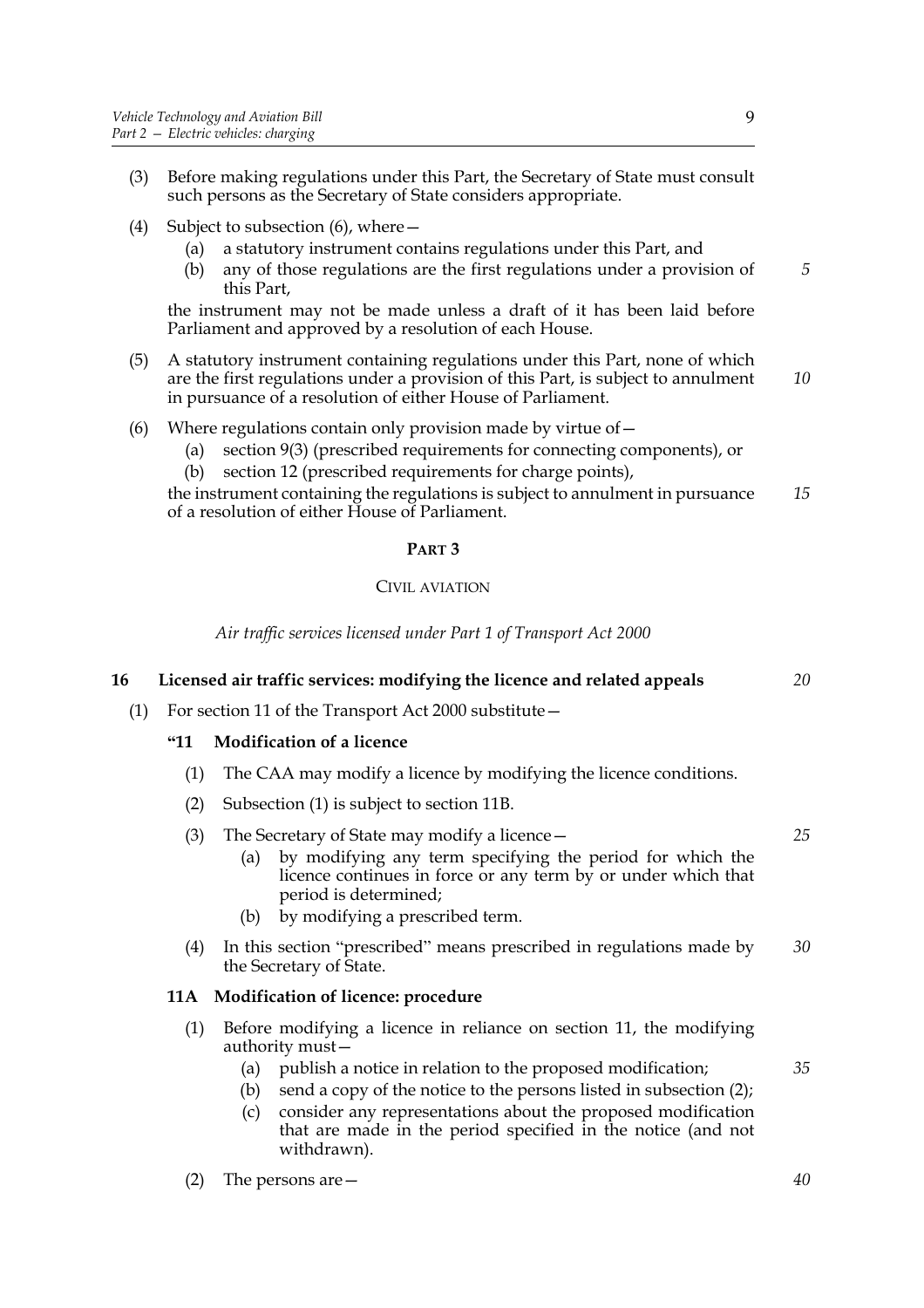- (a) the licence holder;
- (b) any owners or operators of aircraft, or any bodies representing them, that the modifying authority considers appropriate;
- (c) any owners or managers of aerodromes, or any bodies representing them, that the modifying authority considers appropriate;
- (d) any bodies representing users of air transport services that the modifying authority considers appropriate;
- (e) where the modifying authority is the CAA, the Secretary of State;
- (f) where the modifying authority is the Secretary of State, the CAA.
- (3) The notice under subsection (1) must—
	- (a) state that the modifying authority proposes to modify the licence;
	- (b) specify the proposed modification;
	- (c) give the modifying authority's reasons for the proposed modification;
	- (d) state the effect of the proposed modification;
	- (e) specify a reasonable period for making representations.
- (4) If, after publishing the notice under subsection (1), the modifying authority decides not to make the modification in reliance on section 11, the modifying authority must—
	- (a) publish a notice, giving its reasons;
	- (b) send a copy of the notice to the persons listed in subsection (2). *25*
- (5) If, after complying with subsections (1) to (3) in relation to a modification, the modifying authority decides to modify a licence in reliance on section 11, the modifying authority must—
	- (a) publish a notice in relation to the modification;
	- (b) send a copy of the notice to the persons listed in subsection (2). *30*
- (6) The modifying authority is not to be treated as having complied with subsections  $(1)$  to  $(3)$  in relation to a modification of a licence if the modification differs significantly from the modification proposed in the notice under subsection (1).

| (7) | The notice under subsection $(5)$ must $-$ |  |  |
|-----|--------------------------------------------|--|--|
|-----|--------------------------------------------|--|--|

- (a) specify the modification;
- (b) specify the date from which the modification is to have effect (subject to paragraphs 6 to 8 of Schedule A1);
- (c) give the modifying authority's reasons for the modification;
- (d) state the effect of the modification;
- (e) state how it has taken account of any representations made in the period specified in the notice under subsection (1);
- (f) state the reasons for any differences between the modifications and those set out in that notice.
- (8) The date specified under subsection  $(7)(b)$ 
	- (a) in the case of a modification of a licence condition, must fall after the end of the period of 6 weeks beginning with the day on

*35*

*5*

*10*

*15*

*20*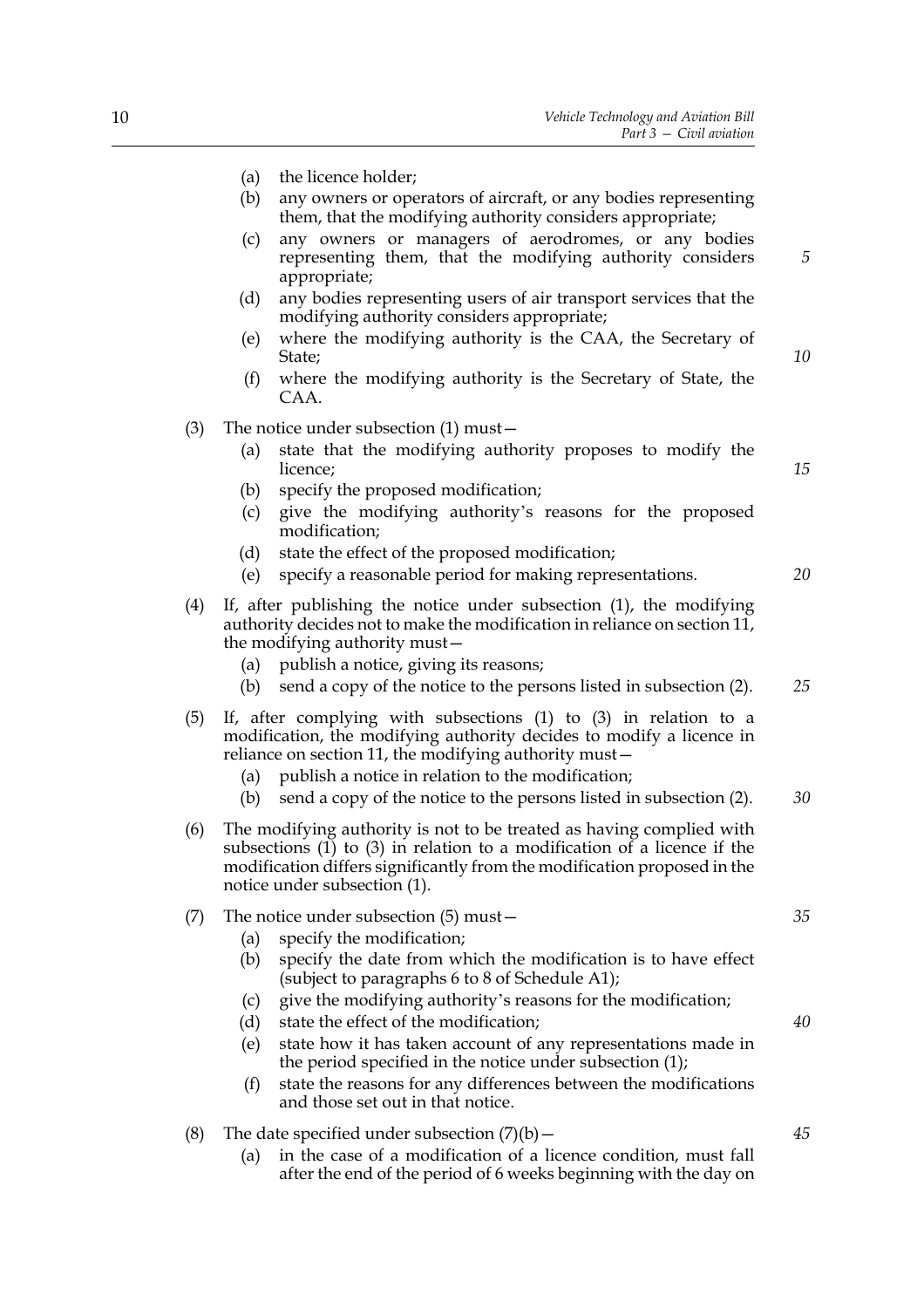which the notice under subsection (5) was published (subject to paragraphs 6 to 8 of Schedule A1);

(b) otherwise, must fall after the end of the period of 28 days beginning with that day.

## (9) In this section "modifying authority"—

- (a) in relation to a modification of a licence condition, means the CAA;
- (b) in relation to any other modification, means the Secretary of State.
- (10) This section is subject to section 11B.

## **11B Restrictions on power to modify licence conditions**

- (1) The CAA must not make a proposed modification if, within the period specified under section  $11\overline{A(3)}$ (e), the Secretary of State directs it not to do so.
- (2) The CAA must—
	- (a) publish a direction given to it under subsection (1);
	- (b) send a copy of the direction to persons listed in subsection (3).
- (3) The persons are—
	- (a) the licence holder;
	- (b) any owners or operators of aircraft, or any bodies representing them, that the modifying authority considers appropriate; *20*
	- (c) any owners or managers of aerodromes, or any bodies representing them, that the modifying authority considers appropriate;
	- (d) any bodies representing users of air transport services that the modifying authority considers appropriate." *25*
- (2) Omit sections 12 to 18 of that Act.
- (3) Schedule 1 to this Act, which makes provision for appeals against modifications of licence conditions, has effect.
- (4) Before Schedule 1 to the Transport Act 2000 insert the Schedule A1 (appeals under section 19A) set out in Schedule 2 to this Act. *30*

## **17 Air traffic services licensed under Part 1 of the Transport Act 2000: enforcement**

- (1) Chapter 1 of Part 1 of the Transport Act 2000 is amended as follows.
- (2) For section 20 substitute—

## **"20 Enforcement**

Schedule B1 makes provision for—

- (a) the enforcement of the duties imposed by section 8 and licence conditions, and
- (b) connected appeals."
- (3) Omit sections 21 to 24.

*10*

*5*

*15*

*35*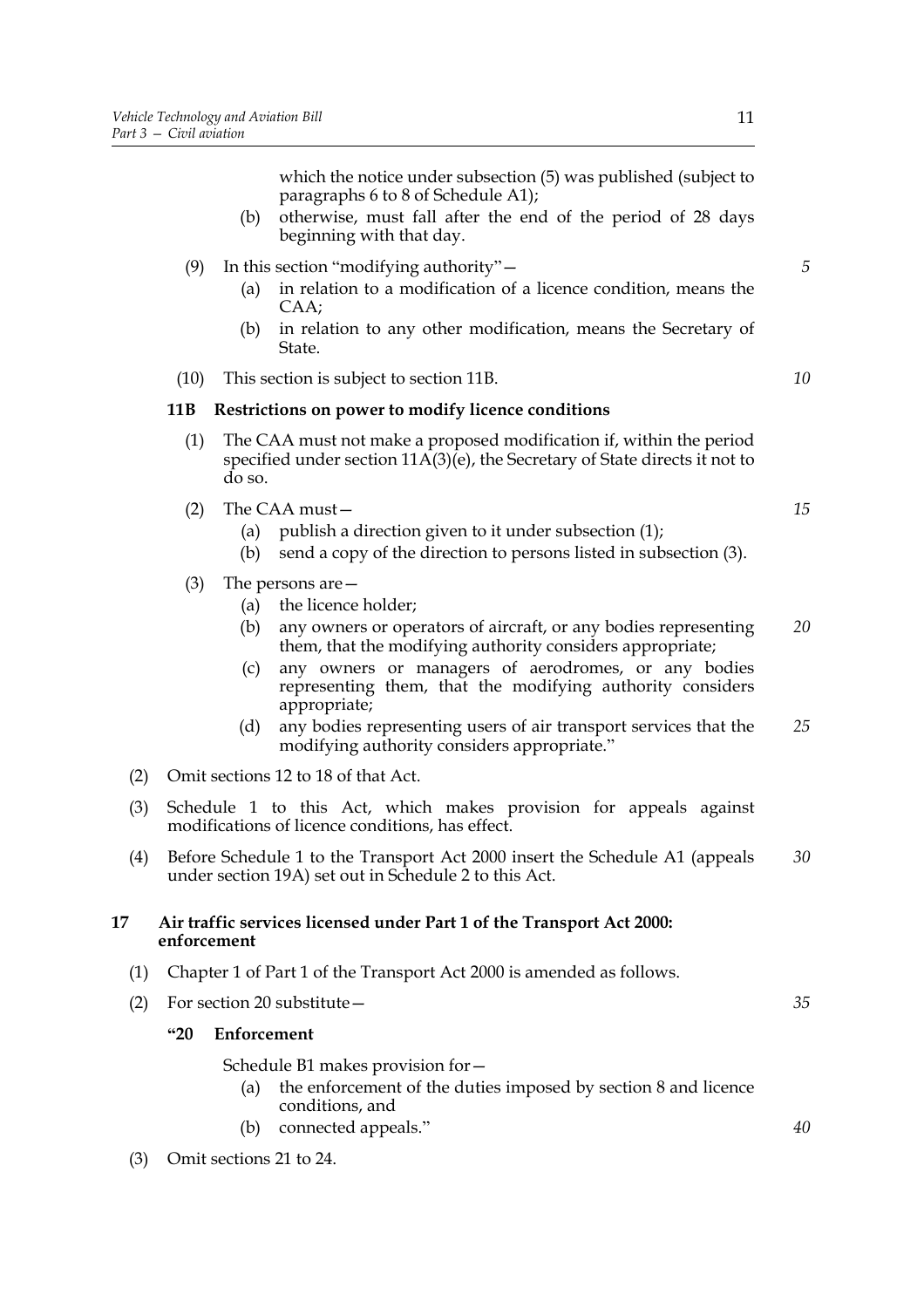(4) For section 25 substitute—

## **"25 Power to obtain information**

Schedule C1 makes provision—

- (a) to enable the CAA to obtain information for the purposes of carrying out its functions under section 34 and Schedule B1,
- (b) for enforcement in connection with the exercise of those powers, and
- (c) for connected appeals."
- (5) After that section insert—

#### *"Penalties*

*10*

*5*

## **25A Imposing penalties**

- (1) The CAA may not impose a penalty on a person under paragraph 9 or 10 of Schedule B1 or paragraph 2, 3 or 4 of Schedule C1 for an act or omission if it has imposed a penalty on a person under one of those provisions in respect of the same act or omission.
- (2) Subsection (1) does not prevent the CAA imposing more than one penalty on a person in respect of acts or omissions that take place at different times or over different periods.

#### **25B Recovering penalties**

- (1) This section applies if all or part of a penalty imposed on a person under this Chapter is not paid within the period specified in the notice given in respect of the penalty under paragraph 12 of Schedule B1 or paragraph 6 of Schedule C1. *20*
- (2) The unpaid balance carries interest from time to time at the rate for the time being specified in section 17 of the Judgments Act 1838.
- (3) The CAA may recover from any person as a debt due to the CAA—
	- (a) the unpaid balance, and
	- (b) any interest on the penalty that has not been paid.
- (4) *Any sums received by the CAA by way of a penalty or interest under this Chapter must be paid into the Consolidated Fund.*

#### **25C Statement of policy on penalties**

- (1) The CAA must prepare and publish a statement of its policy with respect to—
	- (a) imposing penalties under this Chapter, and
	- (b) determining their amount.
- (2) The CAA may revise the statement of policy and, if it does so, it must publish the revised statement.
- (3) When imposing a penalty under this Chapter, or determining the amount of such a penalty, the CAA must have regard to the last statement of policy published before the act or omission in respect of which the penalty is to be imposed.

*15*

*30*

*35*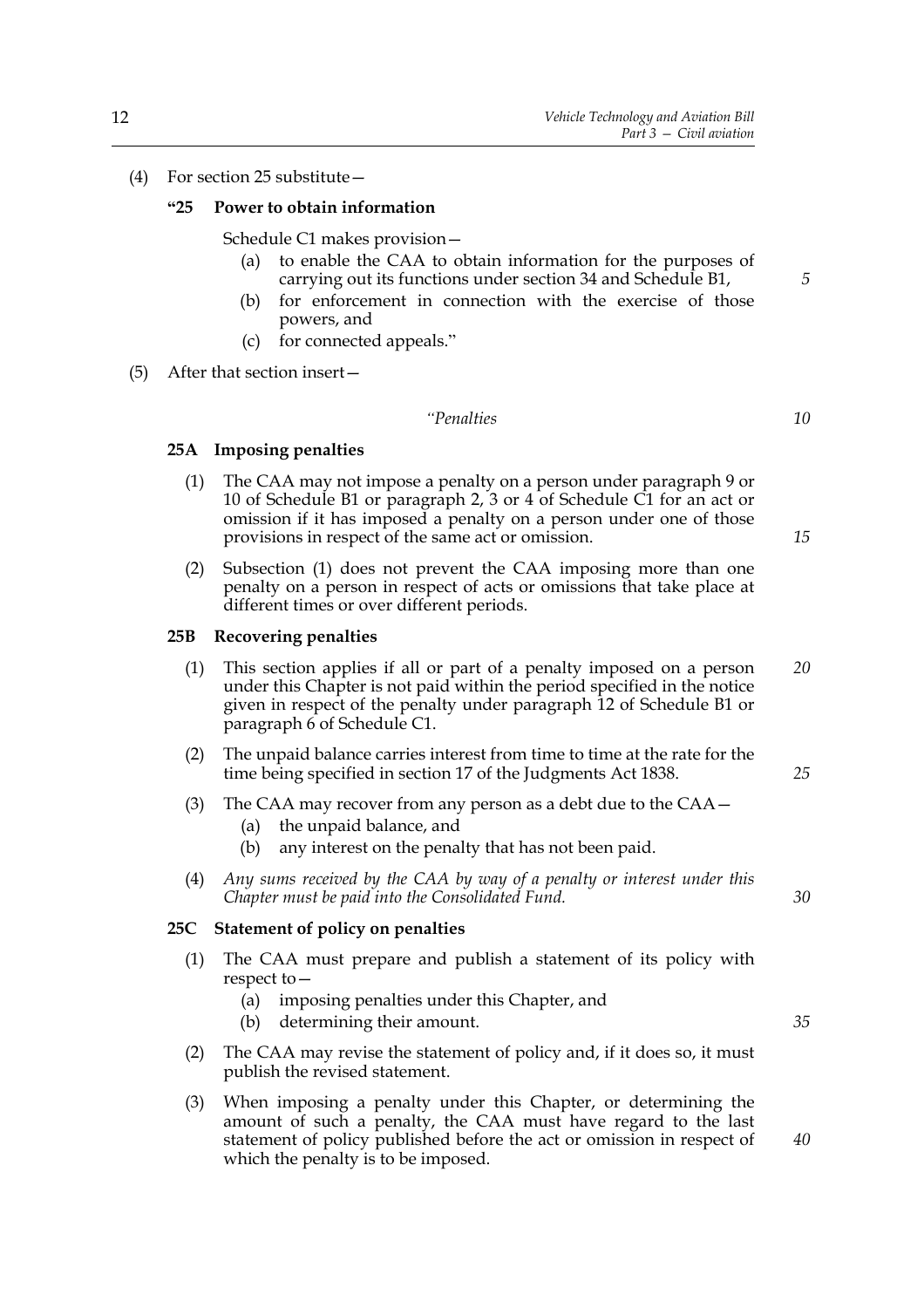- (4) When preparing or revising a statement, the CAA must consult any persons that it considers appropriate."
- (6) After Schedule A1 (inserted by section 16) insert—
	- (a) the Schedule B1 (enforcement of duties under section 8 and licence conditions) set out in Schedule 3 to this Act;
	- (b) the Schedule C1 (information) set out in Schedule 4 to this Act.

#### *Flight providers*

### **18 Air travel organisers' licences**

- (1) Section 71 of the Civil Aviation Act 1982 (regulation of provision of accommodation in aircraft) is amended as follows.
- (2) After subsection (1) insert—
	- "(1ZA) Subsection (1) applies to an activity in the European Economic Area by a person established in the United Kingdom as it applies to an activity in the United Kingdom."
- (3) After subsection (1D) insert—
	- "(1E) The provision that may be made under or by virtue of subsection (1A)(b) includes provision granting exemption in relation to cases where the person by whom flight accommodation is or may be made available or procured does not make available or procure any other services."

## **19 Air Travel Trust**

- (1) In section 71A of the Civil Aviation Act 1982 (contributions by licence holders to Air Travel Trust), in subsection (5), after "the trust" insert "(as it has effect from time to time)".
- (2) After that subsection insert—
	- "(6) The Secretary of State may by regulations amend the definition of "Air Travel Trust" in subsection (5) above so that it refers, in addition to or instead of any trust for the time being referred to in that subsection, to one or more other qualifying trusts.
	- (7) A trust is a qualifying trust for the purposes of subsection (6) above if  $-$ *30*
		- (a) the Secretary of State for Transport is a party to the deed establishing the trust, and
		- (b) the primary purpose of the trust is the assistance of persons who suffer losses or incur costs as a result of failure by contributors to the trust to fulfil obligations with regard to the provision of flight accommodation in connection with those persons' trips or holidays.

In paragraph (b) "flight accommodation" has the same meaning as in section  $71$ ."

(3) In section 102 of that Act (powers to make Orders in Council, orders and *40*

*5*

*10*

*15*

*20*

*25*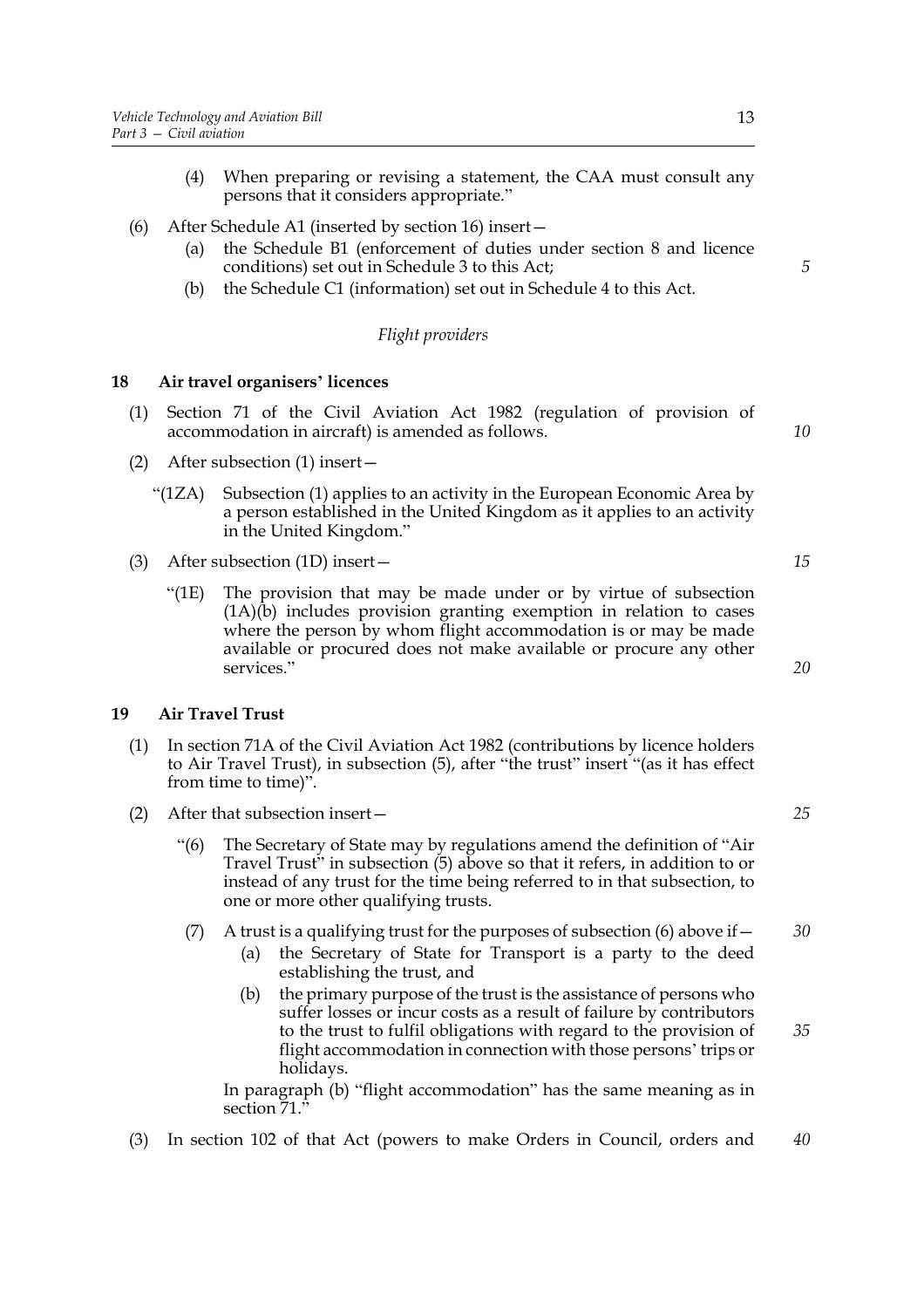regulations), after subsection (3) insert—

- "(3A) Where an entry in the said column 3 specifies that a power to make regulations is subject to the affirmative resolution procedure, a statutory instrument containing the regulations may not be made unless a draft of the instrument has been laid before Parliament and approved by a resolution of each House."
- (4) In Part 2 of Schedule 13 to that Act (provisions applying to certain powers)—
	- (a) in the entry for section 71A, for "Section 71A" substitute "Section 71A(1)";
	- (b) after that entry insert—

| "Section 71A(6)   Regulations | amending the<br>definition of "Air   resolution<br>Travel Trust" | Subject to the   Paragraphs 1<br>affirmative<br>procedure | $\vert$ and $\bar{2}$ of Part 3<br>apply." |
|-------------------------------|------------------------------------------------------------------|-----------------------------------------------------------|--------------------------------------------|
|-------------------------------|------------------------------------------------------------------|-----------------------------------------------------------|--------------------------------------------|

## **20 Provision of information**

- (1) Section 84 of the Civil Aviation Act 1982 (provision by others of information for the CAA and Secretary of State) is amended as follows.
- (2) In subsection  $(1)$ 
	- (a) in paragraph (c) omit "of which he is not the operator";
	- (b) after that paragraph insert—
		- "(ca) a person established in the United Kingdom who in the European Economic Area has, at any time during the period of two years ending with the date of service of the notice, held himself out as one who may as a principal or otherwise enter into a contract to make available accommodation for the carriage of persons or cargo on flights in any part of the world in aircraft,";
	- (c) after paragraph (ii) insert—
		- "(iia) in the case of such a person as in mentioned in paragraph (ca) of this subsection, descriptions of information which relates to his past, present or future activities in the European Economic Area connected with the making available of accommodation so mentioned,". *30*
- (3) After subsection (1) insert—
	- "(1A) Paragraphs (c) and (ca) of subsection (1) apply to a person who is the operator of the aircraft in question only if—
		- (a) the person is not the holder of a licence issued by the CAA in accordance with the Operation of Air Services in the Community Regulation, or
		- (b) the accommodation to be made available as mentioned in those paragraphs is not limited to flight accommodation within the meaning of section 71."

*15*

*20*

*5*

*10*

*25*

*40*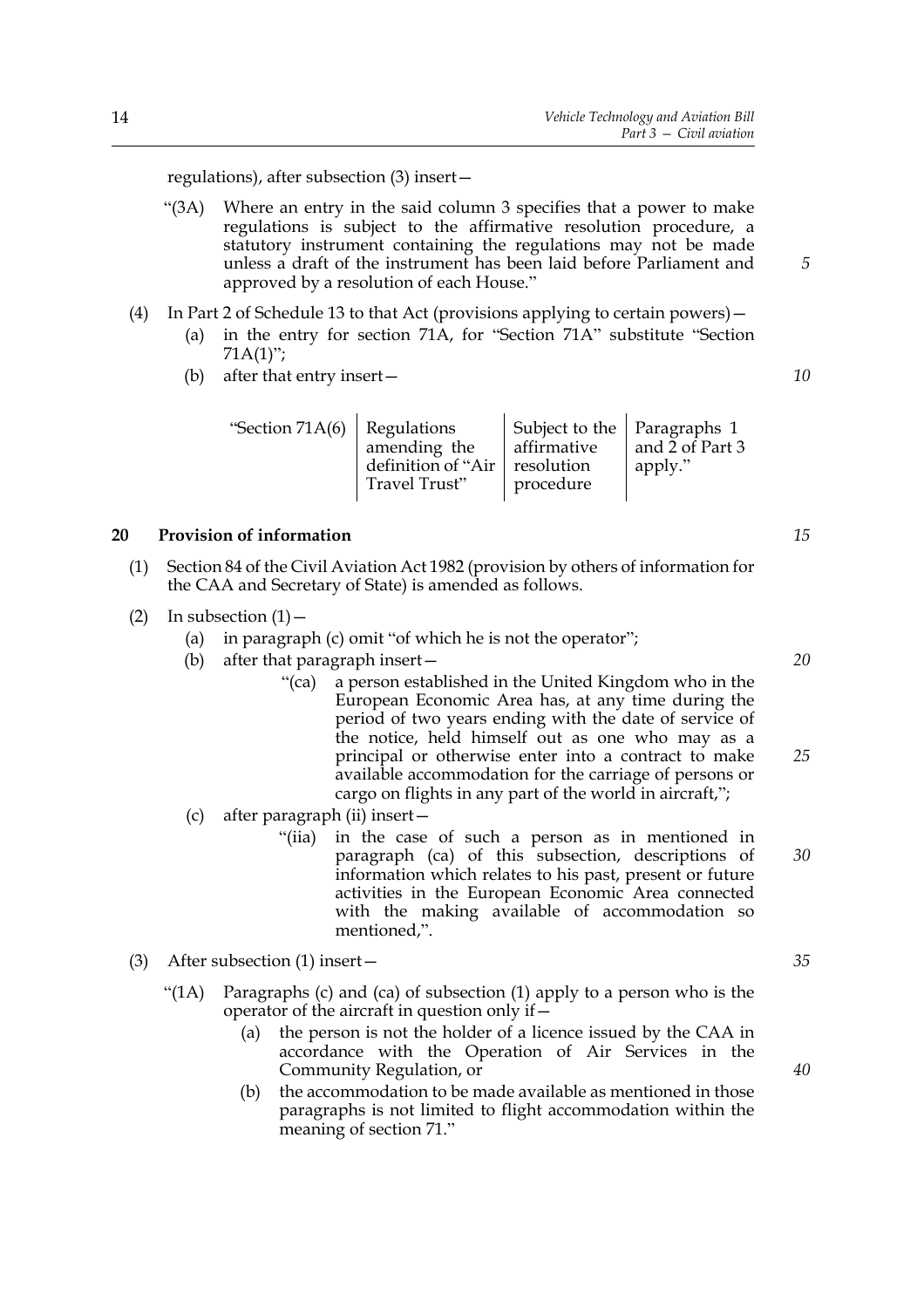## **PART 4**

#### **MISCELLANEOUS**

### **21 Powers to designate premises for vehicle testing and to cap testing station fees** (1) In Part 2 of the Road Traffic Act 1988 (construction and use of vehicles and equipment), after section 65A insert— *"Premises designated for vehicle testing* **65B Power to designate premises for vehicle testing** (1) The Secretary of State may designate premises as a station where listed procedures specified in the designation may be carried out. (2) The listed procedures are— (a) examinations of public service vehicles under section 45 of this Act; (b) examinations of goods vehicles under— (i) regulations made under section 49 of this Act, or (ii) section 50 of this Act; (c) inspections of vehicles under section 69A(1) or (2) of this Act; (d) inspections of goods vehicles under subsection (6)(a) of section 1 of the Road Traffic (Foreign Vehicles) Act 1972 (power in certain cases to prohibit driving of foreign vehicle); (e) examinations of public service vehicles for the purposes of section  $6(1)(a)$  of the Public Passenger Vehicles Act 1981 (certificate of initial fitness etc required for use as public service vehicles); (f) examination of vehicles for the purposes of section 10(2) of that Act (certificate that vehicle conforms to approved type); (g) inspections for which fees are payable under the International Carriage of Dangerous Goods by Road (Fees) Regulations 1988 (S.I. 1988/370) or the International Transport of Goods under Cover of TIR Carnets (Fees) Regulations 1988 (S.I. 1988/371); (h) examinations of vehicles under the Motor Cycles Etc. (Single Vehicle Approval) Regulations 2003 (S.I. 2003/1959); (i) tests of vehicles to determine whether charges under the Greater London Low Emission Zone Charging Order 2006 are payable in respect of them; (j) examinations of vehicles under regulation 27 of the Road Vehicles (Approval) Regulations 2009 (S.I. 2009/717) (individual approval); (k) examinations of public service vehicles under regulations under section 176 of the Equality Act 2010 (accessibility certificates) or section 177 of that Act (approval certificates). (3) The Secretary of State may by regulations amend this section so as to add, vary or remove a listed procedure. (4) A designation under this section may be limited to vehicles of *5 10 15 20 25 30 35 40*

particular types or sizes, or with particular characteristics, or otherwise.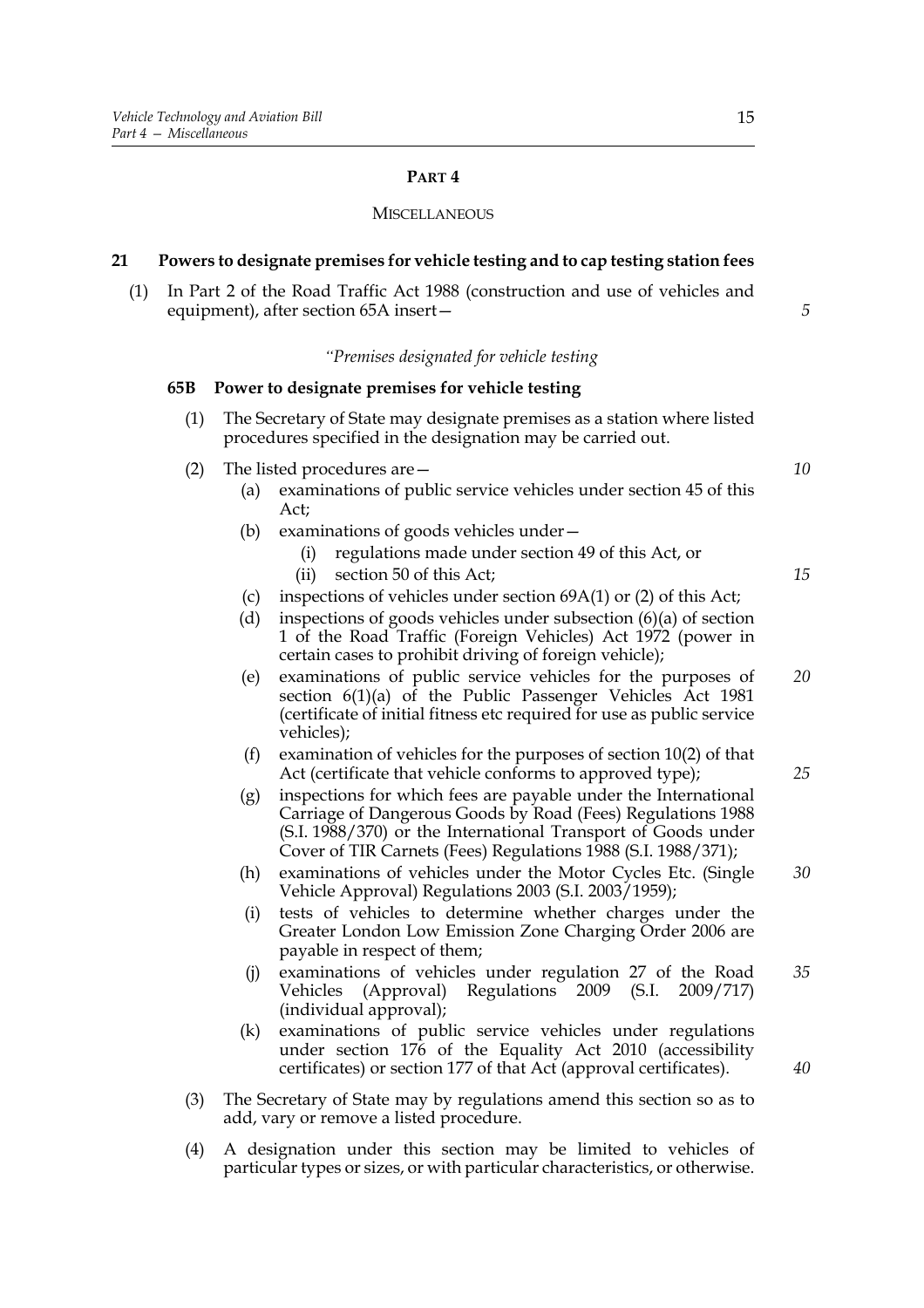*45*

|     | (5)        | A designation under this section -<br>is made by giving notice in writing to the person in charge of the<br>(a)<br>premises designated;                                                          |    |  |  |  |  |
|-----|------------|--------------------------------------------------------------------------------------------------------------------------------------------------------------------------------------------------|----|--|--|--|--|
|     |            | may be varied or withdrawn by a further notice in writing given<br>(b)<br>to that person.                                                                                                        | 5  |  |  |  |  |
|     | (6)        | A listed procedure may be carried out only at -<br>premises authorised for the procedure by a designation under<br>(a)<br>this section, or                                                       |    |  |  |  |  |
|     |            | premises provided for the procedure by the Secretary of State.<br>(b)                                                                                                                            |    |  |  |  |  |
|     | 65C        | Power to cap testing station fees                                                                                                                                                                | 10 |  |  |  |  |
|     | (1)        | The Secretary of State may by regulations provide that any charge<br>made in respect of the use of designated premises for carrying out a<br>listed procedure may not exceed a specified amount. |    |  |  |  |  |
|     | (2)        | Regulations under this section -                                                                                                                                                                 |    |  |  |  |  |
|     |            | may prescribe different amounts in relation to different cases,<br>(a)<br>procedures or other circumstances, or otherwise for different<br>purposes;                                             | 15 |  |  |  |  |
|     |            | may make incidental, supplementary, consequential<br>(b)<br>or<br>transitional provision or savings.                                                                                             |    |  |  |  |  |
|     | (3)        | In this section -                                                                                                                                                                                | 20 |  |  |  |  |
|     |            | "designated premises" means premises designated under section<br>65B;                                                                                                                            |    |  |  |  |  |
|     |            | "listed procedure" has the meaning given by section 65B(2);<br>"specified" means specified in the regulations."                                                                                  |    |  |  |  |  |
| (2) |            | In section 195 of that Act (provisions as to regulations) –                                                                                                                                      | 25 |  |  |  |  |
|     | (a)<br>(b) | in subsection $(3)$ , before "or 189" insert ", $65B(3)$ ";<br>in subsection (4) (regulations subject to affirmative resolution                                                                  |    |  |  |  |  |
|     |            | procedure), before "or (where made" insert ", 65B(3)";                                                                                                                                           |    |  |  |  |  |
|     | (c)        | after that subsection insert-                                                                                                                                                                    |    |  |  |  |  |
|     |            | A reference in subsection $(3)$ or $(4)$ to regulations under section<br>"(4YA)<br>65B(3) of this Act does not include regulations making only<br>consequential amendments.                      | 30 |  |  |  |  |
|     |            | "Consequential amendment" here means an amendment that is                                                                                                                                        |    |  |  |  |  |
|     |            | consequential on the repeal, revocation or replacement of a<br>provision contained in or made under an enactment."                                                                               | 35 |  |  |  |  |
| 22  |            | Offence of shining or directing a laser at a vehicle                                                                                                                                             |    |  |  |  |  |
| (1) |            | A person commits an offence if –                                                                                                                                                                 |    |  |  |  |  |
|     | (a)        | he or she shines or directs a laser beam at a vehicle which is in the<br>course of a journey, and                                                                                                |    |  |  |  |  |
|     | (b)        | the laser beam dazzles or distracts a person with control of the vehicle.                                                                                                                        | 40 |  |  |  |  |
| (2) |            | It is a defence for a person charged with an offence under this section to show<br>that he or $she-$                                                                                             |    |  |  |  |  |
|     | (a)        | did not intend to commit the offence, and<br>ومومسالم بامعط ارميم معجود نانار مبيار للمراسمة                                                                                                     |    |  |  |  |  |
|     |            |                                                                                                                                                                                                  |    |  |  |  |  |

(b) exercised all due diligence and took all reasonable precautions to avoid committing the offence.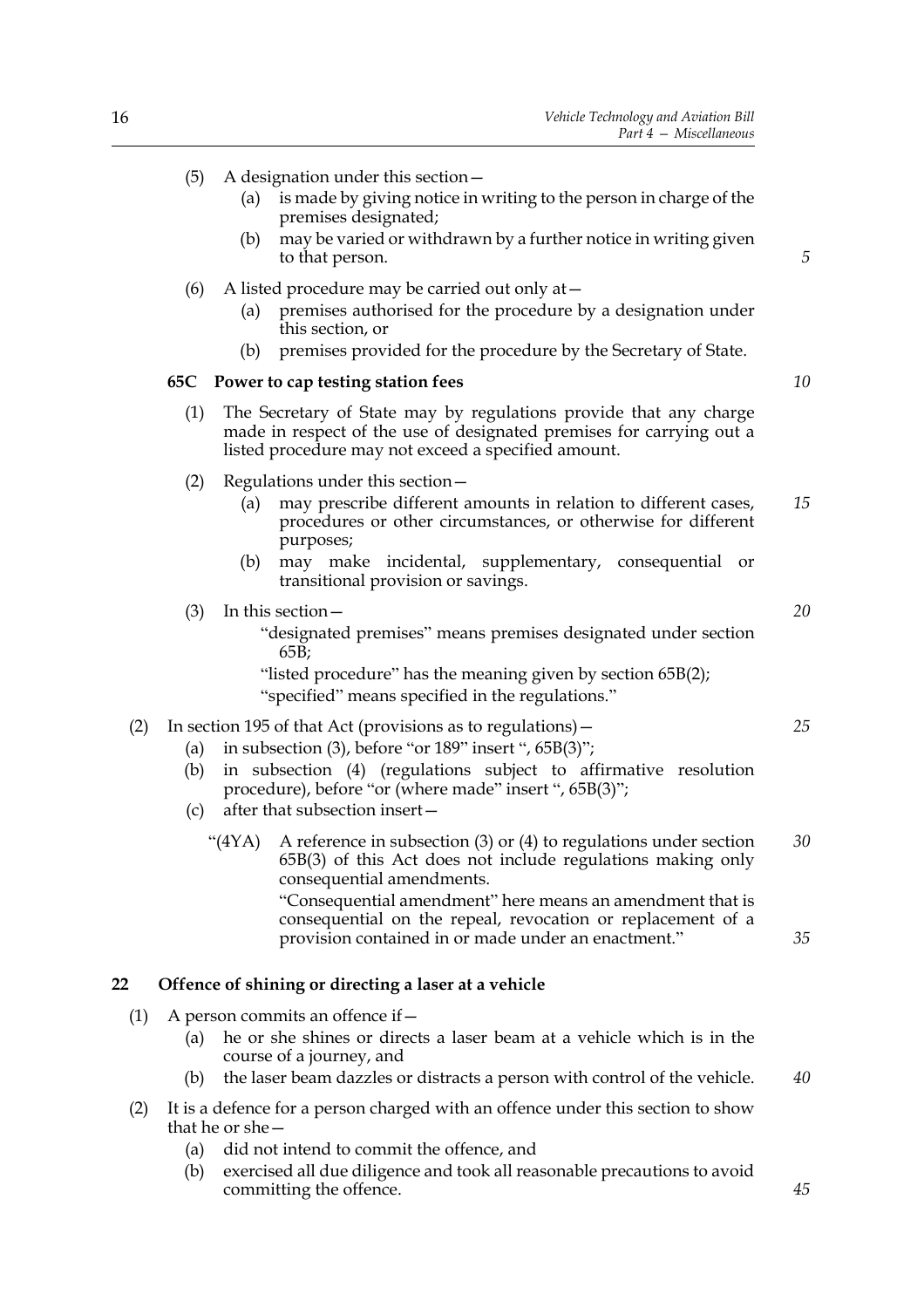- (3) A person is taken to have shown the facts mentioned in subsection (2) if  $-$ 
	- (a) sufficient evidence of each fact is adduced to raise an issue with respect to it, and
	- (b) the contrary in each case is not proved beyond reasonable doubt.
- (4) A person who commits an offence under this section is liable—
	- (a) on summary conviction, to a fine, which in Scotland or Northern Ireland may not exceed the statutory maximum;
	- (b) on conviction on indictment, to imprisonment for a term not exceeding five years, to a fine or to both.
- (5) The reference in subsection  $(1)(a)$  to a vehicle being in the course of a journey is to be read— *10*
	- (a) in relation to an aircraft, as a reference to the aircraft being in flight;
	- (b) in relation to a vessel, as a reference to the vessel proceeding on a voyage.
- (6) For the purposes of subsection  $(5)(a)$  an aircraft is in flight for the period
	- (a) beginning with the moment when it first moves for the purposes of take-off, and
		- (b) ending with the moment when it next comes to rest after landing.
- (7) In subsection (1)(b) "a person with control of the vehicle"  $-$ 
	- (a) in relation to an aircraft, means any pilot engaged in flying, or in monitoring the flying of, the aircraft; *20*
	- (b) in relation to a vessel, means the master, the pilot or any seaman engaged in navigating the vessel.
- (8) In this section—

"vehicle" means any thing used for travel by land, water or air; "vessel" includes a hovercraft. *25*

## **23 Courses offered as alternative to prosecution: fees etc**

(1) After section 90F of the Road Traffic Offenders Act 1988 insert—

## **"PART 3B**

#### COURSES OFFERED AS ALTERNATIVE TO PROSECUTION

## **90G Power to charge fees: England and Wales**

- (1) A policing body may charge a fee for enrolment on an approved course offered as an alternative to prosecution in England and Wales for a specified fixed penalty offence.
- (2) A fee may be set at a level that exceeds the cost of an approved course and related administrative expenses, but any excess must be used for the purpose of promoting road safety. *35*
- (3) The Secretary of State may by regulations make further provision about—
	- (a) how fees, or components of fees, are to be calculated;
	- (b) the level of fees or components of fees;
	- (c) the use of fee income.

*5*

*15*

*30*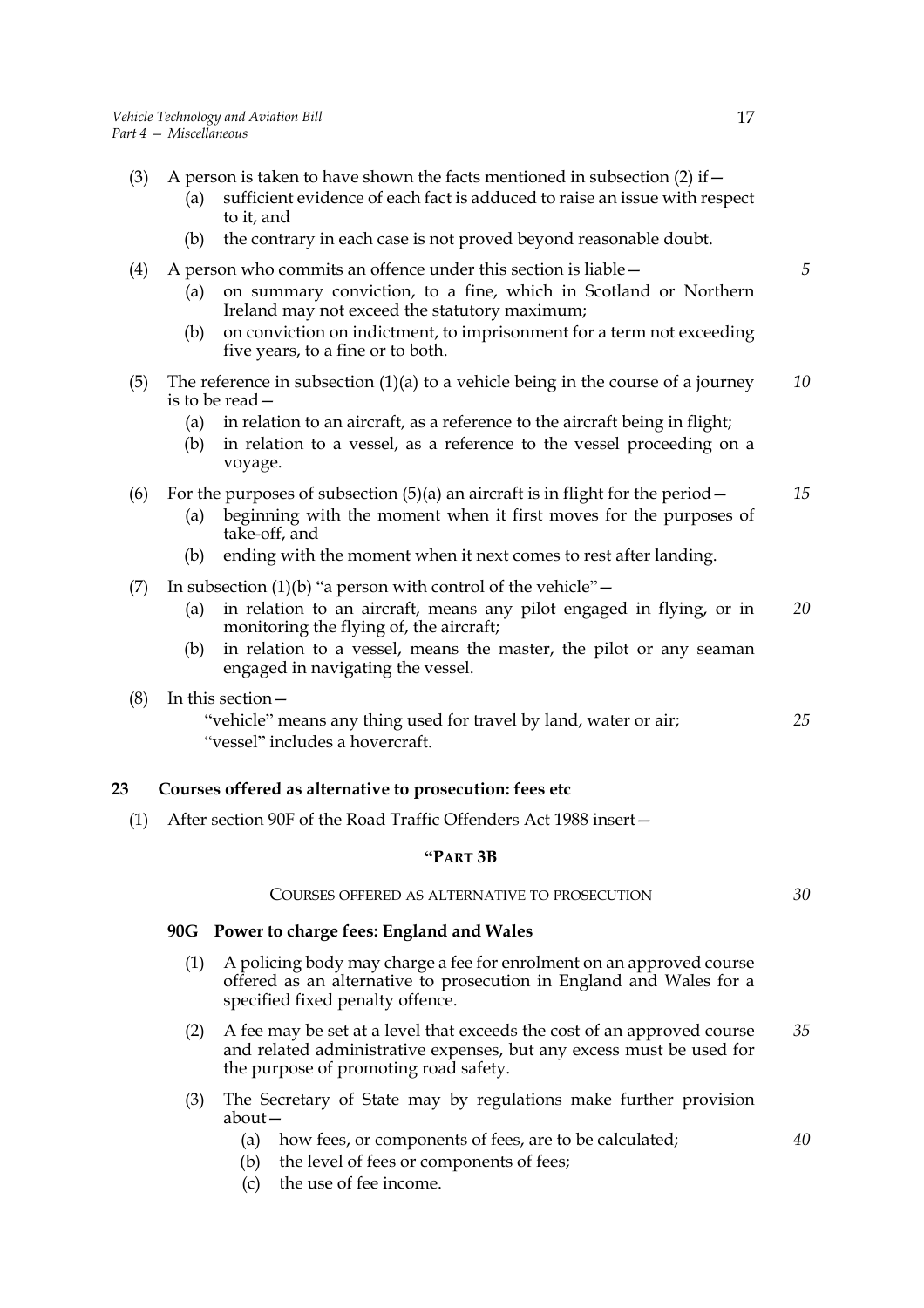(4) The regulations may include provision as to the amount, or maximum amount, of a fee or component of a fee. (5) In this section— "approved course" means a course approved (whether before or after this section comes into force) by a body specified in regulations under subsection (6); "fixed penalty offence" means an offence that is a fixed penalty offence for the purposes of Part 3 (see section 51); "policing body" means— (a) a local policing body, or (b) the British Transport Police Authority; "promoting road safety" includes the prevention, detection or enforcement of offences relating to vehicles; "prosecution", in relation to an offence, includes any alternative way of being dealt for the offence (other than attending an approved course); "specified fixed penalty offence" means an offence specified under subsection (6). (6) The Secretary of State may by regulations— (a) specify fixed penalty offences for the purposes of this section; (b) specify a body to approve courses for the purposes of this section. (7) Nothing in this section limits any power to charge fees apart from this section. **90H Power to prevent courses being offered for repeat offences: England and Wales** (1) The Secretary of State may by regulations prohibit a chief officer from offering an approved course to a person as an alternative to prosecution in England and Wales for a specified fixed penalty offence where— (a) there is a course fee, and (b) the person has, within a period specified in the regulations, satisfactorily completed a similar approved course in respect of an earlier specified fixed penalty offence. (2) The regulations must include provision for the purpose of identifying what counts as a "similar" course; and that provision may, in particular, confer power on a person to determine what courses count as similar. (3) In this section "chief officer" means— (a) a chief officer of police of a police force in England and Wales, or (b) the Chief Constable of the British Transport Police Force. (4) In this section the following terms have the meaning given by section  $90G(5)$  — "approved course"; *5 10 15 20 25 30 35 40*

"specified fixed penalty offence".

## **90I Procedure for regulations under this Part**

(1) A power to make regulations under this Part is exercisable by statutory instrument. *45*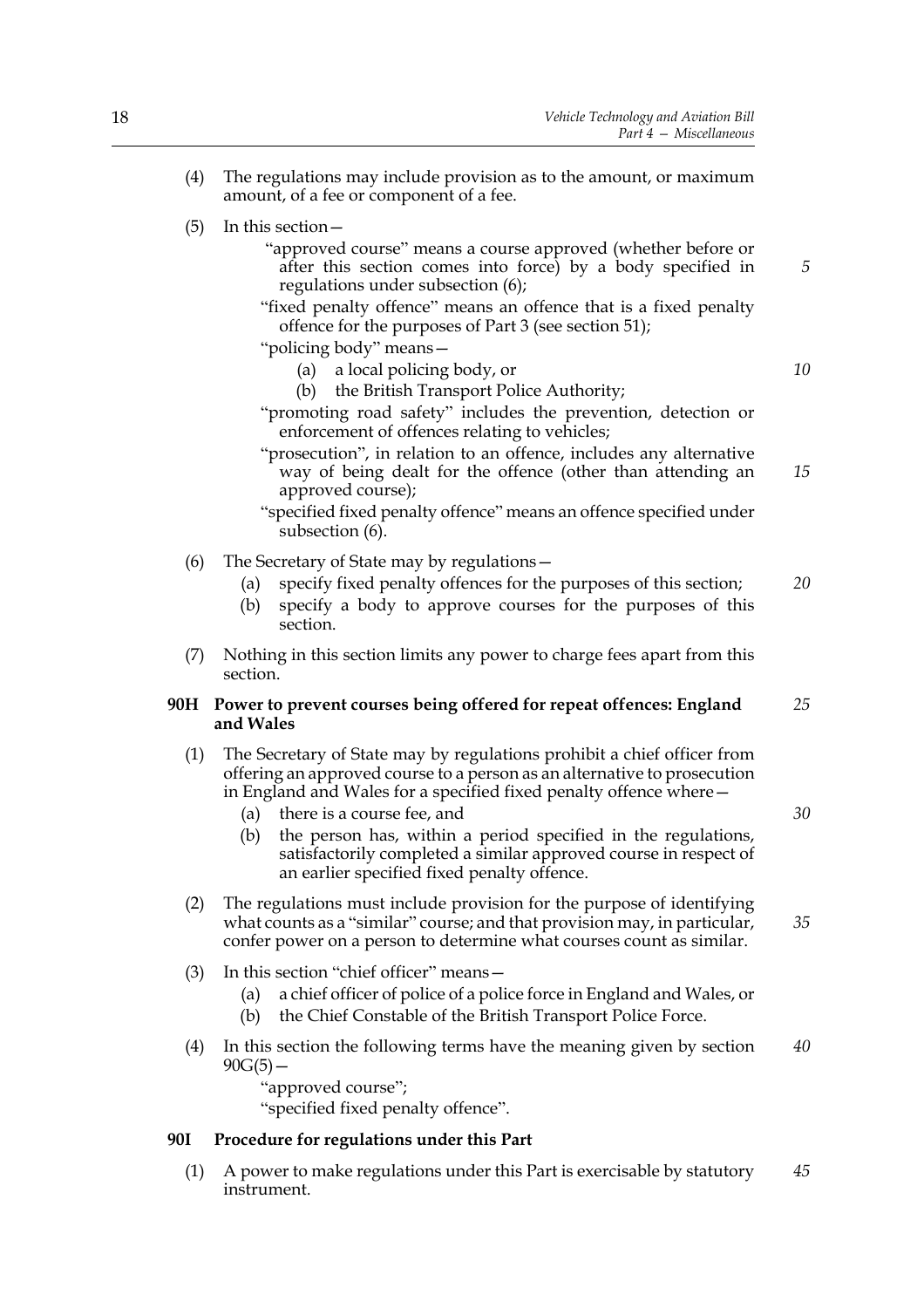- (2) A statutory instrument containing regulations made by the Secretary of State under this Part is subject to annulment in pursuance of a resolution of either House of Parliament.
- (3) Regulations under this Part may include—
	- (a) incidental or supplementary provision;
	- (b) different provision for different purposes."
- (2) After Article 91F of the Road Traffic Offenders (Northern Ireland) Order 1996 (S.I. 1996/1320 (N.I. 10)) insert—

#### **"PART 4B**

#### COURSES OFFERED AS ALTERNATIVE TO PROSECUTION

*10*

*20*

*25*

*30*

*35*

*5*

## **91G Power to charge fees**

- (1) The Policing Board may charge a fee for enrolment on an approved course offered as an alternative to prosecution for a specified fixed penalty offence.
- (2) A fee may be set at a level that exceeds the cost of an approved course and related administrative expenses, but any excess must be used for the purpose of promoting road safety. *15*
- (3) The Department of Justice may by regulations make further provision about—
	- (a) how fees, or components of fees, are to be calculated;
	- (b) the level of fees or components of fees;
	- (c) the use of fee income.
- (4) The regulations may include provision as to the amount, or maximum amount, of a fee or component of a fee.
- (5) In this Article—
	- "approved course" means a course approved (whether before or after this Article comes into force) by a body specified in regulations under paragraph (6);
	- "fixed penalty offence" means an offence that is a fixed penalty offence for the purposes of Part 5 (see Article 57);
	- "promoting road safety" includes the prevention, detection or enforcement of offences relating to vehicles;
	- "prosecution", in relation to an offence, includes any alternative way of being dealt for the offence (other than attending an approved course);
	- "specified fixed penalty offence" means an offence specified under paragraph (6).
- (6) The Department of Justice may by regulations—
	- (a) specify fixed penalty offences for the purposes of this Article;
	- (b) specify a body to approve courses for the purposes of this Article. *40*
- (7) Nothing in this Article limits any power to charge fees apart from this Article.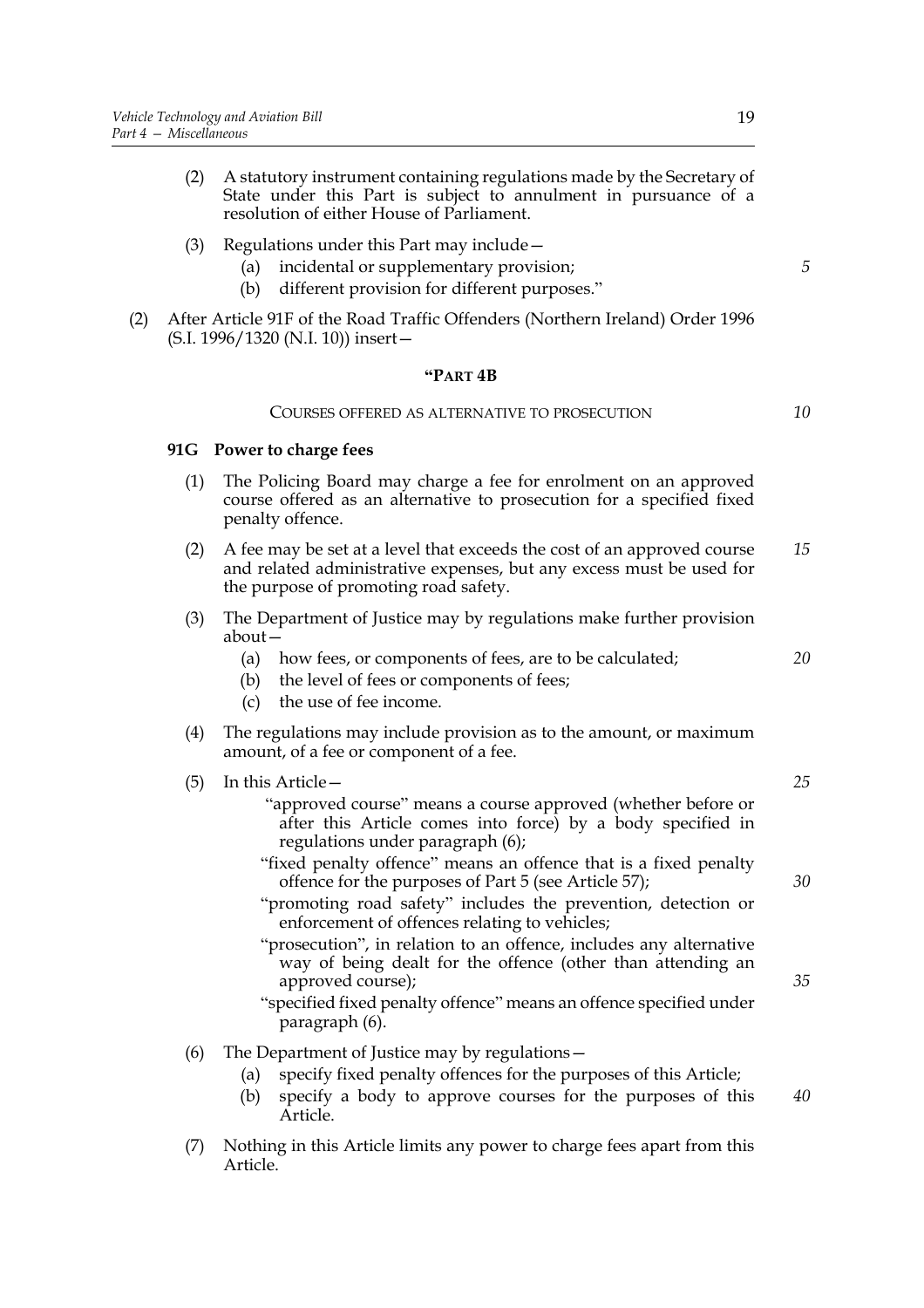## **91H Power to prevent courses being offered for repeat offences**

- (a) there is a course fee, and
- (b) the person has, within a period specified in the regulations, satisfactorily completed a similar approved course in respect of an earlier specified fixed penalty offence.
- (2) The regulations must include provision for the purpose of identifying what counts as a "similar" course; and that provision may, in particular, confer power on a person to determine what courses count as similar.
- (3) In this Article the following terms have the meaning given by Article  $91G(5)$  –

"approved course"; "specified fixed penalty offence".

## **91I Procedure for regulations under this Part**

- (1) Regulations under this Part are subject to negative resolution.
- (2) Regulations under this Part may include such incidental or supplementary provision as appears to the Department of Justice to be necessary or expedient."
- (3) The Secretary of State may by regulations amend Part 3B of the Road Traffic Offenders Act 1988 for the purpose of making provision corresponding or similar to section 90G or 90H of that Act in relation to courses offered as an alternative to prosecution in Scotland for a fixed penalty offence.
- (4) In this subsection (3) "fixed penalty offence" means an offence that is a fixed penalty offence for the purposes of Part 3 the 1988 Act (see section 51 of that Act). *25*
- (5) The power to make regulations under subsection (3) is exercisable by statutory instrument.
- (6) A statutory instrument containing regulations under subsection (3) may not be made unless a draft of the instrument has been laid before Parliament and approved by a resolution of each House. *30*

#### **PART 5**

#### GENERAL

#### **24 Minor and consequential amendments**

- (1) Schedule 5 (minor and consequential amendments) has effect.
- (2) The Secretary of State may by regulations make provision that is consequential on any provision made by this Act.
- (3) The power to make regulations under this section is exercisable by statutory instrument.
- (4) Regulations under this section may amend any enactment passed or made before this Act or in the same Session.

*20*

*5*

*10*

*15*

*35*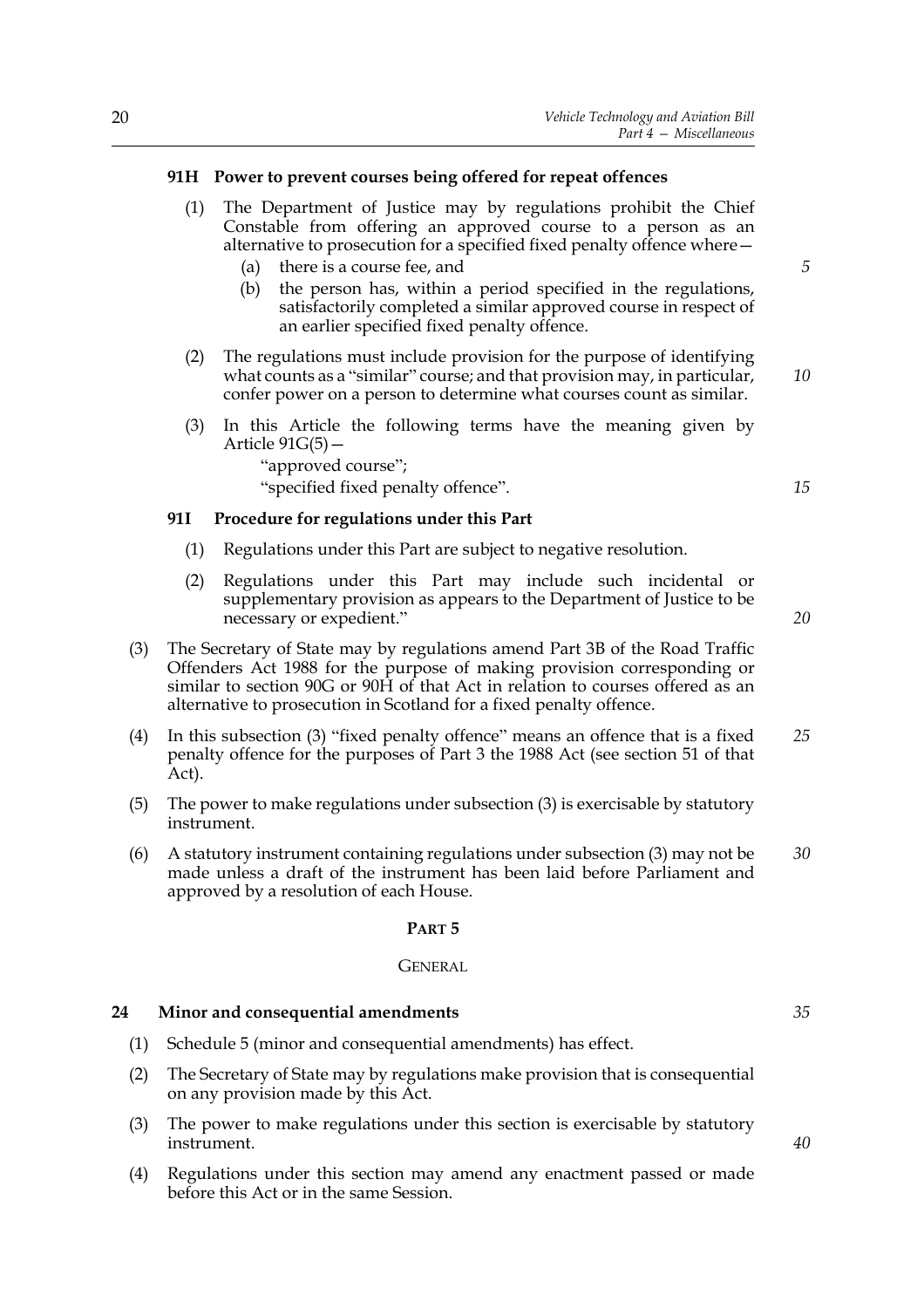(5) A statutory instrument containing regulations under this section any of which amend primary legislation may not be made unless a draft of the instrument has been laid before Parliament and approved by a resolution of each House. (6) A statutory instrument containing regulations under this section none of which amends primary legislation is subject to annulment in pursuance of a resolution of either House of Parliament. (7) In this section— "amend" includes repeal or revoke; "primary legislation" means— (a) an Act of Parliament; (b) an Act of the Scottish Parliament; (c) an Act or Measure of the National Assembly for Wales; (d) Northern Ireland legislation. **25 Commencement** (1) This Act comes into force on whatever day or days the Secretary of State appoints by regulations. (2) Subsection (1) does not apply to the following sections of this Act (which come into force on the day on which this Act is passed)— (a) sections 18 and 19; (b) section 24(2) to  $(7)$ ; (c) this section; (d) sections 26 and 27. (3) The power to make regulations under this section is exercisable by statutory instrument. (4) Regulations under this section— (a) may appoint different days for different purposes; (b) may make transitional, transitory or saving provision. **26 Extent** (1) Part 1, section 21 and section 23(1) and (3) to (6) extend to England and Wales and Scotland. (2) Section 23(2) extends to Northern Ireland. (3) Parts 2 and 3 and section 22 extend to England and Wales, Scotland and Northern Ireland. (4) An amendment made by Schedule 5 has the same extent as the provision to which it relates. *5 10 15 20 25 30 35*

## **27 Short title**

This Act may be cited as the Vehicle Technology and Aviation Act 2017.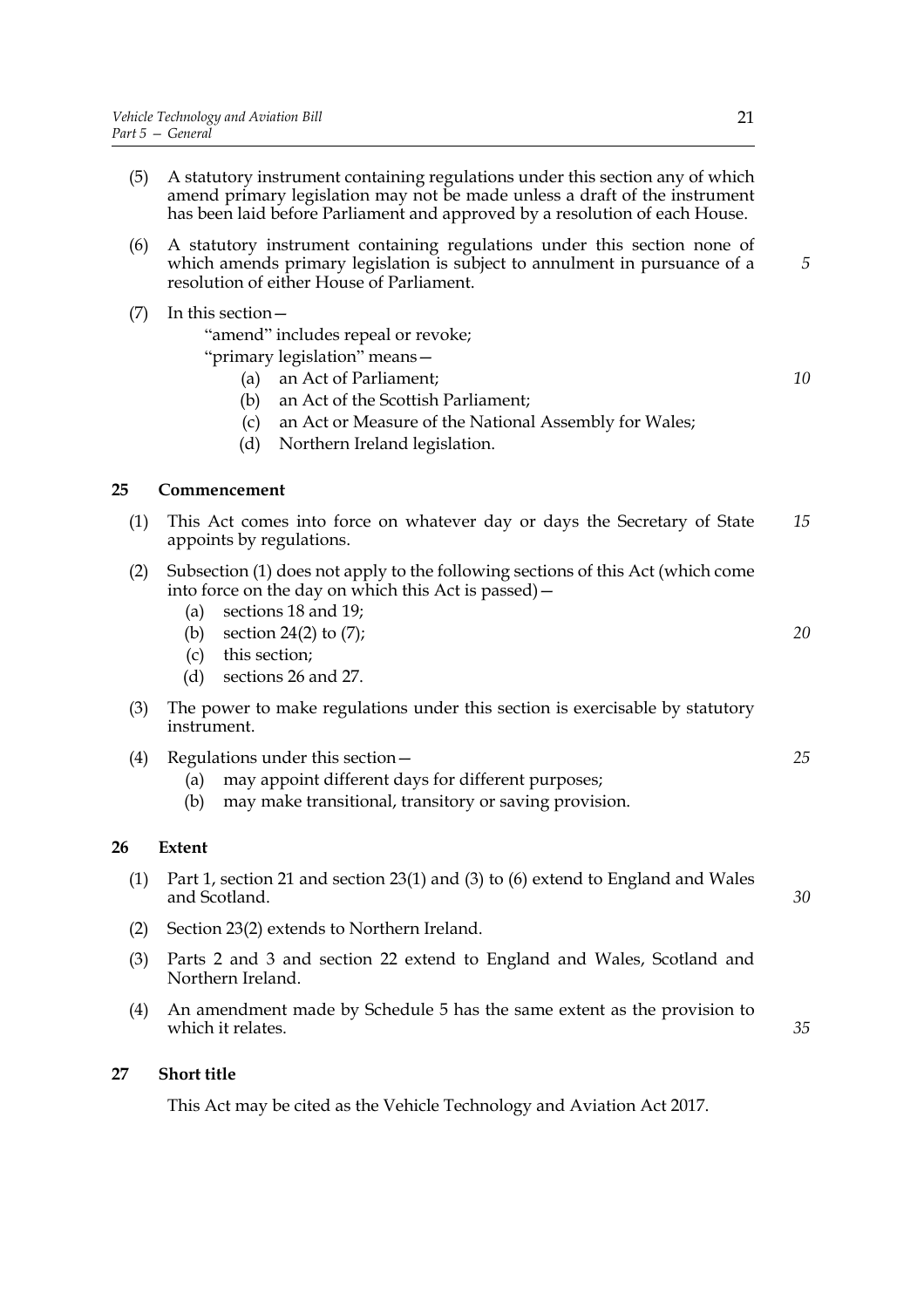## SCHEDULES

## SCHEDULE 1 Section 16

## MODIFICATION OF LICENCE CONDITIONS UNDER SECTION 11 OF THE TRANSPORT ACT 2000: APPEALS

1 After section 19 of the Transport Act 2000 insert—

*5*

#### *"Appeal against modification of licence conditions*

## **19A Appeal to Competition and Markets Authority**

- (1) An appeal lies to the CMA against a decision by the CAA to modify a licence condition under section 11(1).
- (2) An appeal may be brought under this section only by  $-$ 
	- (a) the licence holder,
	- (b) an owner or operator of an aircraft whose interests are materially affected by the decision, or
	- (c) an owner or manager of a prescribed aerodrome whose interests are materially affected by the decision.
- (3) "Prescribed aerodrome" means an aerodrome of a description prescribed by regulations made by the Secretary of State.
- (4) An appeal may be brought under this section only with the permission of the CMA.
- (5) An application for permission to appeal under this section may be made only by a person who, if permission is granted, will be entitled to bring the appeal. *20*
- (6) The CMA may refuse permission to appeal under this section only on one of the following grounds—
	- (a) that the appeal is brought for reasons that are trivial or vexatious; *25*
	- (b) that the appeal does not have a reasonable prospect of success;
	- (c) that subsection (7) is satisfied.

#### (7) This subsection is satisfied if the appeal is brought—

- (a) against a decision that relates entirely to a matter remitted to the CAA following an earlier appeal under this section, and
- (b) on grounds that were considered, or could have been raised by the current applicant or a relevant connected person, as part of the earlier appeal.

22

*15*

*30*

*35*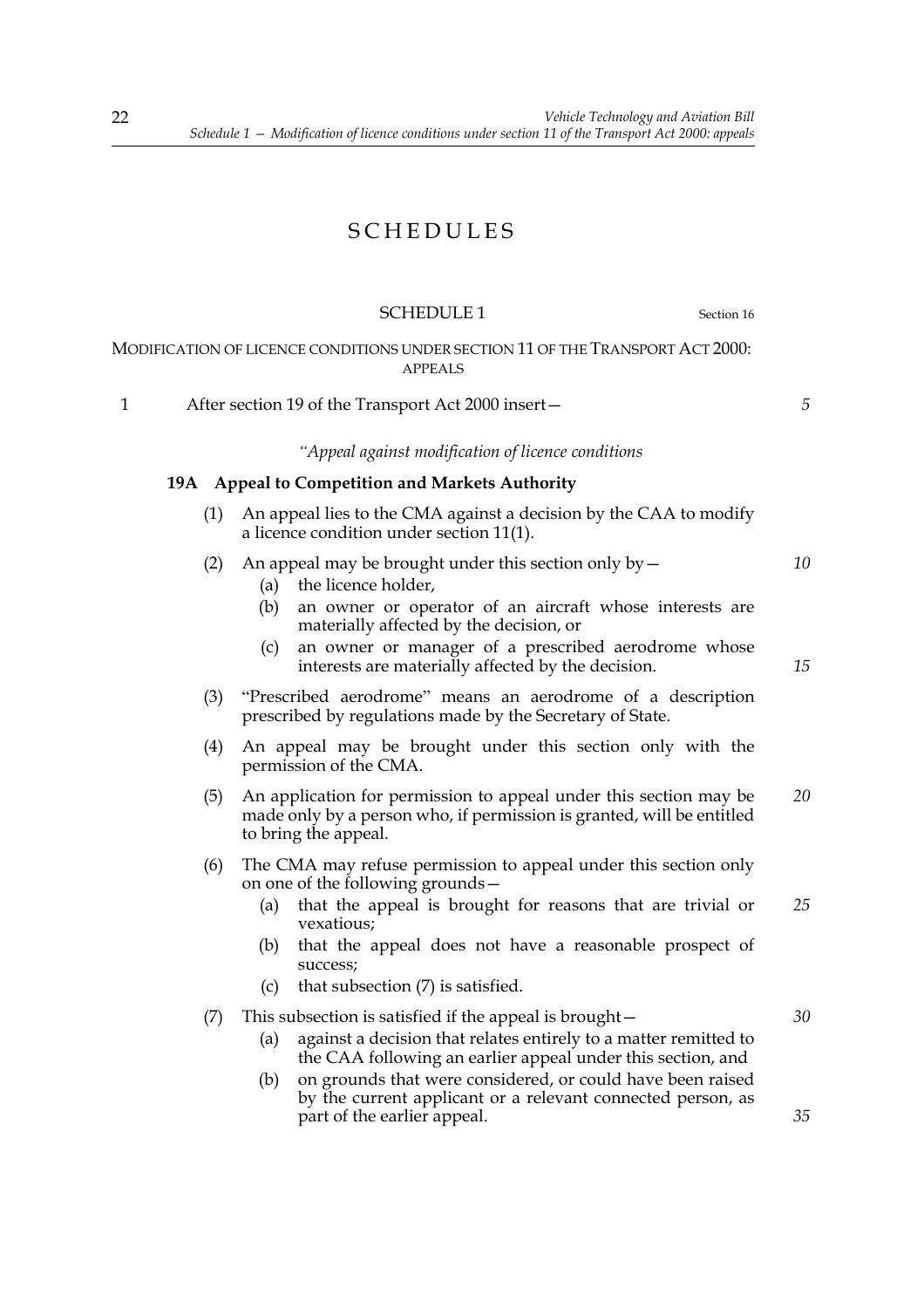(8) In subsection (7) "relevant connected person", in relation to an applicant, means a person who was connected to the applicant at any time during the consideration of the earlier appeal by the CMA.

## **19B When appeals may be allowed**

 The CMA may allow an appeal under section 19A only to the extent that it is satisfied that the decision appealed against was wrong on one or more of the following grounds—

- (a) that the decision was based on an error of fact;
- (b) that the decision was wrong in law;
- (c) that an error was made in the exercise of a discretion.

## **19C Determination of appeal**

- (1) Where it does not allow an appeal under section 19A, the CMA must confirm the decision appealed against.
- (2) Where it allows an appeal under section 19A, the CMA must do one or more of the following—
	- (a) quash the decision appealed against;
	- (b) remit the matter that is the subject of the decision appealed against to the CAA for reconsideration and decision in accordance with this Chapter and any directions given by the CMA;
	- (c) substitute its own decision for that of the CAA.
- (3) Where it allows only part of an appeal under section 19A—
	- (a) subsection (2) applies in relation to the part of the decision appealed against in respect of which the appeal is allowed, and
	- (b) subsection (1) applies in respect of the rest of that decision.
- (4) Where the CMA substitutes its own decision for that of the CAA, the CMA may give directions to—
	- (a) the CAA, and
	- (b) the licence holder.
- (5) The CMA must not give a direction under this section that requires a person to do anything that the person would not have the power to do apart from the direction.
- (6) A direction given by the CMA under this section to a person other than the CAA is enforceable—
	- (a) in England and Wales and Northern Ireland, as if it were an order of the High Court;
	- (b) in Scotland, as if it were an order of the Court of Session.

#### **19D Determination of appeal: time limits**

(1) The CMA must determine an appeal under section 19A within the period of 24 weeks beginning with the day on which the CAA published, in accordance with section 11A, the notice of the decision that is the subject of the appeal. *40*

This is subject to subsections (2) to (5).

*5*

*10*

*15*

*20*

*25*

*30*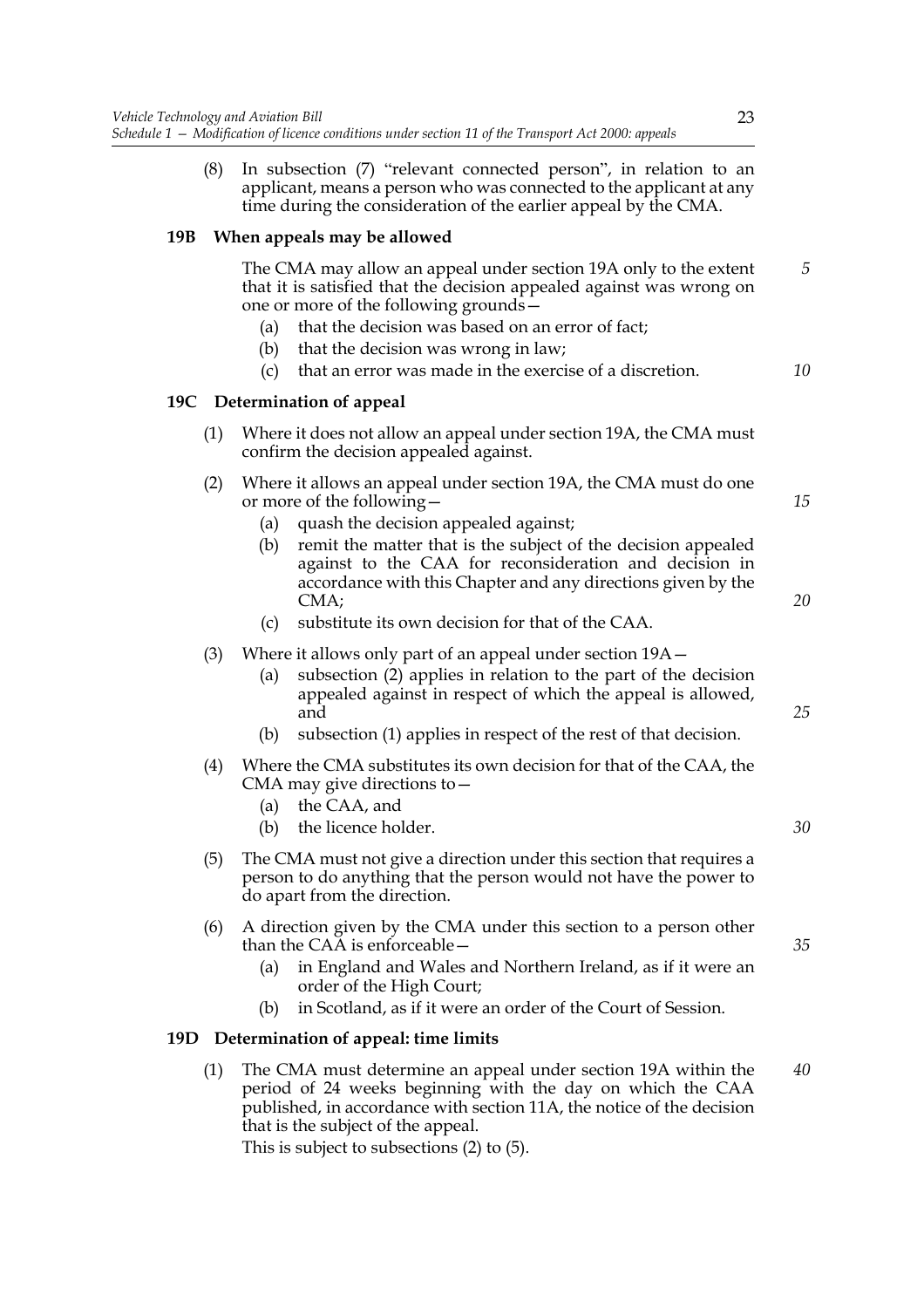- (2) The CMA may extend the appeal period by not more than 12 weeks if satisfied that there are good reasons for doing so.
- (3) The CMA may extend the appeal period only once in reliance on subsection (2).
- (4) The CMA may extend the appeal period by any period that it considers appropriate if— *5*
	- (a) there is an appeal to the Competition Appeal Tribunal under this Chapter which the CMA considers may be relevant to the appeal under section 19A, and
	- (b) the appeal to the Tribunal has not been determined or withdrawn. *10*
- (5) The CMA may extend the appeal period more than once in reliance on subsection (4).
- (6) If the CMA extends the appeal period it must—
	- (a) publish a notice stating the new time limit for determining the appeal; *15*
	- (b) send a copy of the notice to the persons listed in subsection (7).
- (7) Those persons are—
	- (a) the holder of the licence that is the subject of the appeal; *20*
	- (b) if the appeal was brought by someone other than the licence holder, the appellant;
	- (c) any other person with a qualifying interest in the decision that is the subject of the appeal (see paragraph 27(3) of Schedule A1);
	- (d) any owners or operators of aircraft that the CMA considers appropriate;
	- (e) any owners or managers of prescribed aerodromes (within the meaning given in section 19A(3)) that the CMA considers appropriate;
	- (f) the CAA.
- (8) The Secretary of State may by regulations modify the periods of time specified in this section.
- (9) In this section "appeal period", in relation to an appeal under section 19A, means the period allowed for determining the appeal.

#### **19E Determination of appeal: publication etc**

- (1) A determination made by the CMA on an appeal under section  $19A -$ 
	- (a) must be contained in an order made by the CMA, and
	- (b) takes effect at the time specified in the order or determined in accordance with the order. *40*
- (2) The order must set out the reasons for the determination.
- (3) The CMA must—
	- (a) publish the order as soon as practicable after the determination is made;

*25*

*30*

*35*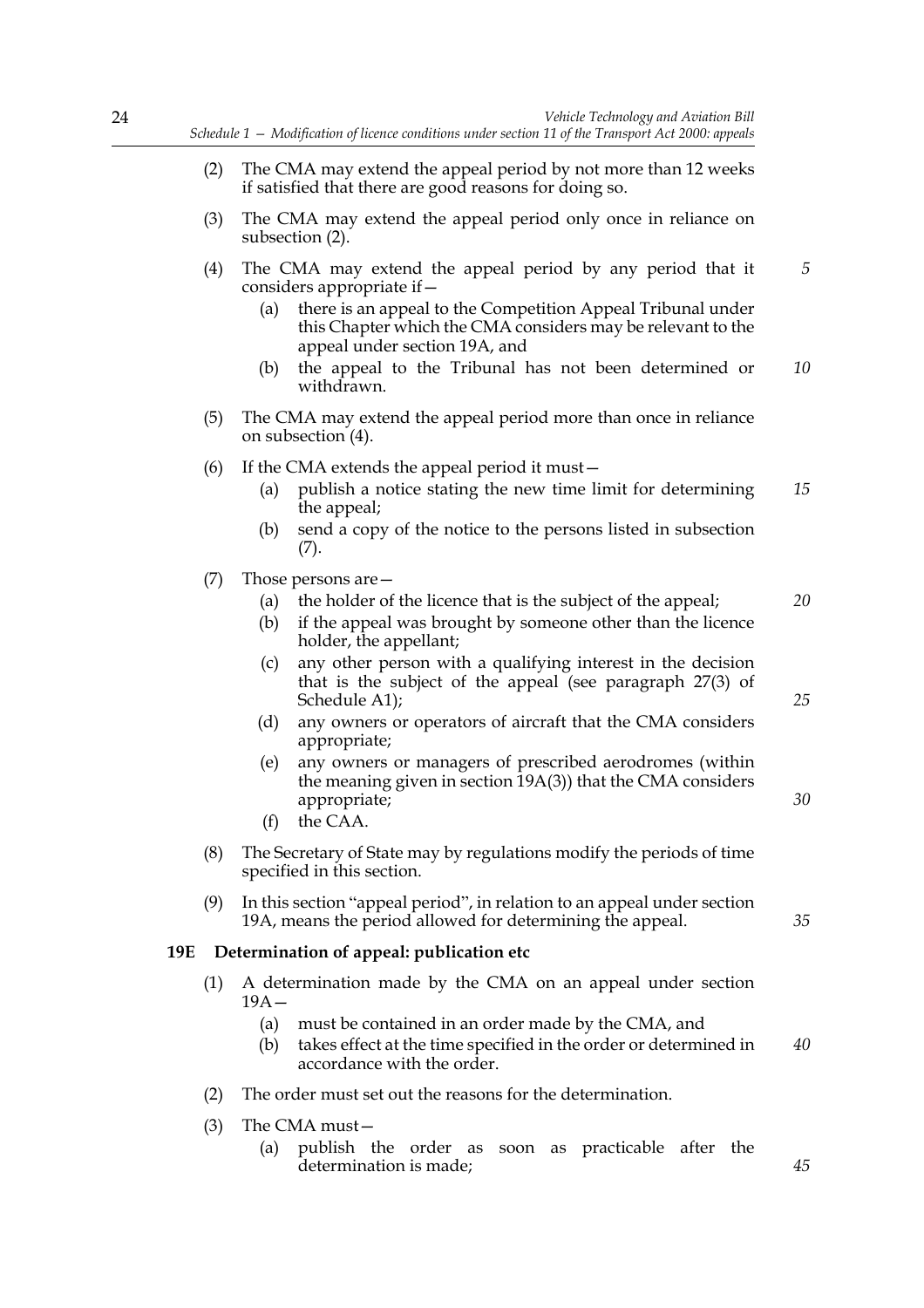- (b) send a copy of the order to the persons listed in subsection (4).
- (4) Those persons are—
	- (a) the holder of the licence which is the subject of the appeal;
	- (b) if the appeal is brought by a person other than the licence holder, the appellant;
	- (c) any other person with a qualifying interest in the decision that is the subject of the appeal (see paragraph 27(3) of Schedule A1);
	- (d) any owners or operators of aircraft that the CMA considers appropriate; *10*
	- (e) any owners or managers of prescribed aerodromes (within the meaning given in section 19A(3)) that the CMA considers appropriate;

(f) the CAA.

- (5) The CMA may exclude from publication under subsection (3) any information that it is satisfied is—
	- (a) commercial information the disclosure of which would or might, in the opinion of the CMA, significantly harm the legitimate business interests of an undertaking to which it relates, or *20*
	- (b) information relating to the private affairs of an individual, the disclosure of which would or might, in the opinion of the CMA, significantly harm the individual's interests.
- (6) The CAA must take any steps that it considers necessary for it to comply with the order. *25*
- (7) The steps must be taken—
	- (a) if a time is specified in the order or is to be determined in accordance with that order, within that time;
	- (b) otherwise, within a reasonable time.

## **19F Procedure on appeals**

- (1) Schedule A1 makes further provision in respect of appeals under section 19A.
- (2) In carrying out the functions listed in subsection (3), the CMA must have regard to the matters in respect of which duties are imposed on the CAA by section 2. *35*
- (3) Those functions are—
	- (a) deciding an application for permission to appeal under section 19A;
	- (b) deciding an application under Schedule A1 for permission to intervene in an appeal; *40*
	- (c) determining an appeal under section 19A, including taking decisions and giving directions described in section 19D.
- (4) Except where Schedule A1 provides otherwise, the functions of the CMA with respect to an appeal under section 19A are to be carried out on behalf of the CMA by a group constituted for the purpose, by *45*

*15*

*5*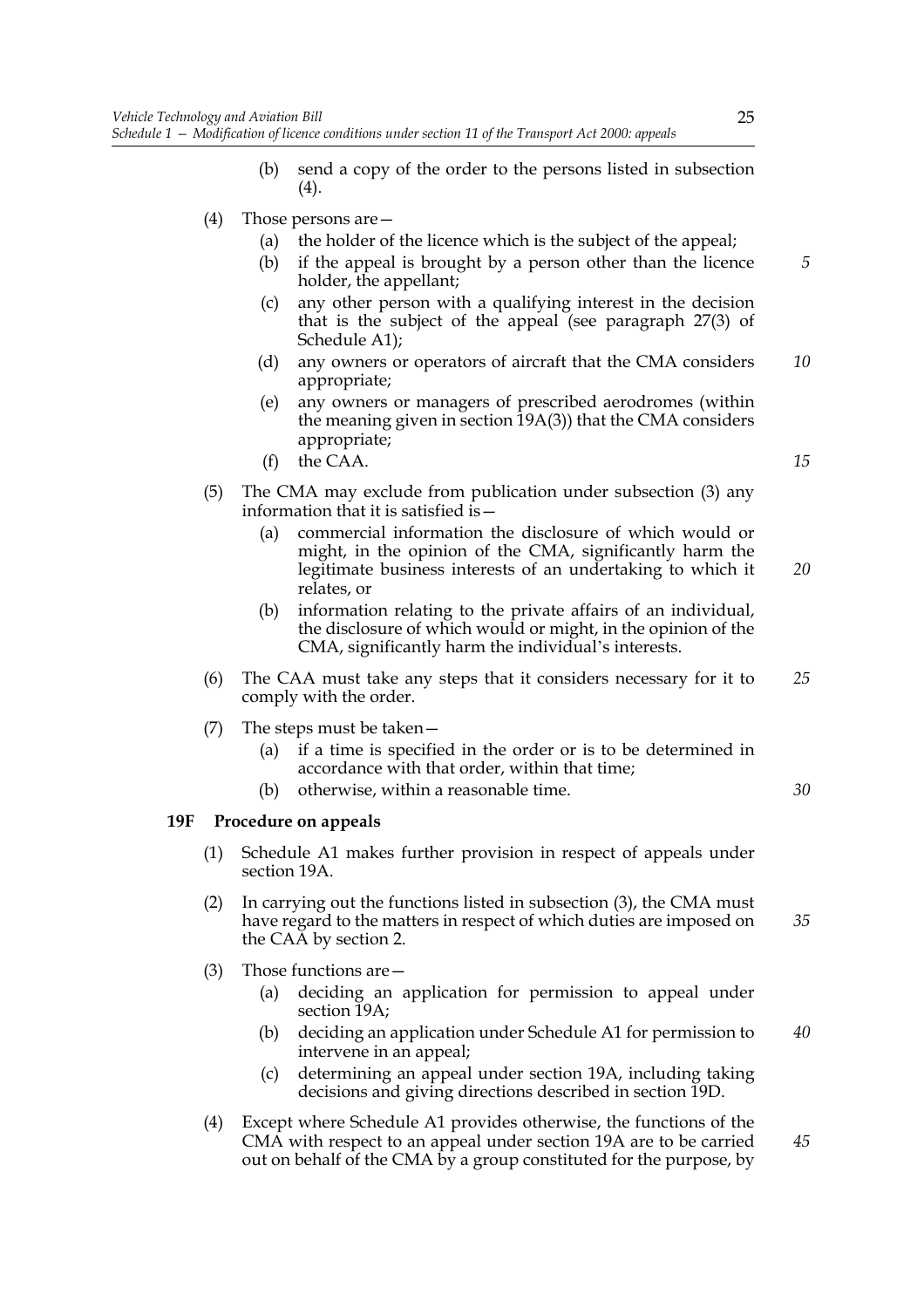the chair of the CMA, under Schedule 4 to the Enterprise and Regulatory Reform Act 2013."

## SCHEDULE 2 Section 16

NEW SCHEDULE A1 TO THE TRANSPORT ACT 2000

This Schedule sets out the new Schedule A1 to the Transport Act 2000, to be inserted before Schedule 1 to that Act— *5*

#### "SCHEDULE A1

#### APPEALS UNDER SECTION 19A

#### PART 1

#### PERMISSION TO APPEAL

*Application for permission to appeal*

- 1 (1) An application to the CMA for permission to appeal under section 19A may not be made after the end of the period of six weeks beginning with day on which the CAA published the decision notice.
	- (2) In this Schedule "the decision notice" means the notice published under section 11A of the decision that is the subject of the application for permission to appeal under section 19A.
	- (3) The applicant must send a copy of the application to the CAA.
	- (4) The CAA must—
		- (a) publish the application;
		- (b) send a copy of the application to the persons listed in subparagraph (5) (other than the applicant).
	- (5) Those persons are—
		- (a) the holder of the licence that is the subject of the application; *25*
		- (b) any other person with a qualifying interest in the decision that is the subject of the application;
		- (c) any owners or operators of aircraft that the CAA considers appropriate;
		- (d) any owners or managers of prescribed aerodromes that the CAA considers appropriate.

*Determination of application for permission to appeal*

- 2 (1) The decision of the CMA on an application for permission to appeal is to be taken by an authorised member of the CMA.
	- (2) The authorised member must take the decision before the end of the period of ten weeks beginning with the day on which the CAA published the decision notice.

*15*

*10*

*20*

*30*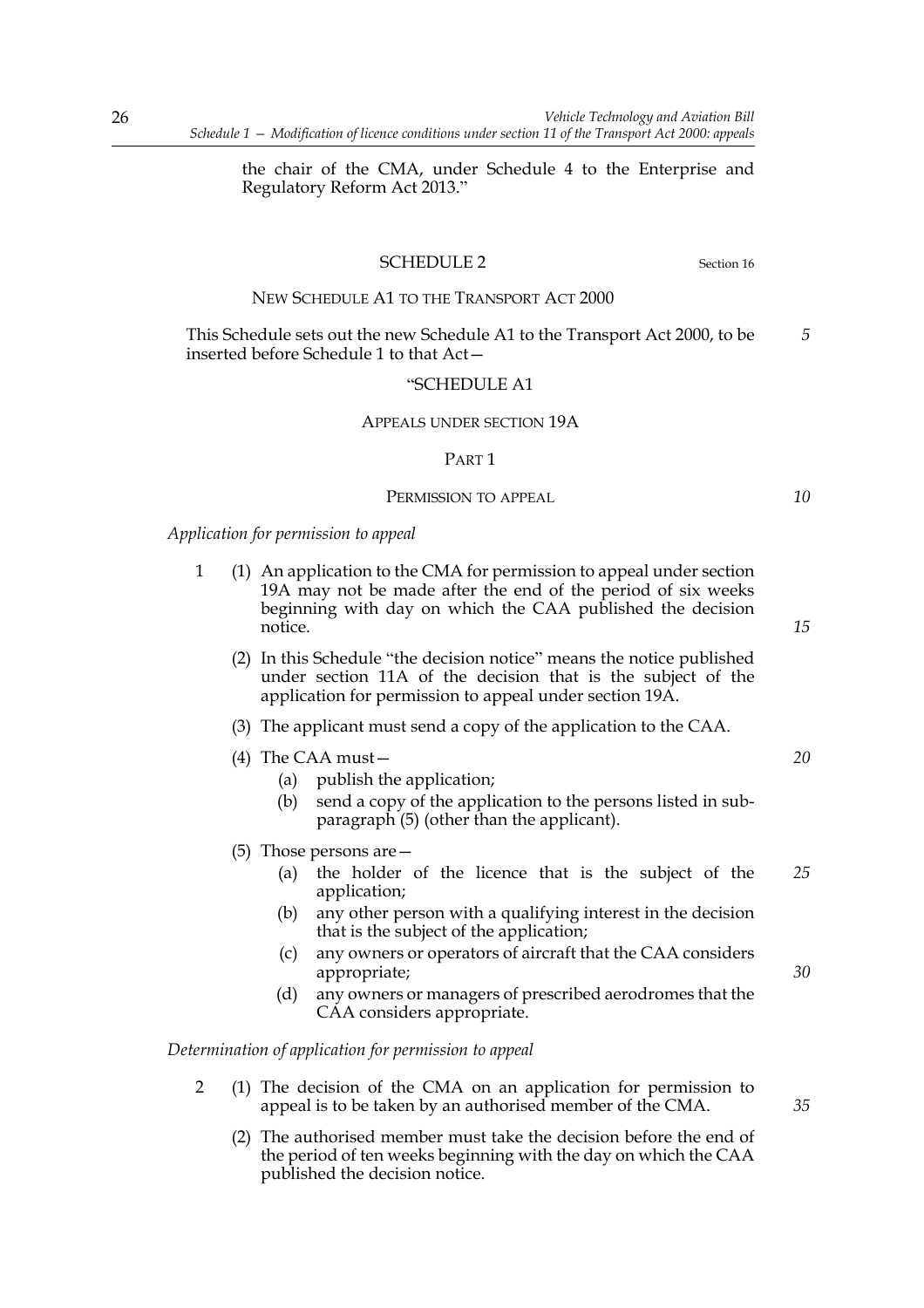- (3) The authorised member may grant permission to appeal subject to conditions.
- (4) The conditions may, in particular, include—
	- (a) conditions which limit the matters that are to be considered on the appeal;
	- (b) conditions for the purpose of expediting the determination of the appeal;
	- (c) conditions requiring the appeal to be considered together with other appeals, including appeals relating to different matters or decisions and appeals brought by different persons. *10*
- (5) An authorised member of the CMA who grants permission to appeal against a decision that relates entirely or partly to a matter remitted to the CAA following an earlier appeal under section 19A must grant permission subject to conditions excluding the consideration of—
	- (a) matters that were considered as part of the earlier appeal, and
	- (b) matters that could have been raised by the applicant or a relevant connected person as part of the earlier appeal, unless the member considers that there are compelling reasons not to do so.
- (6) In sub-paragraph (5) "relevant connected person", in relation to an applicant, means a person who was connected to the applicant at any time during the consideration of the earlier appeal by the CMA.
- (7) An authorised member of the CMA must—
	- (a) publish the decision on an application for permission to appeal and the reasons for the decision;
	- (b) send a copy of the decision and the reasons to the persons listed in sub-paragraph (8). *30*
- (8) Those persons are—
	- (a) the holder of the licence which is the subject of the application;
	- (b) if the application was made by someone other than the licence holder, the applicant; *35*
	- (c) any other person with a qualifying interest in the decision that is the subject of the appeal;
	- (d) any owners or operators of aircraft that the CMA considers appropriate;
	- (e) any owners or managers of prescribed aerodromes that the CMA considers appropriate;
	- (f) the CAA.
- (9) An authorised member of the CMA may exclude from publication under sub-paragraph (7) any information that the member is satisfied is—
	- (a) commercial information the disclosure of which would or might, in the opinion of the member, significantly harm

*5*

*15*

*20*

*25*

*40*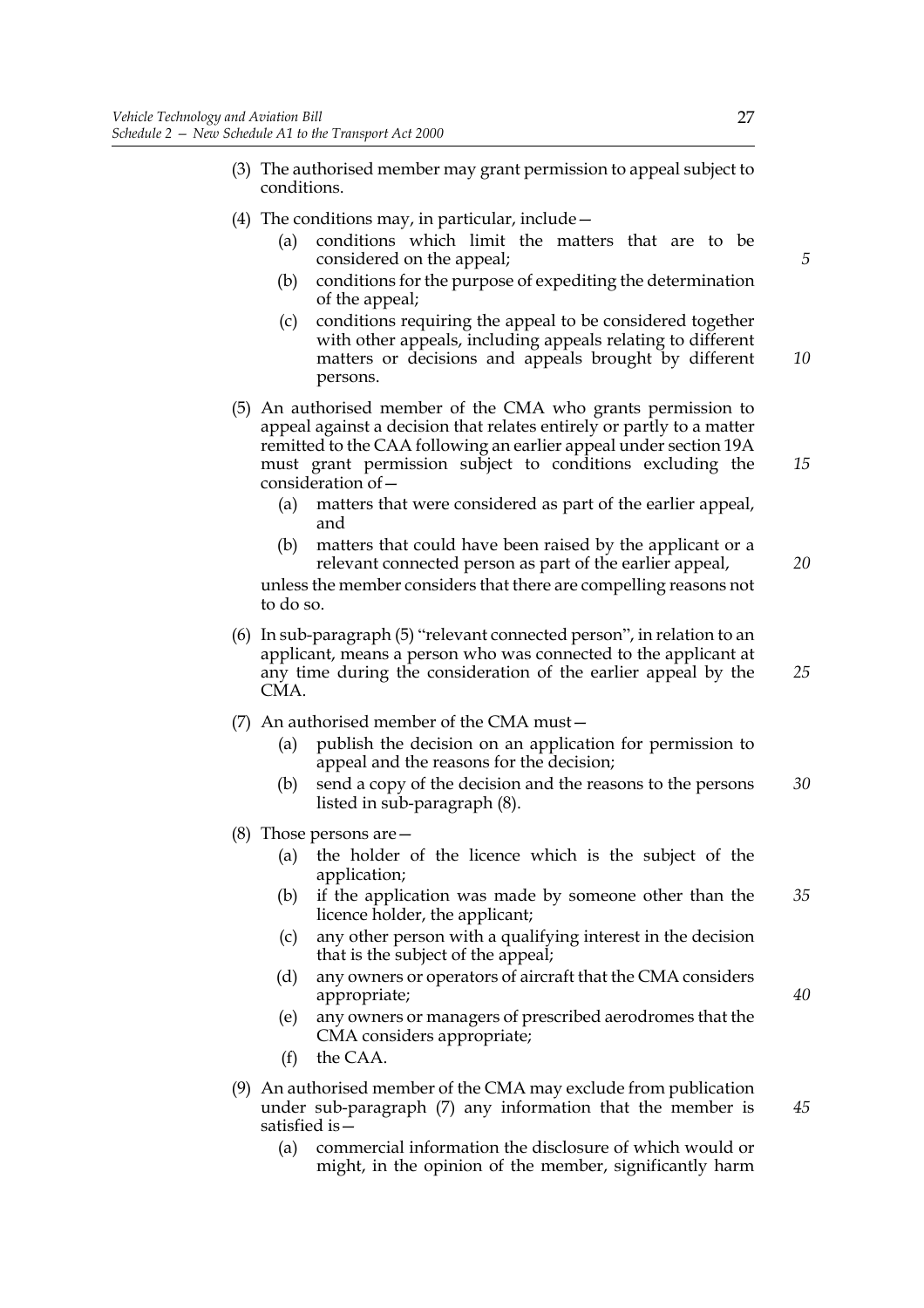the legitimate business interests of an undertaking to which it relates, or

(b) information relating to the private affairs of an individual the disclosure of which would or might, in the opinion of the member, significantly harm the individual's interests.

#### *Time limit for CAA to make representations*

- 3 (1) This paragraph applies where the CAA wishes to make representations to the CMA in relation to an application under paragraph 1 for permission to appeal against a decision.
	- (2) The CAA must make representations in writing before the end of the period of eight weeks beginning with the day on which the CAA published the decision notice. *10*
	- (3) The CAA must send a copy of its representations to  $-$ 
		- (a) the holder of the licence that is the subject of the application;
		- (b) if the application was made by someone other than the licence holder, the applicant;
		- (c) any other person with a qualifying interest in the decision that is the subject of the appeal;
		- (d) any owners or operators of aircraft that the CAA considers appropriate; *20*
		- (e) any owners or managers of prescribed aerodromes that the CAA considers appropriate.

#### PART 2

#### INTERVENTION IN APPEAL

*Application for permission to intervene in appeal*

- 4 (1) Where an application is made under paragraph 1 for permission to appeal against a decision, an application for permission to intervene in the appeal may be made to the CMA by another person who would be entitled to appeal against the decision.
	- (2) An application for permission to intervene—
		- (a) may be made before the end of the period of one week beginning with the day of publication of the CMA's decision to grant permission to appeal against the decision;
		- (b) may be made after the end of that period only with the leave of an authorised member of the CMA. *35*
	- (3) The applicant must send a copy of the application to the CAA.
	- (4) The CAA must—
		- (a) publish the application;
		- (b) send a copy of the application to the persons listed in subparagraph (5) (other than the applicant). *40*
	- (5) The persons are—

*15*

*25*

*30*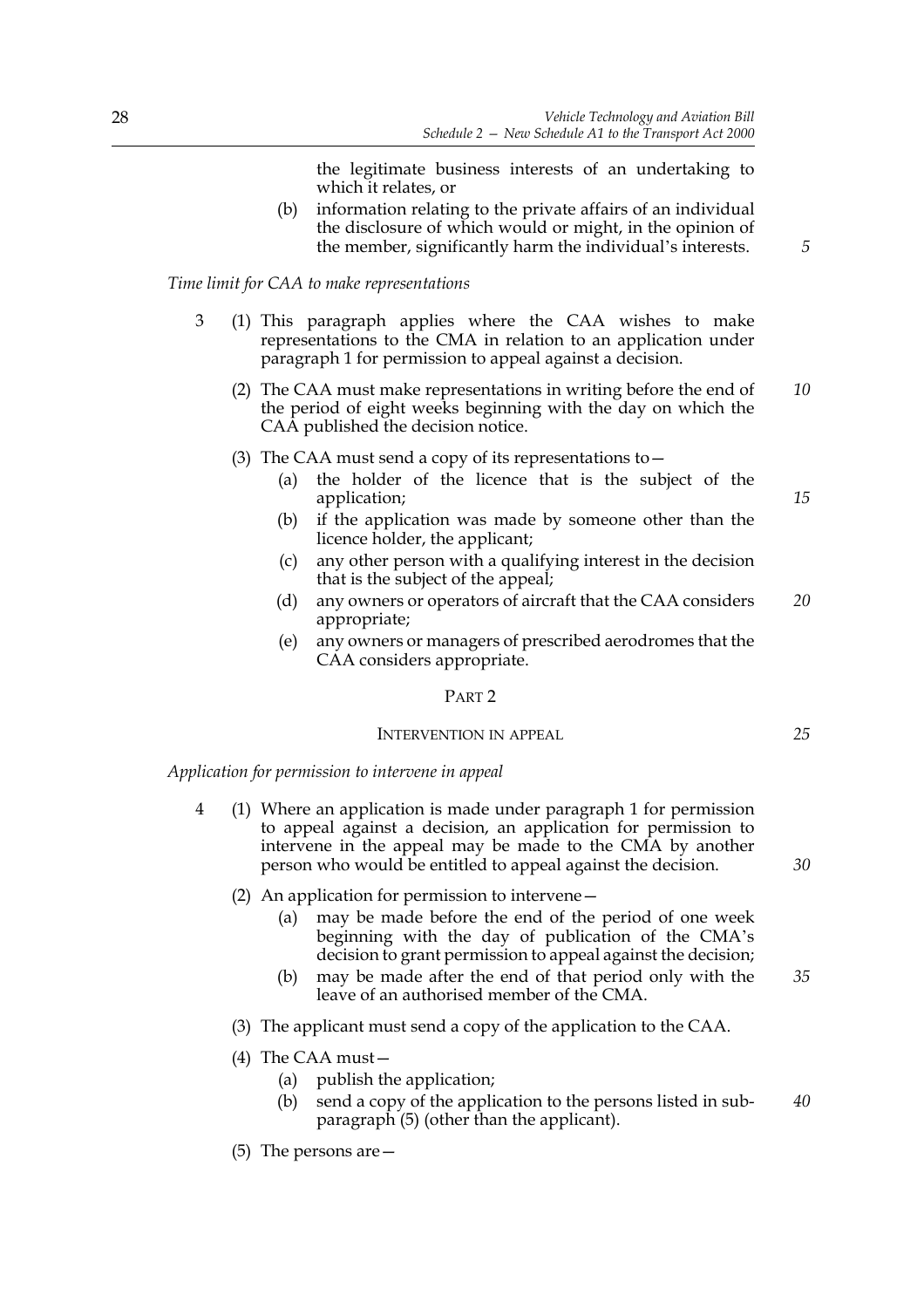- (a) the holder of the licence that is the subject of the application for permission to appeal;
- (b) any other person with a qualifying interest in the decision that is the subject of the application;
- (c) any owners or operators of aircraft that the CAA considers appropriate;
- (d) any owners or managers of prescribed aerodromes that the CAA considers appropriate.

*Determination of application for permission to intervene*

- 5 (1) The decision of the CMA on an application for permission to intervene is to be taken by an authorised member of the CMA. *10*
	- (2) An authorised member of the CMA may grant permission to intervene in an appeal only if the member is satisfied that allowing the applicant to intervene is necessary or desirable for the proper resolution of the appeal.
	- (3) The authorised member—
		- (a) may grant permission to intervene for the purposes of supporting or opposing an appeal;
		- (b) must make any permission to intervene for the purpose of supporting an appeal subject to conditions preventing the intervener from putting forward new grounds of appeal;
		- (c) may make permission to intervene subject to other conditions, including conditions which limit the matters that may be raised by the intervener.
	- (4) An authorised member of the CMA must—
		- (a) publish the decision on an application for permission to intervene and the reasons for the decision;
		- (b) send a copy of the decision and reasons to the persons listed in sub-paragraph (5).
	- (5) Those persons are—
		- (a) the holder of the licence which is the subject of the application;
		- (b) if the application was made by someone other than the licence holder, the applicant;
		- (c) any other person with a qualifying interest in the decision that is the subject of the application; *35*
		- (d) any owners or operators of aircraft that the authorised member considers appropriate;
		- (e) any owners or managers of prescribed aerodromes that the authorised member considers appropriate;
		- (f) the CAA.
	- (6) An authorised member of the CMA may exclude from publication under sub-paragraph (4) any information that the member is satisfied is—
		- (a) commercial information the disclosure of which would or might, in the opinion of the member, significantly harm *45*

*5*

*15*

*20*

*30*

*25*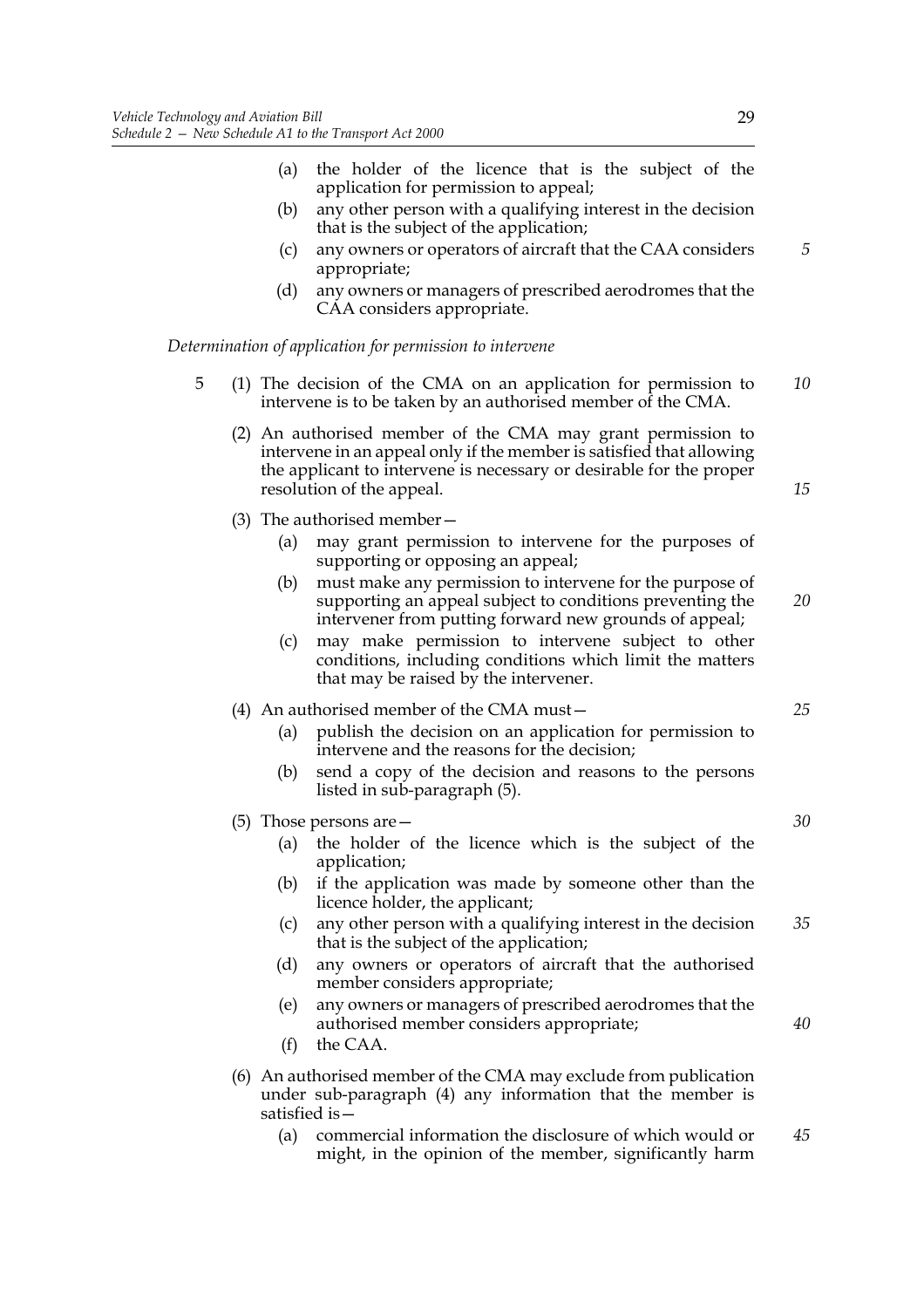the legitimate business interests of an undertaking to which it relates, or

(b) information relating to the private affairs of an individual, the disclosure of which would or might, in the opinion of the member, significantly harm the individual's interests.

#### PART 3

#### APPLICATION FOR SUSPENSION OF MODIFICATION

*Application for direction suspending licence modification*

- 6 (1) Where an application is made under paragraph 1 for permission to appeal against a decision, an application for a direction suspending the effect of the decision may be made to the CMA— *10*
	- (a) by the person who applied for permission to appeal, or
	- (b) by another person who would be entitled to appeal against the decision.
	- (2) An application for a direction may be made at any time before the determination of the appeal. *15*
	- (3) The applicant must send a copy of the application to the CAA.
	- (4) The CAA must—
		- (a) publish the application;
		- (b) send a copy of the application to the persons listed in subparagraph (5) (other than the applicant). *20*
	- (5) Those persons are—
		- (a) the holder of the licence that is the subject of the application;
		- (b) any other person with a qualifying interest in the decision that is the subject of the application; *25*
		- (c) any owners or operators of aircraft that the CAA considers appropriate;
		- (d) any owners or managers of prescribed aerodromes that the CAA considers appropriate.

#### *Effect of early application for direction suspending licence modification*

- 7 (1) This paragraph applies if—
	- (a) an application is made under paragraph 6 for a direction suspending the effect of a decision under section 11(1) to modify a licence condition,
	- (b) the application is made before the end of the six weeks beginning with the day on which the CAA published the decision notice, and
	- (c) the modification would have effect, but for this paragraph, before the end of the period of ten weeks beginning with that day ("the ten-week period").
	- (2) The modification does not have effect during the ten-week period.

*35*

*40*

*30*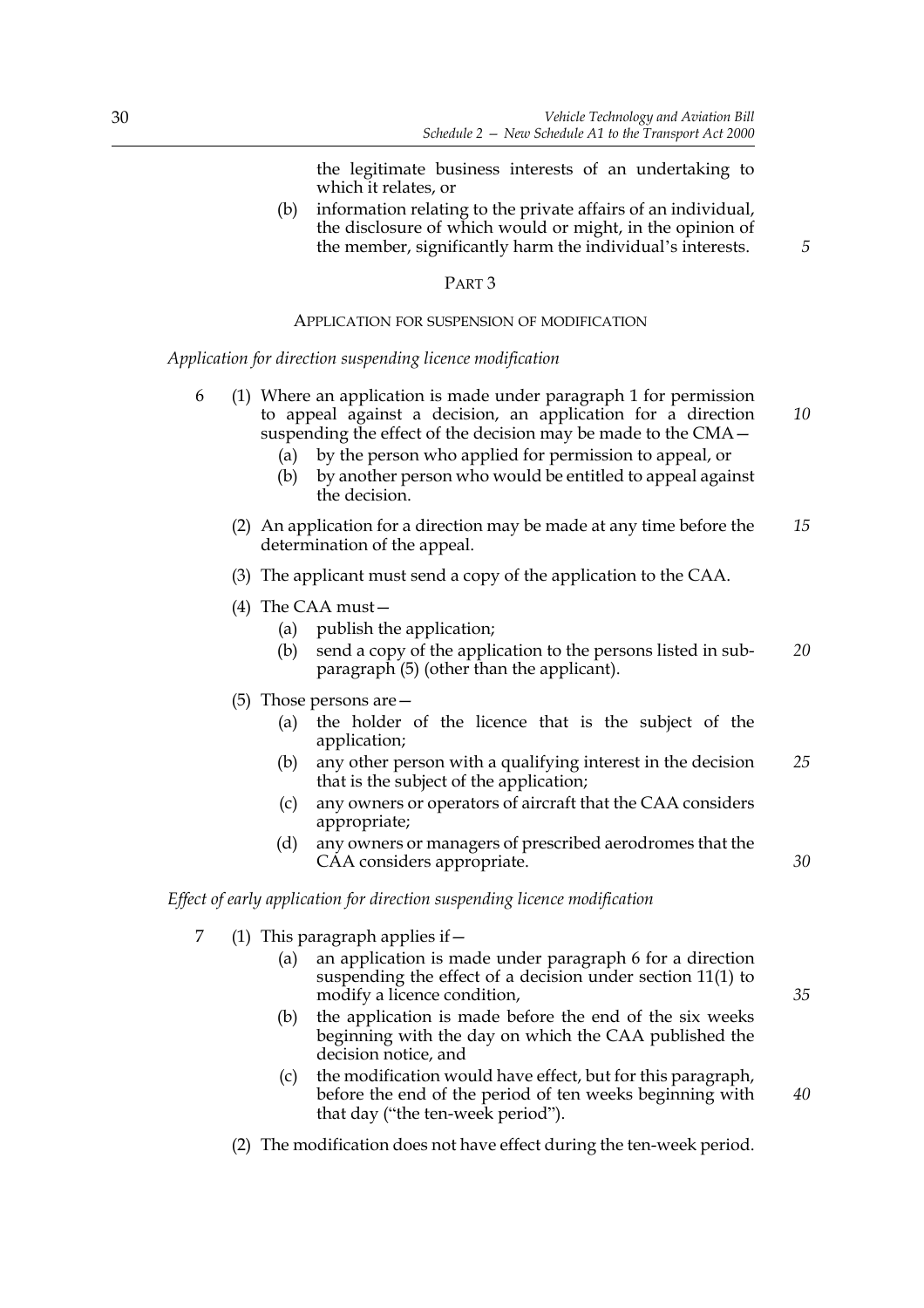(3) The decision of the CMA on the application under paragraph 6 must be taken before the end of the ten-week period.

*Direction following application under paragraph 6*

- 8 (1) The functions of the CMA in relation to an application under paragraph 6 for a direction are to be carried out by an authorised member of the CMA.
	- (2) An authorised member of the CMA may give a direction suspending the effect of a decision under section 11(1) to include a condition in a licence only if—
		- (a) the applicant for the direction would incur significant costs if the licence condition were to have effect from the date specified in the decision, and *10*
		- (b) the balance of convenience does not otherwise require the licence condition to have effect from that date.
	- (3) If the authorised member gives a direction suspending the effect of the decision, the licence condition does not have effect or ceases to have effect— *15*
		- (a) to the extent specified in the direction, and
		- (b) for the period specified or described in the direction.
	- (4) An authorised member of the CMA may by notice vary or withdraw a direction under this paragraph if the authorised member considers it appropriate to do so having regard to the costs and the balance of convenience referred to in sub-paragraph  $(2).$ *20*

*Publication of decisions about directions*

- 9 (1) An authorised member of the CMA must—
	- (a) publish a decision on an application under paragraph 6 for a direction and the reasons for the decision;
	- (b) send a copy of the decision and reasons to the persons listed in sub-paragraph (4).
	- (2) Where paragraph 7 applies, the requirements of sub-paragraph (1) must be complied with before the end of the ten-week period referred to in that paragraph.
	- (3) An authorised member of the CMA must—
		- (a) publish any notice varying or withdrawing a direction under paragraph 8 and the reasons for the variation or withdrawal; *35*
		- (b) send a copy of the notice and reasons to the persons listed in sub-paragraph (4).
	- (4) Those persons are—
		- (a) the holder of the licence which is the subject of the application or direction;
		- (b) if the application for the direction was made by someone other than the licence holder, the applicant;

*40*

*25*

*30*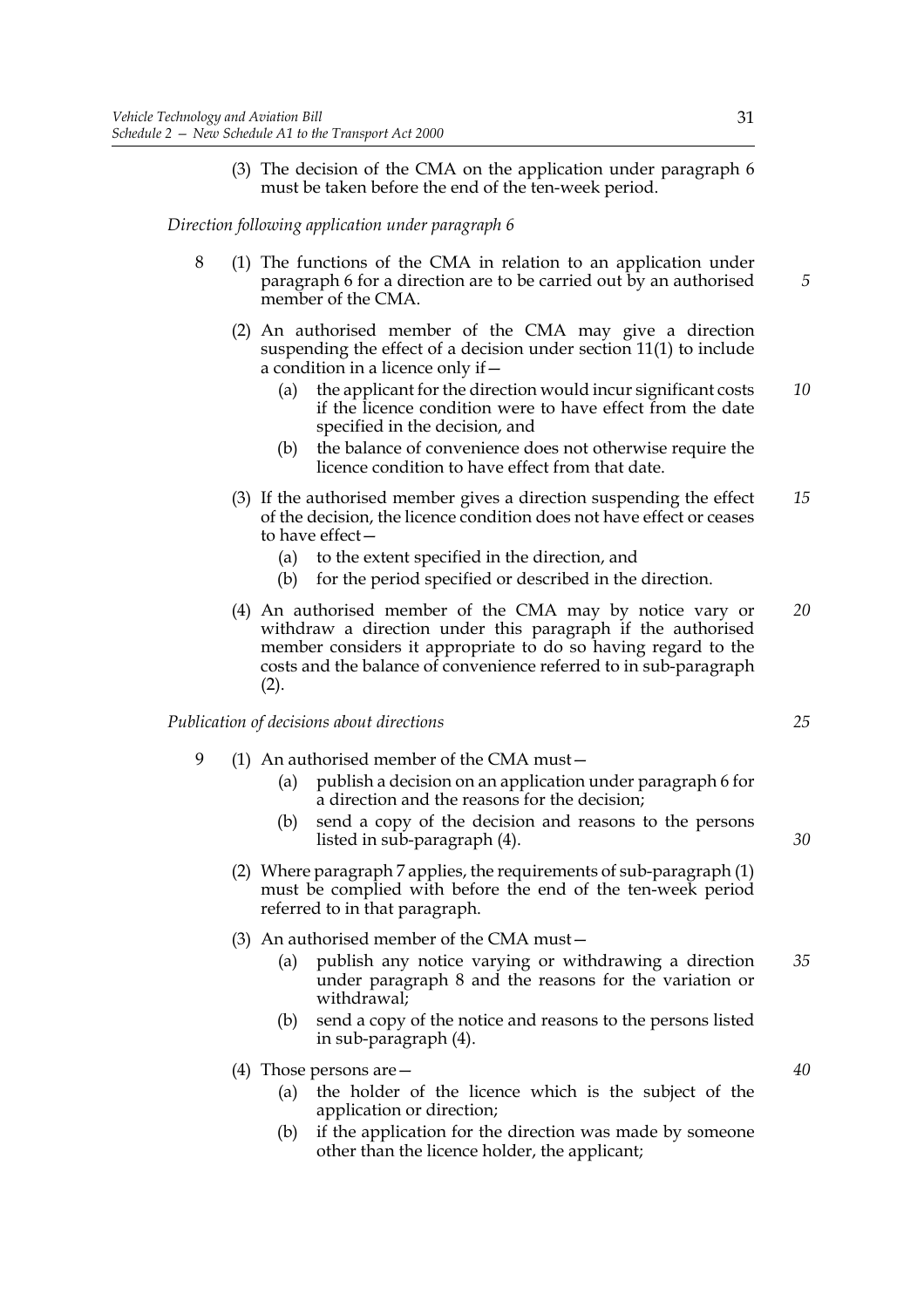- (c) any other person with a qualifying interest in the decision that is the subject of the application;
- (d) any owners or operators of aircraft that the authorised member considers appropriate;
- (e) any owners or managers of prescribed aerodromes that the authorised member considers appropriate;
- (f) the CAA.

#### *Time limit for CAA to make representations*

- 10 (1) This paragraph applies where the CAA wishes to make representations to the CMA in relation to an application under paragraph 6 for a direction. *10*
	- (2) In a case to which paragraph 7 applies, the CAA must make the representations in writing before the end of the period of eight weeks beginning with the day on which the CAA published the decision notice.
	- (3) In any other case—
		- (a) an authorised member of the CMA must specify a reasonable period for making representations;
		- (b) the CAA must make the representations in writing before the end of that period.

#### (4) In all cases, the CAA must send a copy of its representations to  $-$

- (a) the holder of the licence that is the subject of the application;
- (b) if the application was made by someone other than the licence holder, the applicant;
- (c) any other person with a qualifying interest in the decision that is the subject of the application;
- (d) any owners or operators of aircraft that the CAA considers appropriate;
- (e) any owners or managers of prescribed aerodromes that the CAA considers appropriate. *30*

#### PART 4

## DETERMINATION OF APPEALS

#### *Determination of appeal by group*

- 11 (1) A group constituted by the chair of the CMA, under Schedule 4 to the Enterprise and Regulatory Reform Act 2013, for the purpose of carrying out functions of the CMA with respect to an appeal under section 19A must consist of three members of the CMA panel. *35*
	- (2) A decision of the group is effective only if  $-$ 
		- (a) all of the members are present when it is made, and
		- (b) at least two members of the group are in favour of the decision.

*15*

*5*

*20*

*25*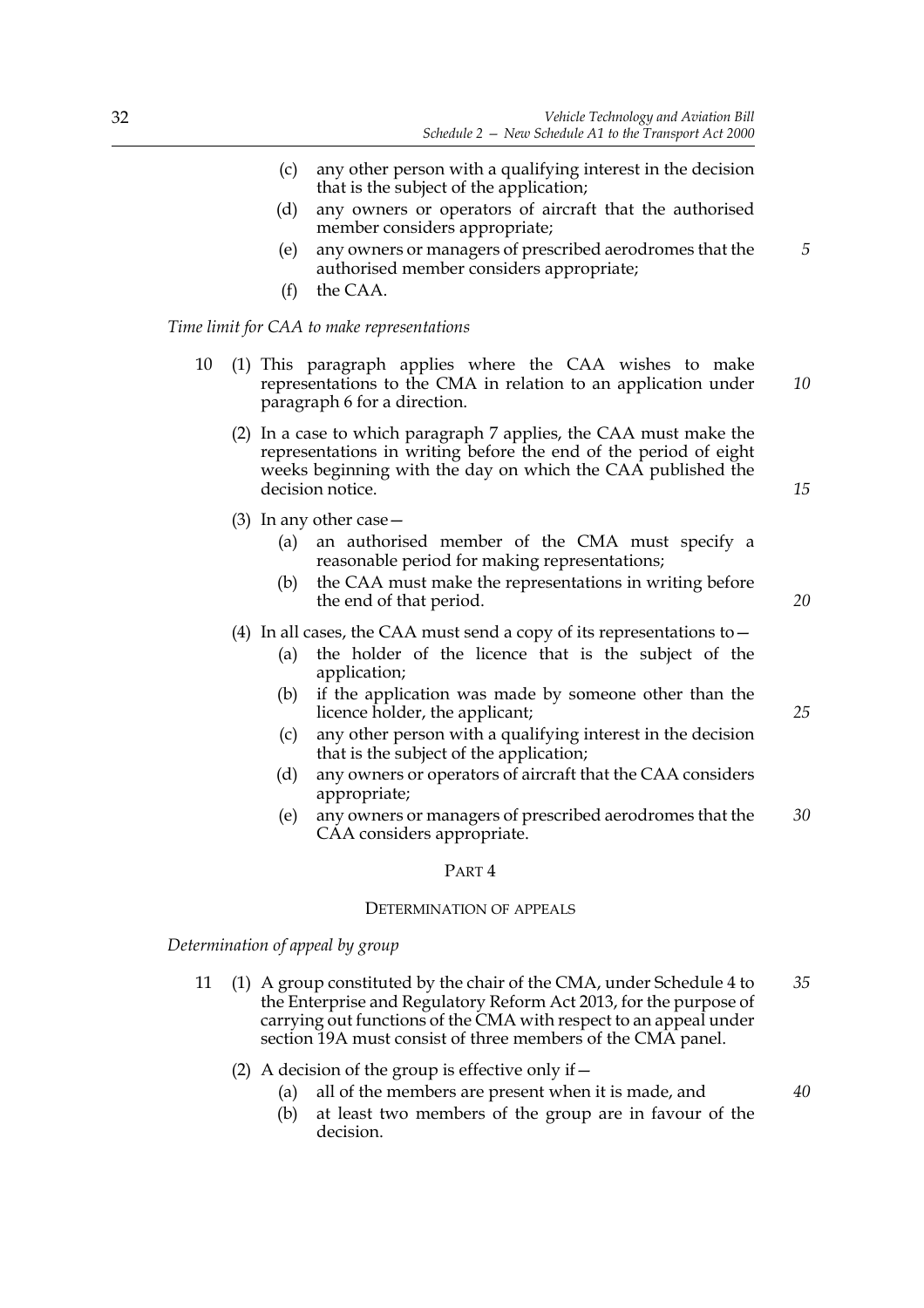*Representations made by the CAA*

- (2) The CAA must send a copy of its representations to  $-$ 
	- (a) the holder of the licence which is the subject of the appeal;
	- (b) if the appeal was brought by someone other than the licence holder, the appellant;
	- (c) any other person with a qualifying interest in the decision that is the subject of the appeal;
	- (d) any owners or operators of aircraft that the CAA considers appropriate;
	- (e) any owners or managers of prescribed aerodromes that the CAA considers appropriate.

#### *Matters that may be disregarded*

- 13 (1) The CMA may disregard matters raised by the CAA if it thinks it necessary to do so for the purpose of securing that an appeal under section 19A is determined within the period allowed under section 19D, unless they are matters contained in representations made to the CMA—
	- (a) in accordance with paragraph 10, or
	- (b) before the end of the period of 12 weeks beginning with the day on which the decision notice was published.
	- (2) The CMA may disregard matters raised by the appellant if it thinks it necessary to do so for the purpose of securing that an appeal under section 19A is determined within the period allowed under section 19D, unless the matters were raised by the appellant— *25*
		- (a) at the time of the application under paragraph 1 for permission to appeal, or
		- (b) in an application under paragraph 6 for a direction.
	- (3) The CMA may disregard matters raised by an intervener if it thinks it necessary to do so for the purpose of securing that an appeal under section 19A is determined within the period allowed under section 19D, unless the matters were raised by the intervener—
		- (a) at the time of the application to intervene under paragraph 4, or
		- (b) in an application under paragraph 6 for a direction.

*Remitting decision to CAA*

- 14 (1) This paragraph applies where CMA decides to remit a matter that is the subject of an appeal under section 19A to the CAA for reconsideration and decision.
	- (2) Where, on reconsidering the matter, the CAA decides to modify a licence, the notice under section 11A(5) in respect of the

33

*15*

*20*

*5*

*10*

*30*

*35*

*40*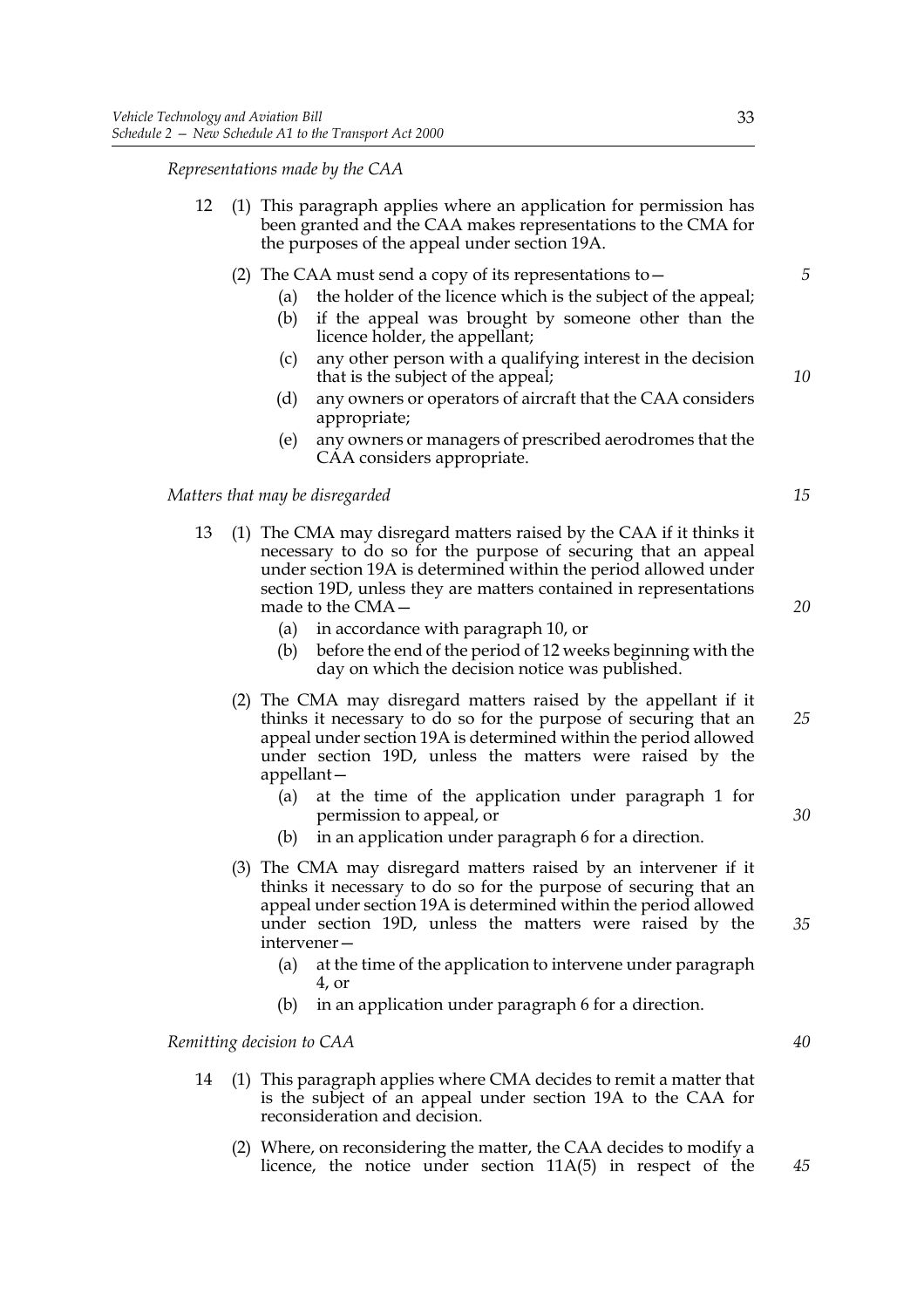modification may, with the agreement of the licence holder, specify a date falling—

- (a) before the end of the period of six weeks beginning with the date on which the notice is published, but
- (b) on or after the date on which the decision that was the subject of the appeal took effect or would have taken effect but for its suspension under this Schedule.

*Substituting the CAA's decision*

- 15 (1) This paragraph applies where the CMA decides to substitute its own decision for a decision of the CAA that is the subject of an appeal under section 19A. *10*
	- (2) The decision of the CMA has effect as if made by the CAA except that—
		- (a) section 11A(5) does not apply;
		- (b) an appeal may not be brought against it under section 19A. *15*
	- (3) Any modification of a licence effected by the CMA takes effect from the date specified by the CMA.
	- (4) The CMA may, with the agreement of the licence holder, specify a date falling—
		- (a) before the date on which the order containing its decision is published, but *20*
		- (b) on or after the date on which the decision that was the subject of the appeal took effect or would have taken effect but for its suspension under this Schedule.

## PART 5

#### **GENERAL**

*Consideration of new matters*

- 16 (1) This paragraph applies to—
	- (a) an authorised member of the CMA with the function of determining an application for permission to appeal under section 19A;
	- (b) a group with the function of determining an appeal under that section.
	- (2) The member or group must not have regard to any matter, information or evidence raised or provided by the CAA if it was not considered by the CAA in making the decision that is the subject of the application or the appeal, unless the member or group considers that— *35*
		- (a) the CAA could not reasonably have been expected to consider the matter, information or evidence when making that decision, and *40*
		- (b) the matter, information or evidence is likely to have an important effect on the outcome of the application or appeal, either by itself or taken together with other matters, information or evidence.

*25*

*30*

*5*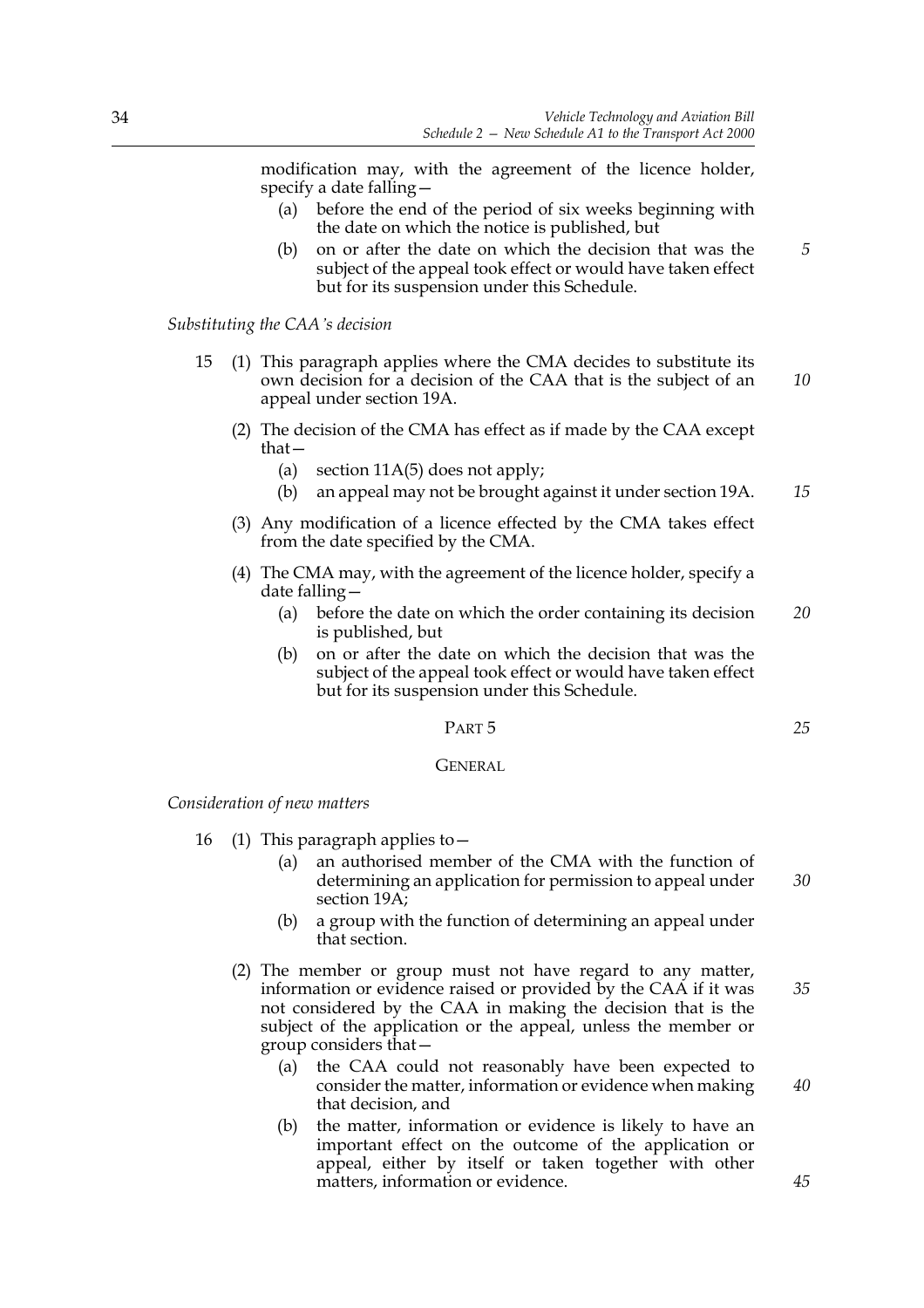- (3) The member or group must not have regard to any matter, information or evidence raised or provided by a person other than the CAA if it was not considered by the CAA in making the decision that is the subject of the application or appeal, unless the member of the group considers that—
	- (a) the person or a relevant connected person could not reasonably have raised the matter with the CAA, or provided the information or evidence to the CAA, during the period in which the CAA was making that decision, and
	- (b) the matter, information or evidence is likely to have an important effect on the outcome of the application or appeal, either by itself or taken together with other matters, information or evidence.
- (4) Where the member or group has regard to any matter, information or evidence in reliance on sub-paragraph (2) or (3), those subparagraphs do not prevent the member or group having regard to further matters, information or evidence raised or provided in response to it if the member or group considers that the further matter, information or evidence is likely to have an important effect on the outcome of the application or appeal, either by itself or taken together with other matters, information or evidence. *15 20*
- (5) In sub-paragraph (3) "relevant connected person", in relation to a person who raises or provides a matter, information or evidence, means a person who was connected to that person at any time during the period in which the CAA was making the decision that is the subject of the application or appeal.
- (6) References in this paragraph to the period in which the CAA was making a decision are to the period—
	- (a) beginning with the publication of a notice under section 11A(1) proposing to make the modification, and *30*
	- (b) ending with the publication of a notice under section 11A(5) in relation to that modification.

## *Production of documents*

- 17 (1) The CMA may by notice require a person to produce to it documents specified or described in the notice that are in the person's custody or under the person's control. *35*
	- (2) The notice may require the production of documents—
		- (a) at the time and place specified in the notice;
		- (b) in the form and manner specified in the notice.
	- (3) The notice may not require a person to produce documents that a person could not be compelled to provide in evidence in civil proceedings before the appropriate court (see paragraph 27).
	- (4) A notice under this paragraph may be given on behalf of the CMA by an authorised member of the CMA.

*5*

*10*

*25*

*40*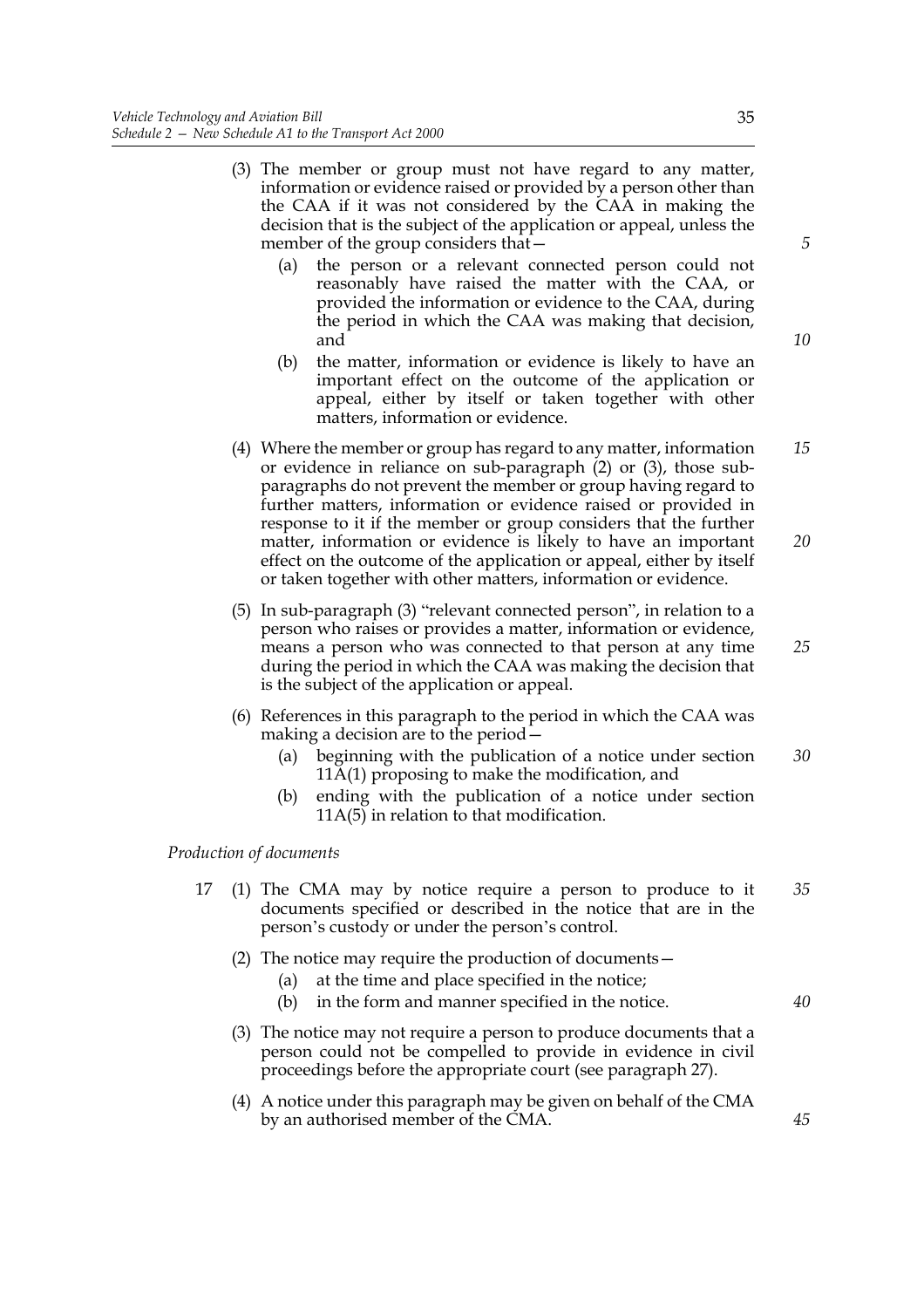*Oral hearings*

| 18 | (1) For the purposes of this Schedule the following persons may hold<br>an oral hearing and take evidence on oath -                                                                                                                                                                                                                                     |          |
|----|---------------------------------------------------------------------------------------------------------------------------------------------------------------------------------------------------------------------------------------------------------------------------------------------------------------------------------------------------------|----------|
|    | an authorised member of the CMA considering an<br>(a)<br>application under paragraph 1 for permission to appeal;<br>an authorised member of the CMA considering an<br>(b)<br>application under paragraph 4 for permission to intervene;                                                                                                                 | 5        |
|    | an authorised member of the CMA considering an<br>(c)<br>application under paragraph 6 for a direction;<br>a group with the function of determining an appeal under<br>(d)<br>section 19A.                                                                                                                                                              | 10       |
|    | (2) In the course of holding such a hearing and taking such evidence,<br>a person or group described in sub-paragraph (1) may administer<br>oaths.                                                                                                                                                                                                      |          |
|    | (3) An authorised member of the CMA may by notice require a<br>person-<br>to attend at a time and place specified in the notice, and<br>(a)<br>at that time and place, to give evidence to a member or<br>(b)<br>group described in sub-paragraph (1).                                                                                                  | 15       |
|    | (4) At an oral hearing, the member or group conducting the hearing<br>may require the following persons to give evidence or to make<br>representations-<br>the applicant, the appellant or any intervener (if present);<br>(a)<br>a person attending a hearing as a representative of the<br>(b)<br>applicant, the appellant, an intervener or the CAA. | 20<br>25 |
|    | (5) Subject to sub-paragraph (6), a person who gives oral evidence at<br>the hearing may be cross-examined by or on behalf of $-$<br>the appellant;<br>(a)<br>(b)<br>an intervener;<br>(c)<br>the CAA.                                                                                                                                                  | 30       |
|    | (6) Such a person may be cross-examined by or on behalf of an<br>intervener only with the leave of the member or group conducting<br>the hearing.                                                                                                                                                                                                       |          |
|    | (7) If the applicant, the appellant, an intervener or a representative of<br>any such person or the CAA is not present at a hearing –<br>there is no requirement to give notice to that person under<br>(a)<br>sub-paragraph (3);<br>the member or group conducting the hearing may<br>(b)<br>determine the application or appeal without hearing that  | 35       |
|    | person's evidence or representations.<br>(8) A person may not be required under this paragraph to give<br>evidence that the person could not be compelled to give in civil                                                                                                                                                                              | 40       |

(9) Where a person is required under this paragraph to attend at a place more than 16 kilometres from the person's place of residence, an authorised member of the CMA must arrange for the person to be paid the necessary expenses of attendance.

*45*

proceedings before the appropriate court (see paragraph 27).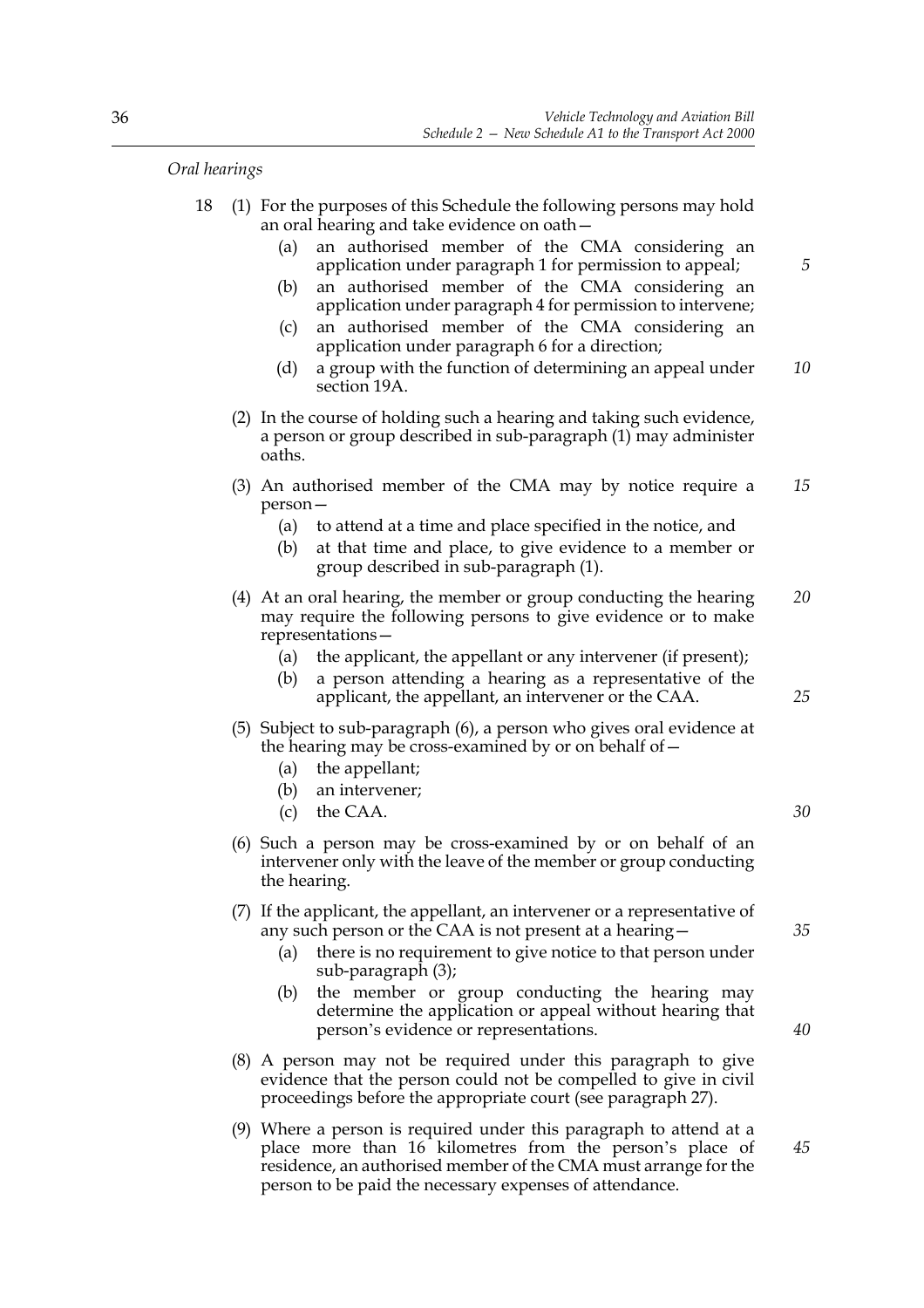(10) A notice under this paragraph may be given on behalf of the CMA by an authorised member of the CMA.

*Written evidence*

- 19 (1) The CMA may by notice require a person to produce a written statement with respect to a matter specified in the notice -
	- (a) to an authorised member of the CMA considering an application under paragraph 1 for permission to appeal;
	- (b) to an authorised member of the CMA considering an application under paragraph 4 for permission to intervene;
	- (c) to an authorised member of the CMA considering an application under paragraph 6 for a direction; *10*
	- (d) to a group with the function of determining an appeal under section 19A.
	- (2) The notice may require the written statement—
		- (a) to be produced at the time and place specified in the notice; *15*
		- (b) to be verified by a statement of truth.
	- (3) Where a notice requires a written statement to be verified by a statement of truth, the statement may be disregarded unless it is so verified.
	- (4) A person may not be required under this paragraph to produce a written statement about a matter if the person could not be compelled to give evidence about that matter in civil proceedings before the appropriate court (see paragraph 27). *20*
	- (5) A notice under this paragraph may be given on behalf of the CMA by an authorised member of the CMA.

## *Expert advice*

- 20 Where permission to appeal is granted under paragraph 2, the CMA may commission expert advice with respect to any matter raised by—
	- (a) the appellant,
	- (b) an intervener, or
	- (c) the CAA.

*Enforcement of requirements in relation to evidence etc*

- 21 (1) This paragraph applies where a person—
	- (a) fails to comply with a notice under paragraph 17, 18 or 19, *35*
	- (b) fails to comply with any other requirement imposed under paragraph 17, 18 or 19,
	- (c) in complying with a notice under paragraph 19, makes a statement that is false or misleading in a material respect, or
	- (d) in providing information verified by a statement of truth required by appeal rules, provides information that is false or misleading in a material respect.

*5*

*30*

*25*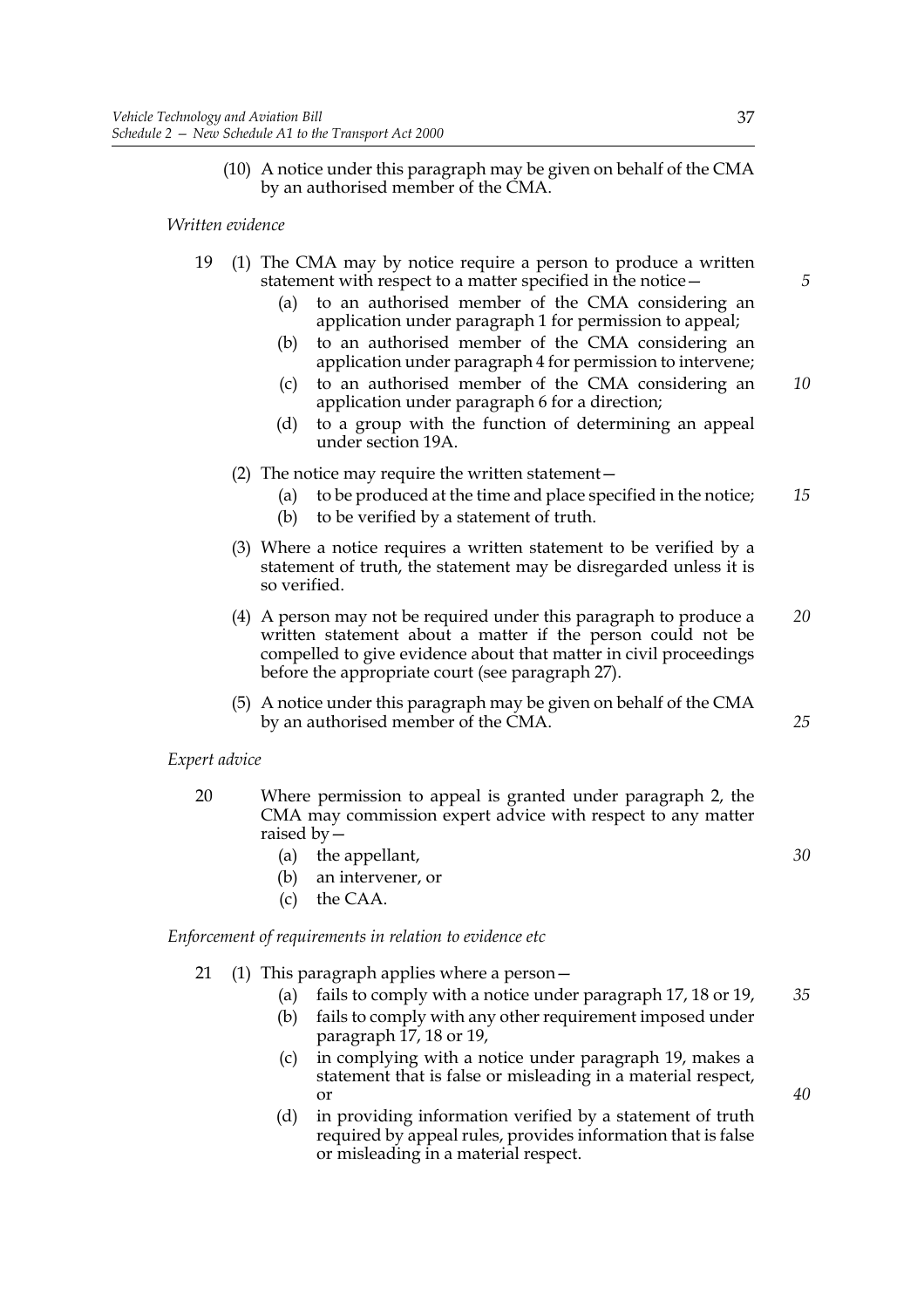- (2) An authorised member of the CMA may certify to the appropriate court—
	- (a) the failure,
	- (b) the fact that the person has made a false or misleading statement in circumstances described in sub-paragraph  $(1)(c)$ , or
	- (c) the fact that the person has provided false or misleading information in circumstances described in sub-paragraph  $(1)(d)$ .
- (3) The appropriate court may inquire into a certified failure or act and, if it does so, must hear— *10*
	- (a) any witness against the person;
	- (b) any witness on behalf of the person;
	- (c) any statement in the person's defence.
- (4) The appropriate court may punish the person as if the person had been guilty of contempt of court if it is satisfied that— *15*
	- (a) the certified failure or act took place, and
	- (b) the person did not have a reasonable excuse for the failure or act.
- (5) Where the person is a body corporate, the appropriate court may punish any director or other officer of that body, either instead or as well as punishing the body. *20*
- (6) In this paragraph "director", in relation to a body corporate whose affairs are managed by its members, means a member of the body.

*Withdrawal of applications and appeals*

- 22 (1) An application under paragraph 1 for permission to appeal may be withdrawn only with the consent of the CMA.
	- (2) After an application for permission to appeal is granted, the appeal may be withdrawn only with the permission of the CMA.
	- (3) An application under paragraph 4 for permission to intervene may be withdrawn only with the consent of the CMA. *30*
	- (4) After an application for permission to intervene is granted, the intervener may withdraw from the appeal only with the consent of the CMA.
	- (5) For the purposes of sub-paragraphs (1) to (4), the consent of the CMA may be given by an authorised member of the CMA. *35*
	- (6) An application under paragraph 6 for a direction suspending the effect of a decision may be withdrawn at any time.
	- (7) Withdrawal of an application under this Schedule or of an appeal has effect when the applicant or appellant gives notice to the CMA.
	- (8) The applicant or appellant must send a copy of the notice to the CAA.
	- (9) The CAA must—

*25*

*5*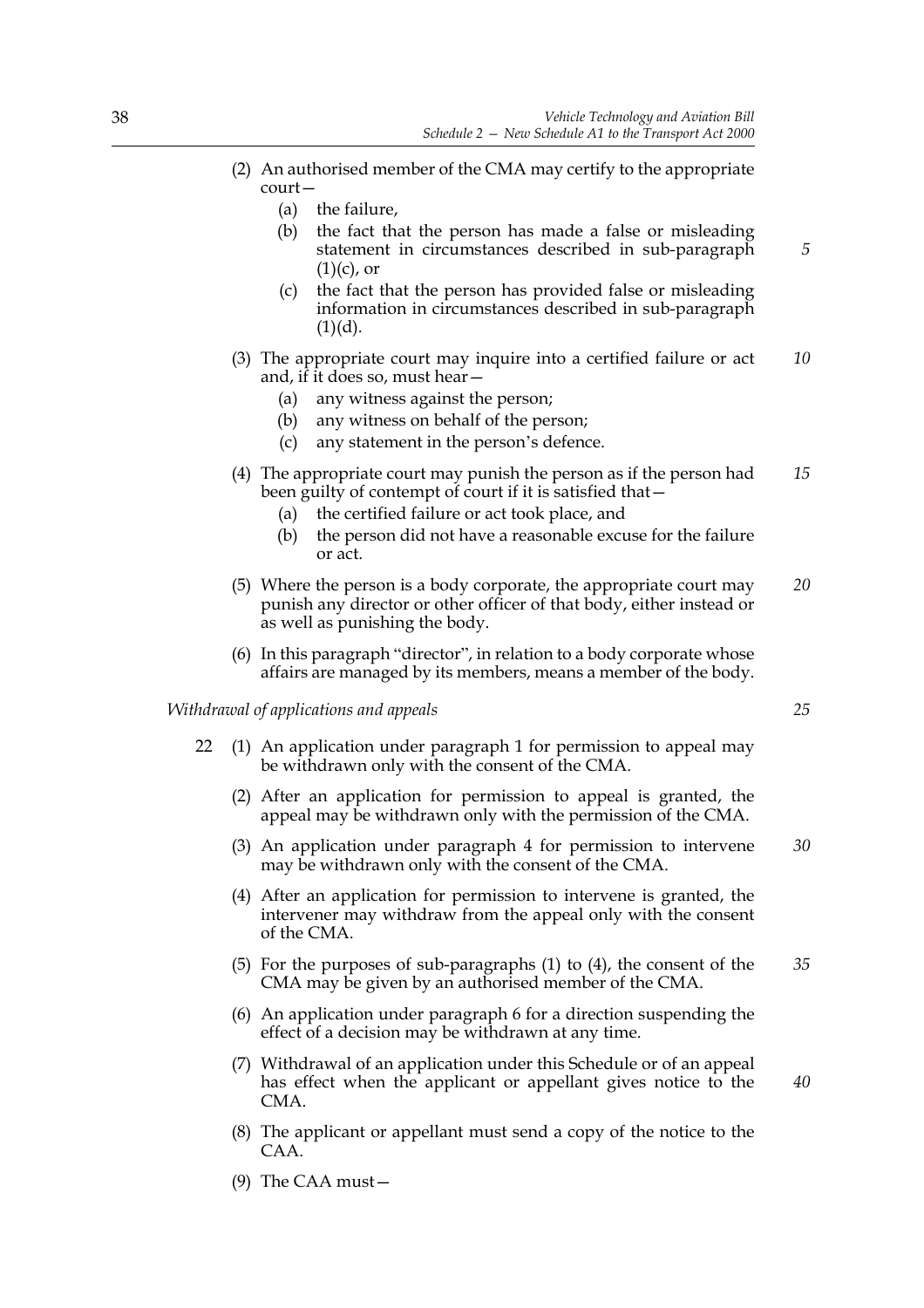- (a) publish the notice; (b) send a copy of it to the persons listed in sub-paragraph (10) (other than the person withdrawing the application or appeal). (10) Those persons are— (a) the holder of the licence that is the subject of the appeal; (b) any other person with a qualifying interest in the decision that is the subject of the application or appeal; (c) any owners or operators of aircraft that the CAA considers appropriate; (d) any owners or managers of prescribed aerodromes that the CAA considers appropriate. *Appeal Rules* 23 (1) The CMA Board may make rules regulating the conduct and disposal of appeals. (2) The rules may include provision supplementing the provisions of this Schedule in relation to any application, notice, hearing or requirement for which this Schedule provides.
	- (3) The rules may, in particular, include—
		- (a) provision requiring an application to be accompanied by information specified in the rules; *20*
		- (b) provision requiring such information to be verified by a statement of truth;
		- (c) provision requiring an applicant to provide the CAA with information specified in the rules;
		- (d) provision imposing time limits or other restrictions on the taking of evidence at an oral hearing;
		- (e) provision imposing time limits or other restrictions on the making of representations or observations at such a hearing.
	- (4) The rules may make different provision for different purposes.
	- (5) Before making rules under this paragraph the CMA Board must consult any persons that it considers appropriate.
	- (6) The CMA Board must publish the rules made under this paragraph.

*Costs*

- 24 (1) Where an application under this Schedule or an appeal is withdrawn, an authorised member of the CMA may make any order that the member thinks fit requiring the parties to the application or appeal to make payments to each other and to the CMA in respect of costs incurred in connection with the application or appeal.
	- (2) A group that determines an appeal must make an order requiring the payment to the CMA of the costs incurred by the CMA in connection with the appeal.

*40*

*45*

*25*

*30*

*35*

*5*

*10*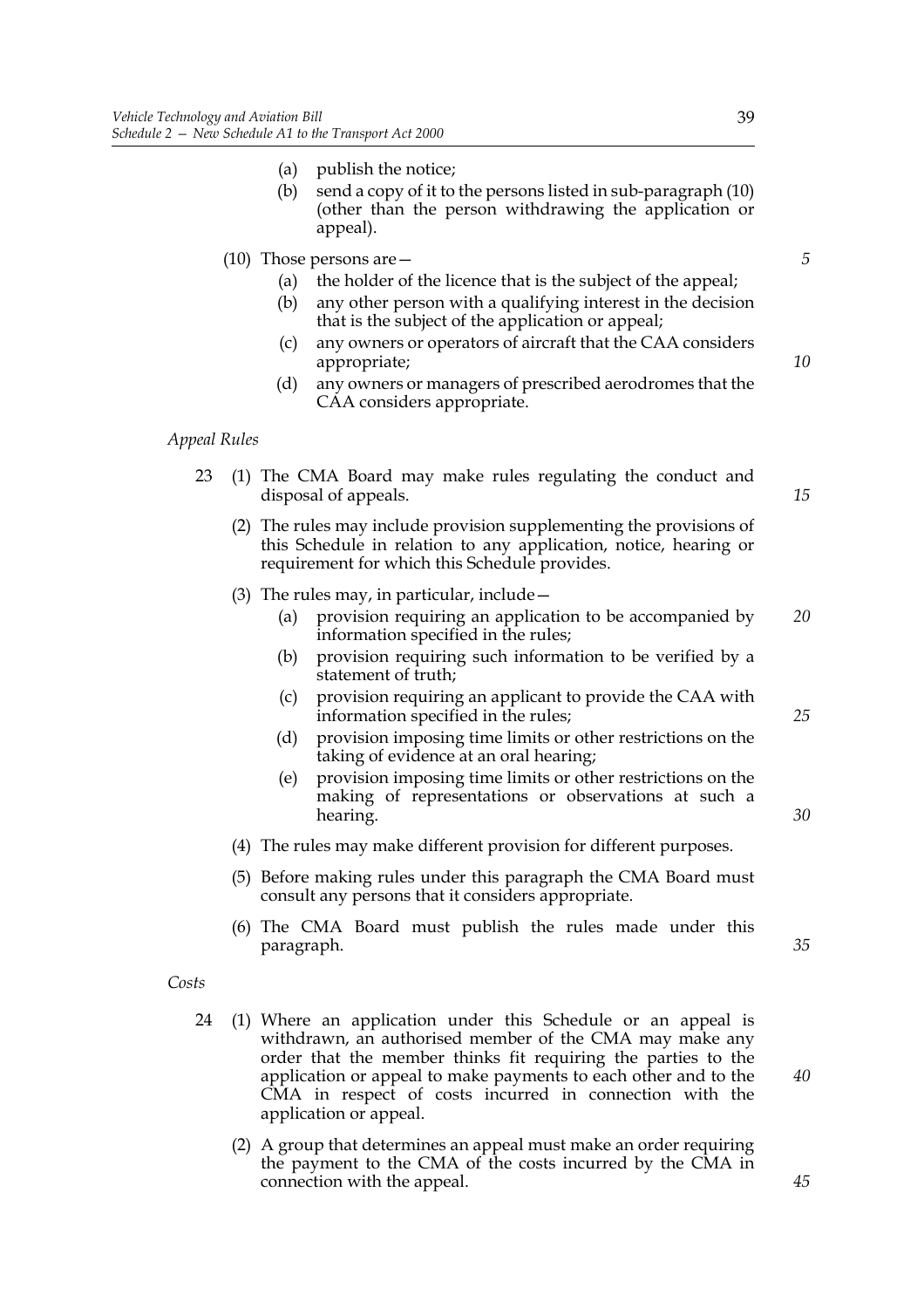- (3) Subject to sub-paragraph (4), an order under sub-paragraph (2) must require those costs to be paid—
	- (a) where the appeal is allowed in full, by the CAA;
	- (b) where the appeal is dismissed in full, by the appellant;
	- (c) where the appeal is allowed in part, by the appellant and the CAA in such proportions as the group considers appropriate.
- (4) The order may require an intervener in the appeal to pay such proportion of those costs (if any) as the group considers appropriate.
- (5) A group that determines an appeal may make any order that it thinks fit requiring one party to the appeal to make payments to another in respect of costs reasonably incurred by the other party in connection with the appeal.
- (6) A person who is required to make a payment by an order under this paragraph must comply with the order before the end of the period of 28 days beginning with the day after the making of the order. *15*
- (7) If that person does not do so, the unpaid balance carries interest at a rate specified in the order or determined in accordance with it.
- (8) In this paragraph, references to an intervener in an appeal, and to a party to an appeal, include a person who was granted permission to intervene in an appeal and subsequently withdrew from the appeal.

*Secretary of State's power to modify time limits*

- 25 The Secretary of State may by regulations modify any period of time specified in this Schedule.
- *Publication etc*
	- 26 Where the CAA, the CMA or an authorised member of the CMA is required by this Schedule to publish something or send a copy of something and this Schedule does not specify a time for doing so, it must be published or sent as soon as practicable. *30*

## *Interpretation*

27 (1) In this Schedule—

"appeal" means an appeal under section 19A; "the appropriate court"—

- (a) in relation to England and Wales and Northern Ireland, means the High Court;
- (b) in relation to Scotland, means the Court of Session;
- "authorised member of the CMA" has the meaning given in sub-paragraph (2); *40*
- "CMA Board" and "CMA panel" have the same meaning as in Schedule 4 to the Enterprise and Regulatory Reform Act 2013;

*20*

*5*

*10*

*25*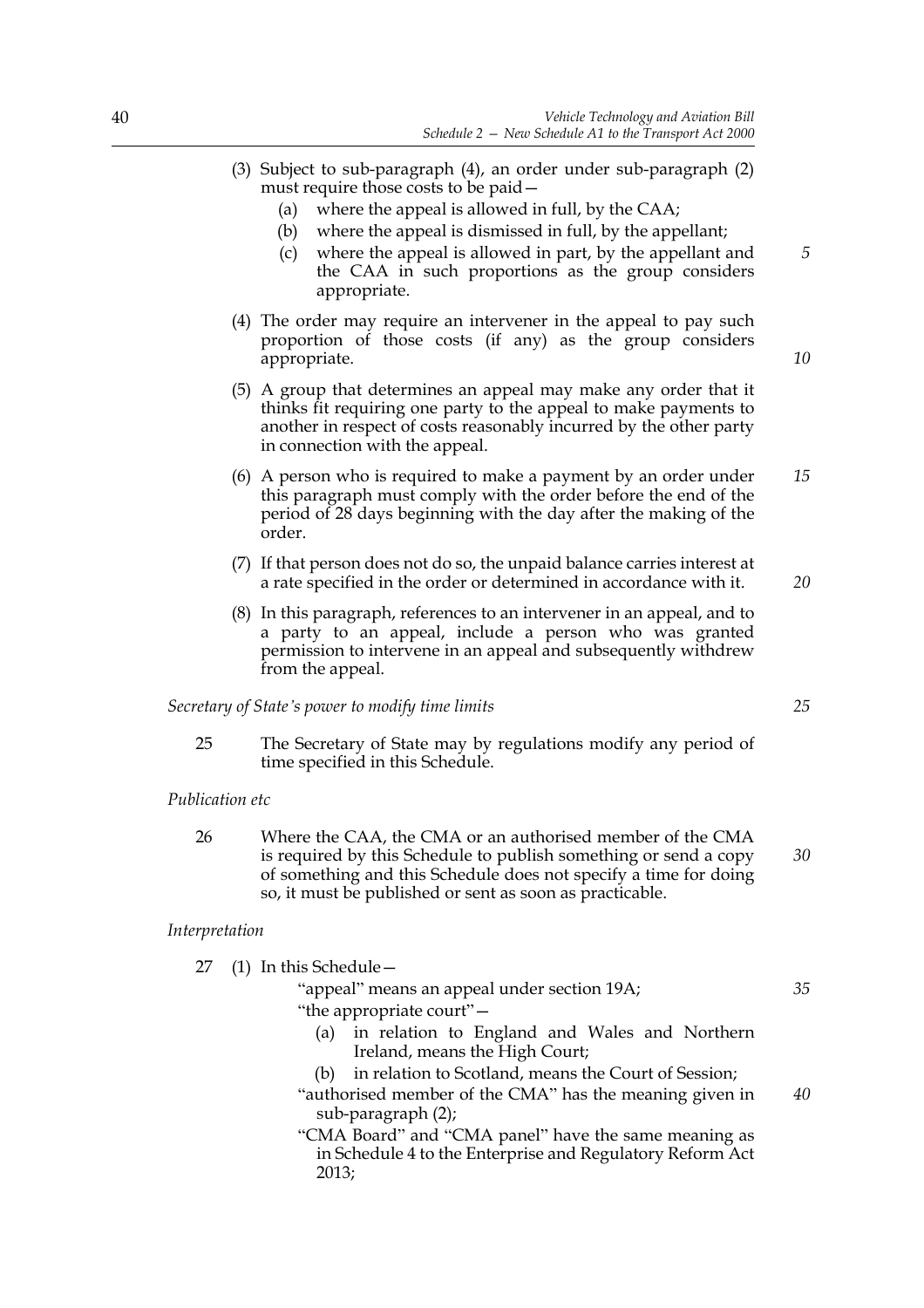- "intervener", in relation to an appeal, means a person who has been granted permission to intervene in the appeal and who has not withdrawn from the appeal;
- "prescribed aerodrome" has the meaning given in section 19A(3);
- "statement of truth", in relation to the production of a statement or in relation to information provided by a person, means a statement that the person producing that statement or providing that information believes the facts contained in the statement or the information to be true.
- (2) In this Schedule "authorised member of the CMA"—
	- (a) in relation to a power exercisable in connection with an appeal, or an application or direction, in respect of which a group has been constituted by the chair of the CMA under Schedule 4 to the Enterprise and Regulatory Reform Act 2013, means a member of that group who has been authorised by the chair of the CMA to exercise that power; and *15*
	- (b) in relation to a power exercisable in connection with an application for permission to bring an appeal, or otherwise in connection with an appeal or application or direction in respect of which a group has not been so constituted by the chair of the CMA, means— *20*
		- (i) any member of the CMA Board who is also a member of the CMA panel, or
		- (ii) any member of the CMA panel authorised by the Secretary of State (whether generally or specifically) to exercise the power in question.
- (3) For the purposes of this Schedule and sections 19D and 19E, a person has a qualifying interest in a decision that is the subject of an appeal or an application under this Schedule for permission to appeal if— *30*
	- (a) the person has been granted permission to appeal against the decision and has not withdrawn the appeal,
	- (b) the person has applied for permission to appeal against the decision and the application has not been withdrawn or refused, *35*
	- (c) the person has been granted permission to intervene in an appeal against the decision and the appeal has not been withdrawn,
	- (d) the person has applied for permission to intervene in an appeal against the decision and the application has not been withdrawn or refused, or
	- (e) the person has applied for a direction under paragraph 8, the application has not been withdrawn or refused and any direction made in response to the application has not been withdrawn."

*40*

41

*5*

*10*

*25*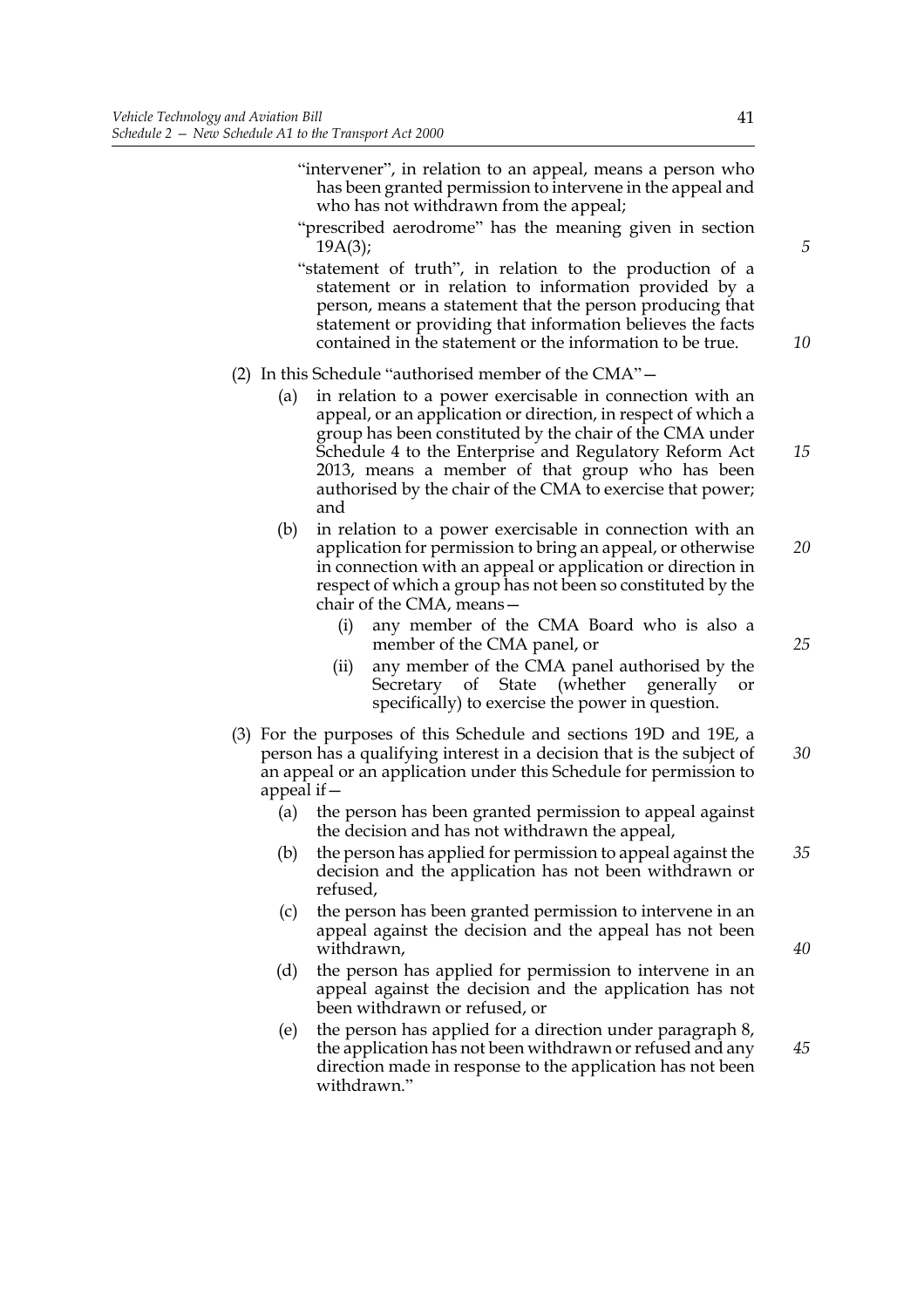## SCHEDULE 3 Section 17

NEW SCHEDULE B1 TO THE TRANSPORT ACT 2000

This Schedule sets out the new Schedule B1 to the Transport Act 2000, to be inserted after Schedule A1 to that Act (inserted by section 16 above)—

### "SCHEDULE B1

### ENFORCEMENT OF DUTIES UNDER SECTION 8 AND LICENCE CONDITIONS

#### PART 1

#### **ENFORCEMENT**

### *Contravention notices*

- 1 (1) The CAA may give a notice under this paragraph (a "contravention notice") to a licence holder if it has reasonable grounds for believing that the licence holder is contravening, or has contravened, a Chapter 1 requirement. *10*
	- (2) In this Schedule "Chapter 1 requirement", in relation to a licence holder, means—
		- (a) a duty imposed on the licence holder by section 8, or
		- (b) a licence condition of the licence holder's licence.
	- (3) A contravention notice must—
		- (a) specify the Chapter 1 requirement and contravention in respect of which it is given;
		- (b) explain the action that the CAA may take under this Schedule in connection with the contravention:
		- (c) explain that representations may be made about the matters in the notice before the end of the period specified in the notice.
	- (4) The CAA must specify a period of not less than 30 days beginning with the day on which the contravention notice is given, subject to sub-paragraph (5).
	- (5) The CAA may specify a shorter period in a contravention notice given in respect of a repeated contravention.
	- (6) A contravention notice is given to a licence holder in respect of a repeated contravention if, in the period of two years ending with the day on which the notice is given, the CAA did one or more of the following in respect of a contravention by the licence holder of the same Chapter 1 requirement -
		- (a) gave the licence holder a contravention notice;
		- (b) gave the licence holder an enforcement order;
		- (c) gave the licence holder an urgent enforcement order;
		- (d) imposed a penalty on the licence holder under paragraph 9 or 10.

*5*

*25*

*20*

*15*

*30*

*35*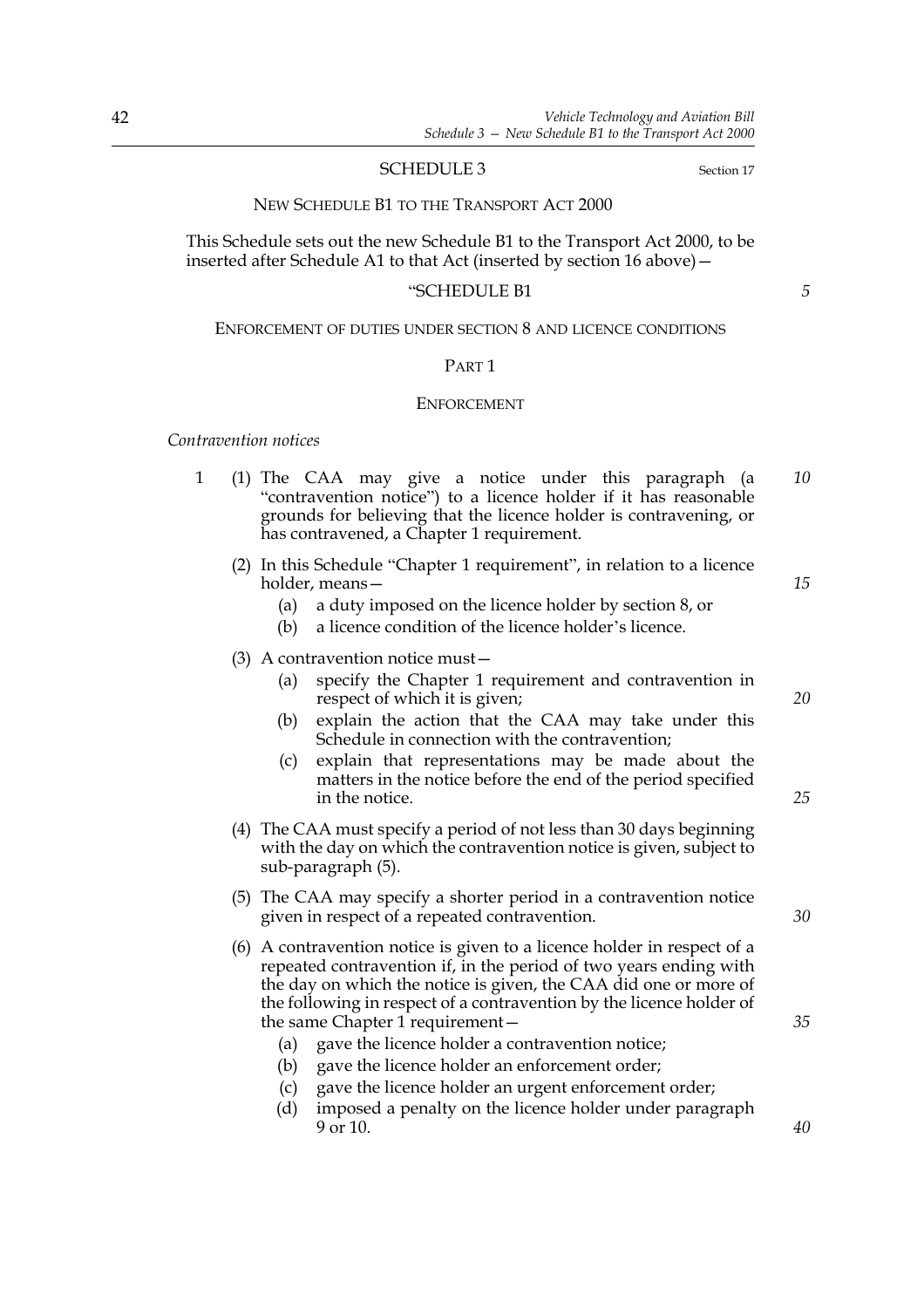- (7) The CAA may extend the period specified in a contravention notice given to a licence holder on one or more occasions by giving a notice to that licence holder.
- (8) The CAA may withdraw a contravention notice given to a licence holder at any time by giving a notice to the licence holder that includes its reasons for doing so.
- (9) As soon as practicable after giving a notice under sub-paragraph  $(1)$ ,  $(7)$  or  $(8)$ , the CAA must –
	- (a) publish the notice;
	- (b) send a copy of the notice to— *10*
		- (i) any owners or operators of aircraft, or any bodies representing them, that the CAA considers appropriate;
		- (ii) any owners or managers of aerodromes, or any bodies representing them, that the CAA considers appropriate; *15*
		- (iii) the Secretary of State.
- (10) A contravention notice given in respect of a contravention that is or was a continuing contravention must specify the period of contravention in respect of which it is given.
- (11) In this Schedule "representation period", in relation to a contravention notice, means—
	- (a) the period specified in the contravention notice for making representations;
	- (b) where the period has been extended in accordance with sub-paragraph (7), the extended period. *25*

*Restrictions on giving contravention notices*

- 2 (1) If the CAA gives a licence holder a contravention notice or an urgent enforcement order (see paragraph 5)) in respect of a contravention, it may not subsequently give the licence holder a contravention notice in respect of the same contravention. *30*
	- (2) Sub-paragraph (1) does not apply if  $-$ 
		- (a) the CAA withdraws the first contravention notice without imposing a penalty on the person under paragraph 9, or
		- (b) the CAA revokes the urgent enforcement order without imposing a penalty on the licence holder under paragraph 10. *35*
	- (3) Sub-paragraph (1) does not prevent the CAA giving a licence holder more than one contravention notice, or a contravention notice and urgent enforcement order, in respect of—
		- (a) contraventions of the same Chapter 1 requirement in different ways, or
		- (b) contraventions of the same Chapter 1 requirement at different times or during different periods.

*5*

*20*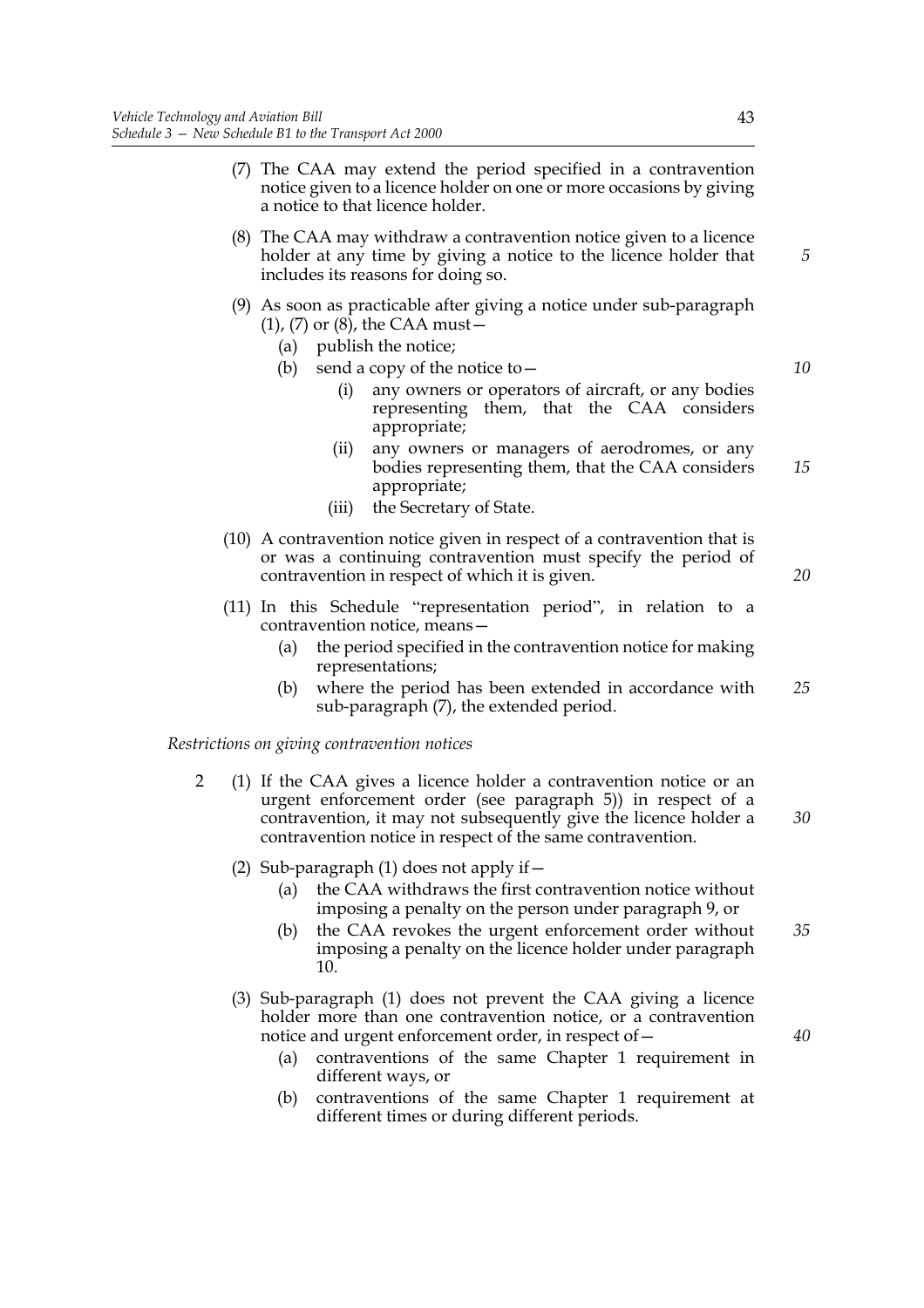*Enforcement order*

|  |  |  |  |                                                 | (1) The CAA may give an order under this paragraph (an |  |
|--|--|--|--|-------------------------------------------------|--------------------------------------------------------|--|
|  |  |  |  | "enforcement order") to a licence holder if $-$ |                                                        |  |

- (a) it has given the licence holder a contravention notice (and has not withdrawn it),
- (b) the representation period has ended,
- (c) it has considered any representations made about the matters in the contravention notice before the end of that period (and not withdrawn), and
- (d) sub-paragraph (2) or (3) is satisfied.
- (2) This sub-paragraph is satisfied if the CAA has determined that the licence holder is contravening a Chapter 1 requirement specified in the contravention notice in one or more of the ways specified in the notice.
- (3) This sub-paragraph is satisfied if the CAA has determined that the licence holder— *15*
	- (a) has contravened a Chapter 1 requirement specified in the contravention notice in one or more of the ways specified in the notice, and
	- (b) did not, before the end of the representation period, take all of the appropriate steps mentioned in sub-paragraph  $(6)(b).$ *20*
- (4) An enforcement order must—
	- (a) specify the Chapter 1 requirement and contravention in respect of which it is given;
	- (b) require the licence holder to take any appropriate steps that are specified in the order;
	- (c) specify a reasonable period within which the steps must be taken;
	- (d) give the CAA's reasons for giving the order.
- (5) As soon as practicable after giving an enforcement order, the CAA must—
	- (a) publish the order;
	- (b) send a copy of the notice to  $-$ 
		- (i) any owners or operators of aircraft, or any bodies representing them, that the CAA considers appropriate; *35*
		- (ii) any owners or managers of aerodromes, or any bodies representing them, that the CAA considers appropriate;
		- (iii) the Secretary of State.
- (6) In this paragraph "appropriate steps", in relation to a contravention of a Chapter 1 requirement, means steps that the CAA has determined are appropriate—
	- (a) for complying with the requirement, and
	- (b) for remedying the consequences of the contravention.

*10*

*25*

*30*

*40*

*45*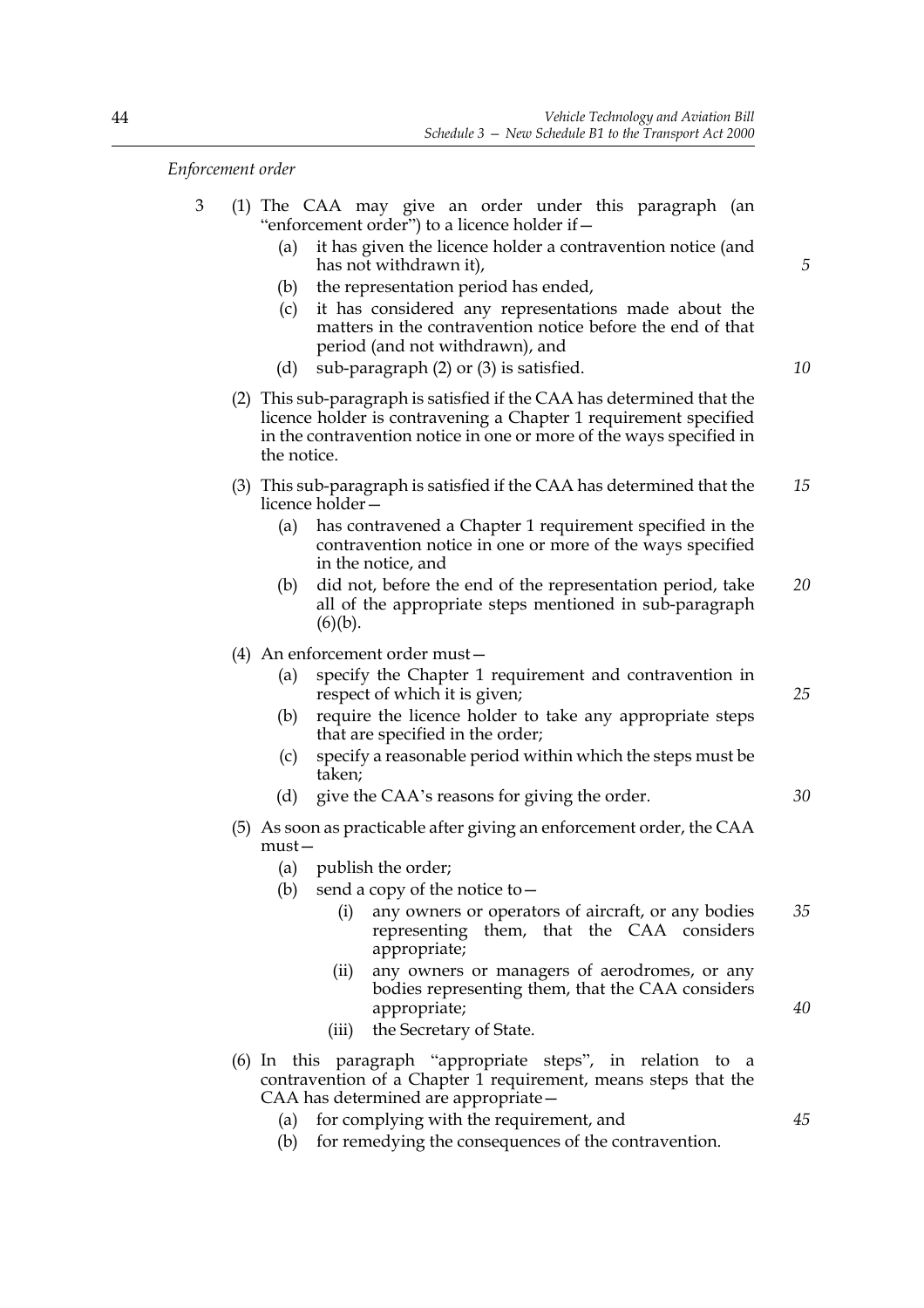*Enforcement order: modification and revocation*

| 4 | (1) The CAA may $-$                                                                                                                                    |    |
|---|--------------------------------------------------------------------------------------------------------------------------------------------------------|----|
|   | modify an enforcement order with the agreement of the<br>(a)<br>licence holder to whom it was given, or                                                |    |
|   | revoke an enforcement order.<br>(b)                                                                                                                    | 5  |
|   | (2) Before modifying or revoking the order, the CAA must $-$                                                                                           |    |
|   | publish a notice in relation to the proposed modification or<br>(a)<br>revocation;                                                                     |    |
|   | send a copy of the notice to the licence holder to whom the<br>(b)<br>order was given;                                                                 | 10 |
|   | consider any representations made about the proposal in<br>(c)<br>the period specified in the notice (and not withdrawn).                              |    |
|   | (3) The notice under sub-paragraph $(2)$ must $-$                                                                                                      |    |
|   | state that the CAA proposes to modify or revoke the order;<br>(a)                                                                                      |    |
|   | specify the proposed modification (if relevant);<br>(b)                                                                                                | 15 |
|   | give the CAA's reasons for the modification or revocation;<br>(c)<br>specify a reasonable period for making representations.<br>(d)                    |    |
|   | (4) As soon as practicable after modifying or revoking an enforcement<br>order, the CAA must-                                                          |    |
|   | (a)<br>publish a notice giving details of the modification or<br>revocation;                                                                           | 20 |
|   | send a copy of the notice to the persons listed in sub-<br>(b)                                                                                         |    |
|   | paragraph (5).                                                                                                                                         |    |
|   | $(5)$ The persons are $-$                                                                                                                              |    |
|   | the licence holder to whom the enforcement order was<br>(a)<br>given;                                                                                  | 25 |
|   | any owners or operators of aircraft, or any bodies<br>(b)<br>representing them, that the CAA considers appropriate;                                    |    |
|   | any owners or managers of aerodromes, or any bodies<br>(c)<br>representing them, that the CAA considers appropriate;                                   | 30 |
|   | the Secretary of State.<br>(d)                                                                                                                         |    |
|   | Urgent enforcement order                                                                                                                               |    |
| 5 | (1) The CAA may give an order under this paragraph (an "urgent<br>enforcement order") to a licence holder if sub-paragraph (2) or (3)<br>is satisfied. | 35 |
|   | (2) This sub-paragraph is satisfied if the CAA has reasonable grounds<br>for believing that -                                                          |    |
|   | the licence holder is contravening, or has contravened, a<br>(a)<br>Chapter 1 requirement,                                                             |    |
|   | the contravention has resulted in, or creates an immediate<br>(b)<br>risk of, a serious economic or operational problem -                              | 40 |
|   | for owners or operators of aircraft, or<br>(i)                                                                                                         |    |
|   | for owners or managers of aerodromes, and<br>(ii)                                                                                                      |    |
|   |                                                                                                                                                        |    |

(c) it is appropriate to give an urgent enforcement order to prevent, remove or reduce that problem or risk.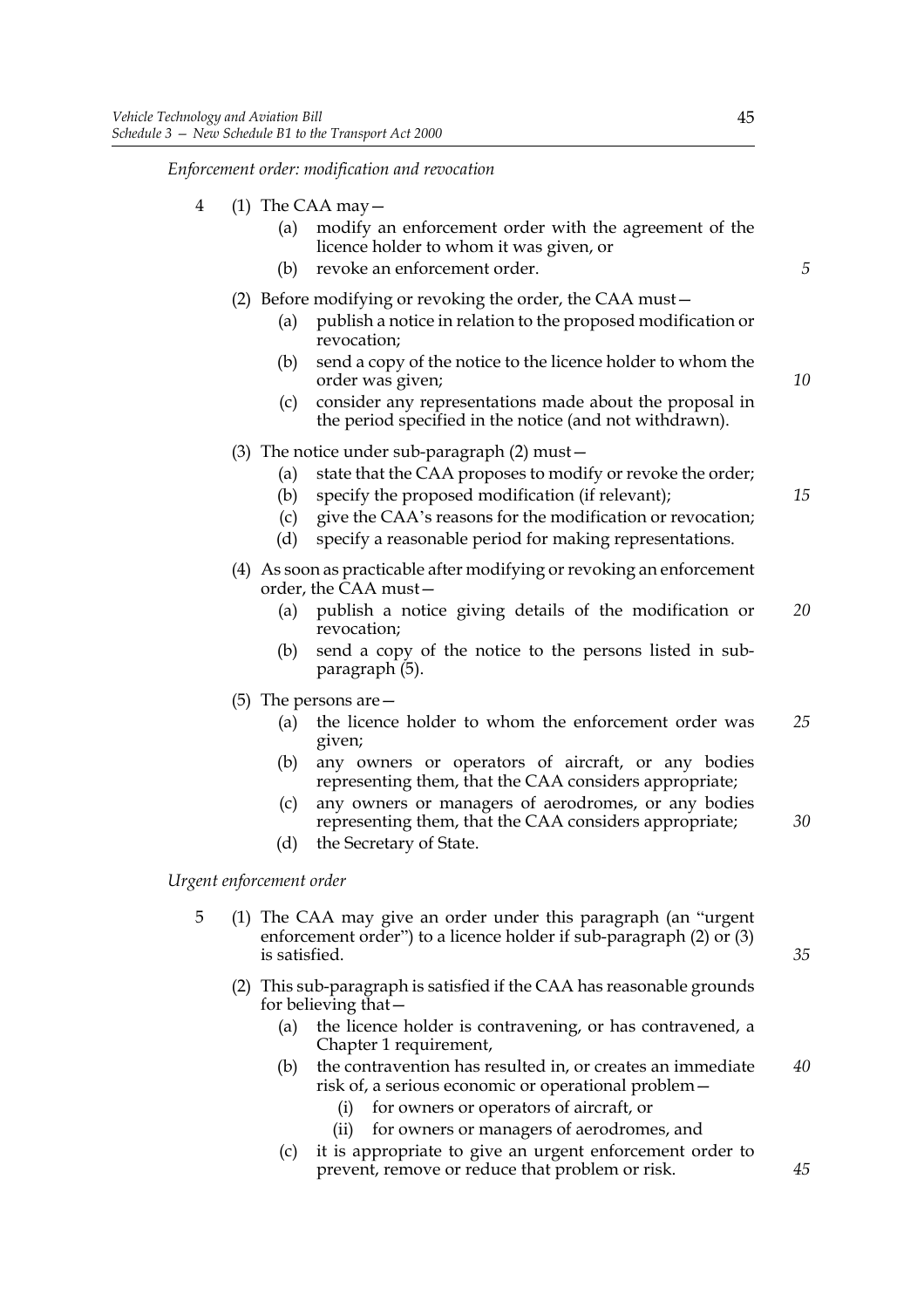(3) This sub-paragraph is satisfied if the CAA has reasonable grounds for believing that— (a) the licence holder is likely to contravene a Chapter 1 requirement, (b) the contravention is likely to result in, or create an immediate risk of, a problem described in sub-paragraph (2)(b), and (c) it is appropriate to give the urgent enforcement order to prevent, or reduce the likelihood of, that problem or risk arising. (4) An urgent enforcement order must— (a) specify the Chapter 1 requirement and the contravention in respect of which it is given; (b) require the licence holder to take any appropriate steps that are specified in the order; (c) specify a reasonable period within which the steps must be taken; (d) give the CAA's reasons for giving the order. (5) As soon as practicable after giving an urgent enforcement order, the CAA must— (a) publish the order; (b) send a copy of the order to any owners or operators of aircraft, or any bodies representing them, that the CAA considers appropriate; (ii) any owners or managers of aerodromes, or any bodies representing them, that the CAA considers appropriate; (iii) the Secretary of State. (6) In this paragraph "appropriate steps"— (a) in relation to a contravention of a Chapter 1 requirement that has occurred or is occurring, means steps that the CAA has determined are appropriate— (i) for complying with the requirement, and (ii) for remedying the consequences of the contravention; (b) in relation to a contravention of a Chapter 1 requirement that is likely to occur, means steps that the CAA has determined are appropriate for securing that the *5 10 15 20 25 30 35*

#### *Urgent enforcement order: confirmation*

6 (1) As soon as practicable after giving an urgent enforcement order, the CAA must*40*

*45*

- (a) confirm the order, or
- (b) revoke the order (see paragraph 7).

contravention does not occur.

(2) The CAA may confirm an urgent enforcement order with or without modifications.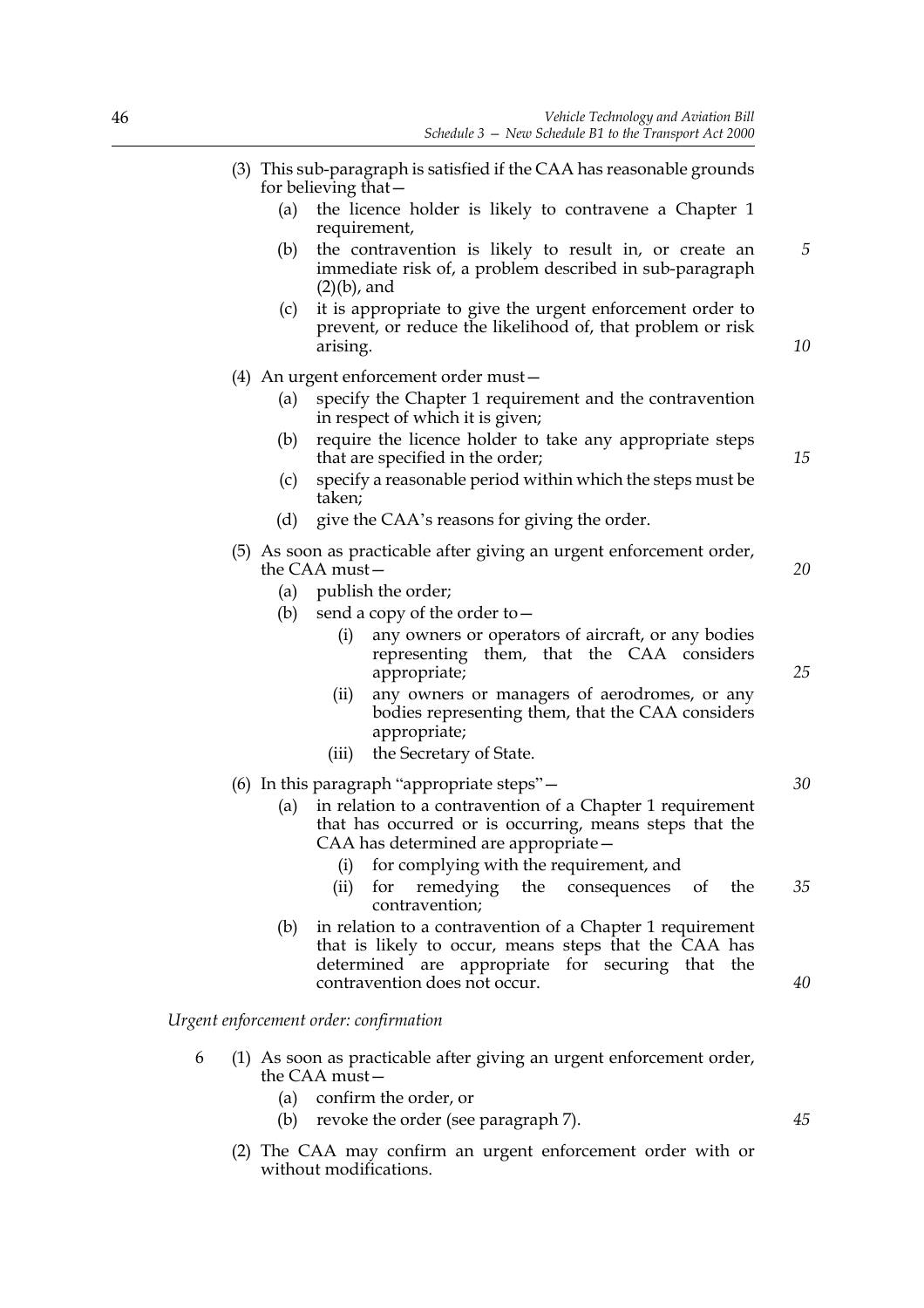|     |     | (3) The CAA may confirm an urgent enforcement order given in<br>reliance on paragraph 5(2) only if it has determined that -                                                          |
|-----|-----|--------------------------------------------------------------------------------------------------------------------------------------------------------------------------------------|
|     | (a) | the licence holder is contravening, or has contravened, a<br>Chapter 1 requirement specified in the order in one or<br>more of the ways specified in the order,                      |
|     | (b) | the contravention has resulted in, or creates an immediate<br>risk of, a problem described in paragraph 5(2)(b), and                                                                 |
|     | (c) | it is appropriate to confirm the urgent enforcement order,<br>with any modifications, to prevent, remove or reduce that<br>problem or risk.                                          |
|     |     | (4) The CAA may confirm an urgent enforcement order given in<br>reliance on paragraph $5(3)$ only if $-$                                                                             |
|     | (a) | it has determined that paragraphs (a) to (c) of sub-<br>paragraph (3) of this paragraph are satisfied, or                                                                            |
|     | (b) | it has determined that -                                                                                                                                                             |
|     |     | the licence holder is likely to contravene a Chapter<br>(i)<br>1 requirement specified in the order in one or more<br>of the ways specified in the order,                            |
|     |     | the contravention is likely to result in, or create an<br>(ii)<br>immediate risk of, a problem described in<br>paragraph 5(2)(b), and                                                |
|     |     | it is appropriate to confirm the urgent enforcement<br>(iii)<br>order, with any modifications, in order to prevent,<br>or reduce the likelihood of, that problem or risk<br>arising. |
|     |     | (5) Before confirming an urgent enforcement order, the CAA must—                                                                                                                     |
|     | (a) | publish a notice in relation to the proposal to confirm the<br>order;                                                                                                                |
|     | (b) | send a copy of the notice to the licence holder to whom the<br>order was given;                                                                                                      |
|     | (c) | consider any representations made about the proposal in<br>the period specified in the notice (and not withdrawn).                                                                   |
|     |     | $(6)$ The notice under sub-paragraph $(5)$ must $-$                                                                                                                                  |
|     | (a) | state that the CAA proposes to confirm the order;                                                                                                                                    |
|     | (b) | specify any proposed modifications of the order;                                                                                                                                     |
|     | (c) | give the CAA's reasons for confirming the order and for<br>any modifications;                                                                                                        |
|     | (d) | specify a reasonable period for making representations.                                                                                                                              |
| (7) |     | As soon as practicable after confirming an urgent enforcement<br>order, the CAA must-                                                                                                |
|     | (a) | publish a notice giving details of the confirmation,<br>including any modifications of the order;                                                                                    |
|     | (b) | send a copy of the notice to the persons listed in sub-<br>paragraph (8).                                                                                                            |
|     |     | $(8)$ Those persons are $-$                                                                                                                                                          |

- (a) the licence holder to whom the urgent enforcement order was given;
- (b) any owners or operators of aircraft, or any bodies representing them, that the CAA considers appropriate;

*30*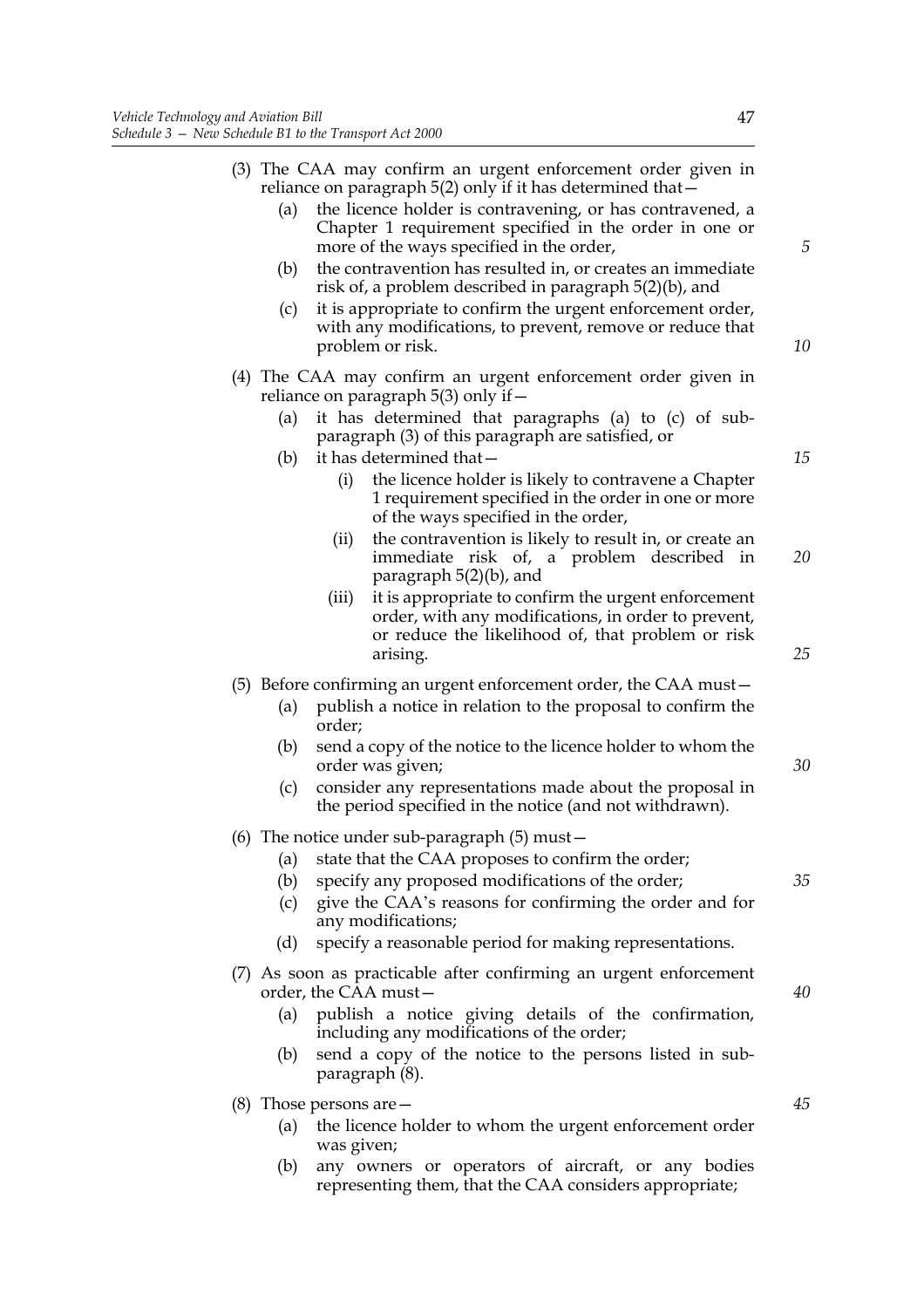- (c) any owners or managers of aerodromes, or any bodies representing them, that the CAA considers appropriate;
- (d) the Secretary of State.

*Urgent enforcement order: modification and revocation*

| 7 | (1) The CAA may $-$<br>(a)<br>modify an urgent enforcement order with the agreement<br>of the licence holder to whom it was given, or                                                                                                                                                                                    | 5        |
|---|--------------------------------------------------------------------------------------------------------------------------------------------------------------------------------------------------------------------------------------------------------------------------------------------------------------------------|----------|
|   | revoke an urgent enforcement order.<br>(b)                                                                                                                                                                                                                                                                               |          |
|   | (2) Before modifying or revoking the order, the CAA must –<br>publish a notice in relation to the proposed modification or<br>(a)<br>revocation;                                                                                                                                                                         | 10       |
|   | send a copy of the notice to the licence holder;<br>(b)<br>consider any representations made about the proposal in<br>(c)<br>the period specified in the notice (and not withdrawn).                                                                                                                                     |          |
|   | (3) The notice under sub-paragraph $(2)$ must $-$<br>state that the CAA proposes to modify or revoke the order;<br>(a)<br>specify the proposed modification (if relevant);<br>(b)<br>(c)<br>give the CAA's reasons for the modification or revocation;<br>(d)<br>specify a reasonable period for making representations. | 15       |
|   | (4) As soon as practicable after modifying or revoking an urgent<br>enforcement order, the CAA must-<br>publish a notice giving details of the modification or<br>(a)<br>revocation;<br>send a copy of the notice to the persons listed in sub-<br>(b)<br>paragraph (5).                                                 | 20<br>25 |
|   | (5) Those persons are $-$<br>the licence holder to whom the urgent enforcement order<br>(a)<br>was given;                                                                                                                                                                                                                |          |
|   | any owners or operators of aircraft, or any bodies<br>(b)<br>representing them, that the CAA considers appropriate;<br>any owners or managers of aerodromes, or any bodies<br>(c)<br>representing them, that the CAA considers appropriate;<br>(d)<br>the Secretary of State.                                            | 30       |
|   | (6) Nothing in this paragraph restricts, or applies in relation to the<br>exercise of, the CAA's power under paragraph 6 to modify an<br>urgent enforcement order when confirming the order.                                                                                                                             | 35       |
|   | Civil proceedings                                                                                                                                                                                                                                                                                                        |          |
| 8 | (1) A licence holder who is given an enforcement order must comply<br>with it (unless it is revoked).                                                                                                                                                                                                                    |          |

(2) The obligation to comply with an enforcement order is a duty owed to every person who may be affected by a contravention of a requirement of the order. *40*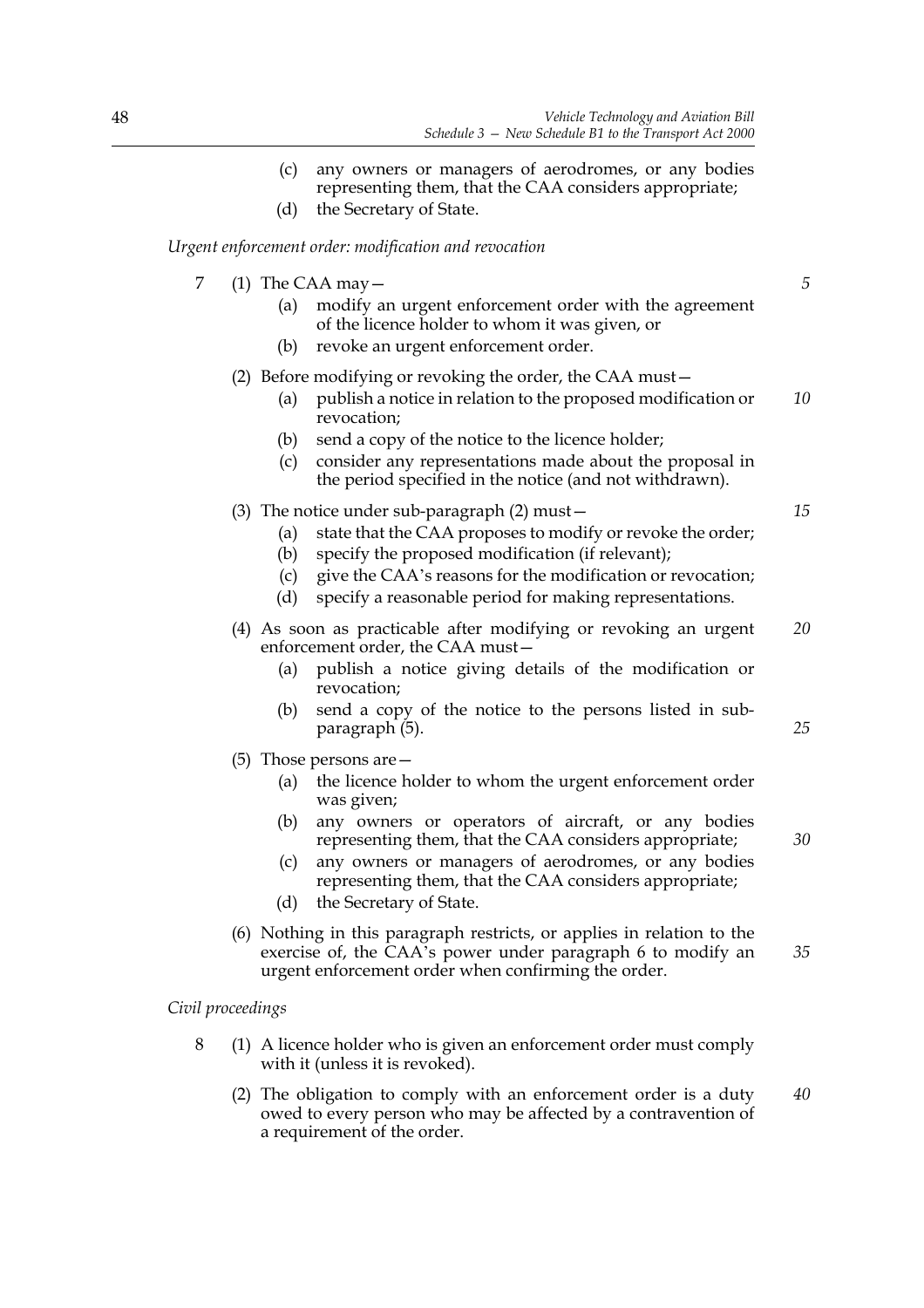- (3) A licence holder who is given an urgent enforcement order must comply with it, whether or not it has been confirmed (unless it is revoked).
- (4) The obligation to comply with an urgent enforcement order that has been confirmed is a duty owed to every person who may be affected by a contravention of a requirement of the order.
- (5) Where a duty is owed to a person under sub-paragraph (2) or (4), the following are actionable by the person—
	- (a) a breach of the duty that causes the person to sustain loss or damage;

(b) an act that—

- (i) by inducing a breach of the duty or interfering with its performance, causes that person to sustain loss or damage, and
- (ii) is done entirely or partly for achieving that result. *15*
- (6) In proceedings brought against a licence holder by virtue of subparagraph (5), it is a defence for the licence holder to show that it took all reasonable steps and exercised all due diligence to avoid contravening the requirements of the order.
- (7) The CAA may enforce the duties under sub-paragraphs (1) and  $(3)$  — *20*
	- (a) in civil proceedings for an injunction,
	- (b) in civil proceedings in Scotland for an interdict or for specific performance of a statutory duty under section 45 of the Court of Session Act 1988, or
	- (c) in civil proceedings for any other appropriate remedy or relief.
- (8) Enforcement of a duty under sub-paragraph (1) or (3) by the CAA does not prejudice any rights a person may have by virtue of subparagraph (5).

## *Penalty for contravention of licence condition*

- 9 (1) The CAA may impose a penalty on a licence holder if—
	- (a) it has given the licence holder a contravention notice (and has not withdrawn it),
		- (b) the representation period has ended,
		- (c) it has considered any representations made about the matters in the contravention notice before the end of that period (and not withdrawn), and
		- (d) it has determined that the licence holder is contravening, or has contravened, a Chapter 1 requirement specified in the notice in one or more of the ways specified in the notice.
	- (2) If the contravention notice specifies more than one contravention, the CAA may impose a separate penalty under this paragraph for each contravention.

*5*

*10*

*25*

*30*

*35*

*40*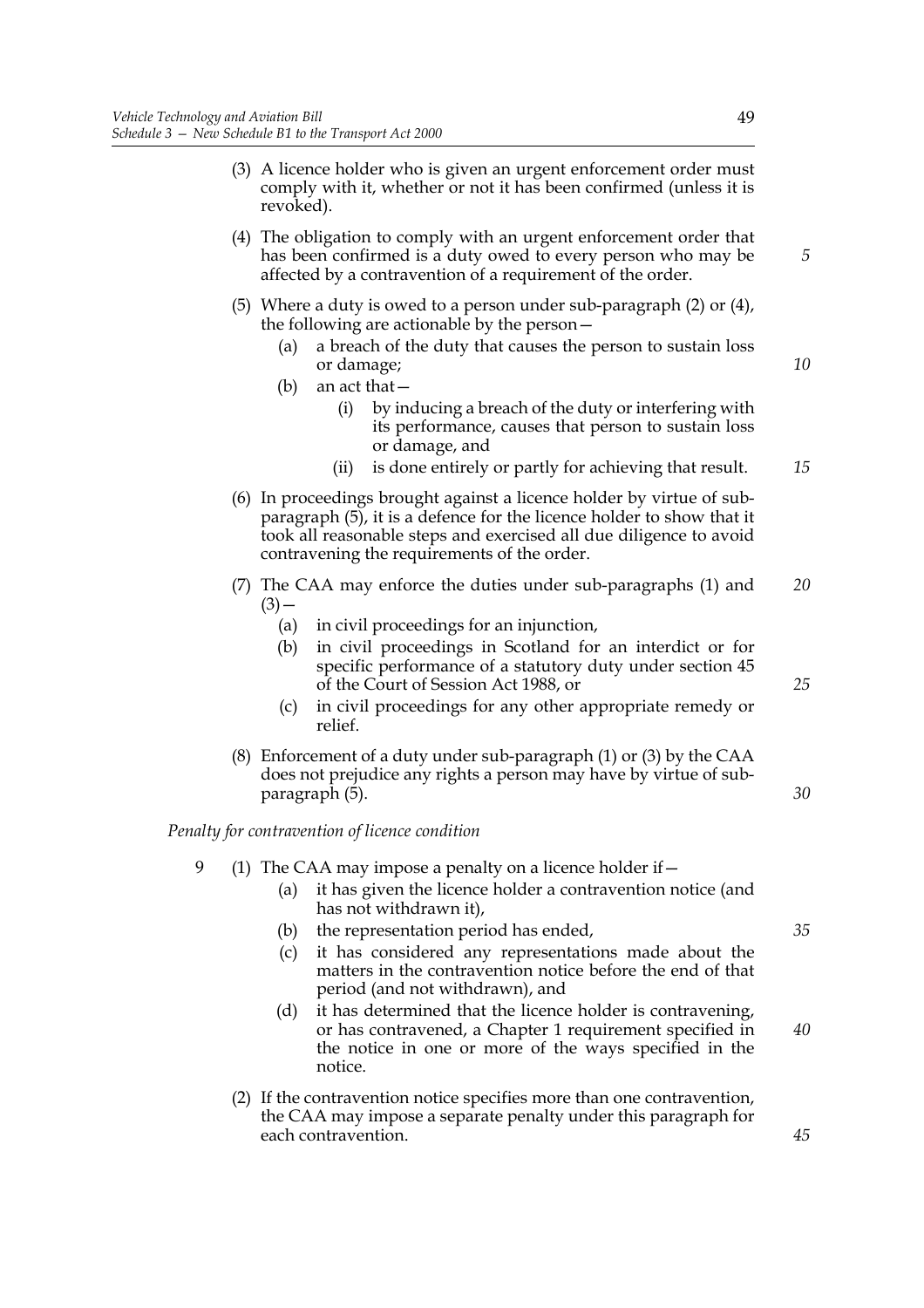(3) If the contravention notice specifies more than one period of contravention, the CAA may impose a separate penalty under this paragraph for each period.

*Penalty for contravention of order*

- 10 The CAA may impose a penalty on a licence holder if it has determined that the licence holder is contravening, or has contravened, a requirement of— *5*
	- (a) an enforcement order, or
	- (b) an urgent enforcement order that has been confirmed.

## *Procedure before imposing penalty*

- 11 (1) Before imposing a penalty on a licence holder under paragraph 9 or 10 the CAA must—
	- (a) give the licence holder a notice about the proposed penalty;
	- (b) publish the notice as soon as practicable;
	- (c) send a copy of the notice to the persons listed in subparagraph (3);
	- (d) consider any representations made about the proposed penalty in the period specified in the notice (and not withdrawn).
	- (2) A notice under sub-paragraph (1) must—
		- (a) state that the CAA proposes to impose a penalty;
		- (b) state the proposed amount of the penalty;
		- (c) specify the relevant Chapter 1 requirement;
		- (d) specify the act or omission that the CAA has determined constitutes a contravention of the requirement. *25*
	- (3) The persons are—
		- (a) any owners or operators of aircraft, or any bodies representing them, that the CAA considers appropriate;
		- (b) any owners or managers of aerodromes, or any bodies representing them, that the CAA considers appropriate; *30*
		- (c) the Secretary of State.

## (4) In the case of a penalty calculated entirely or partly by reference to a daily amount (see paragraph 13(2)), a notice must specify—

- (a) the day on which daily amounts would begin to accumulate; *35*
- (b) the day on which, or the circumstances in which, they would cease to accumulate.
- (5) The period specified in a notice under sub-paragraph (1) for making representations must be a period of not less than 21 days beginning with the day on which the notice is given to the licence holder.
- (6) Before varying the proposed amount of a penalty, the CAA must—

*10*

*15*

*20*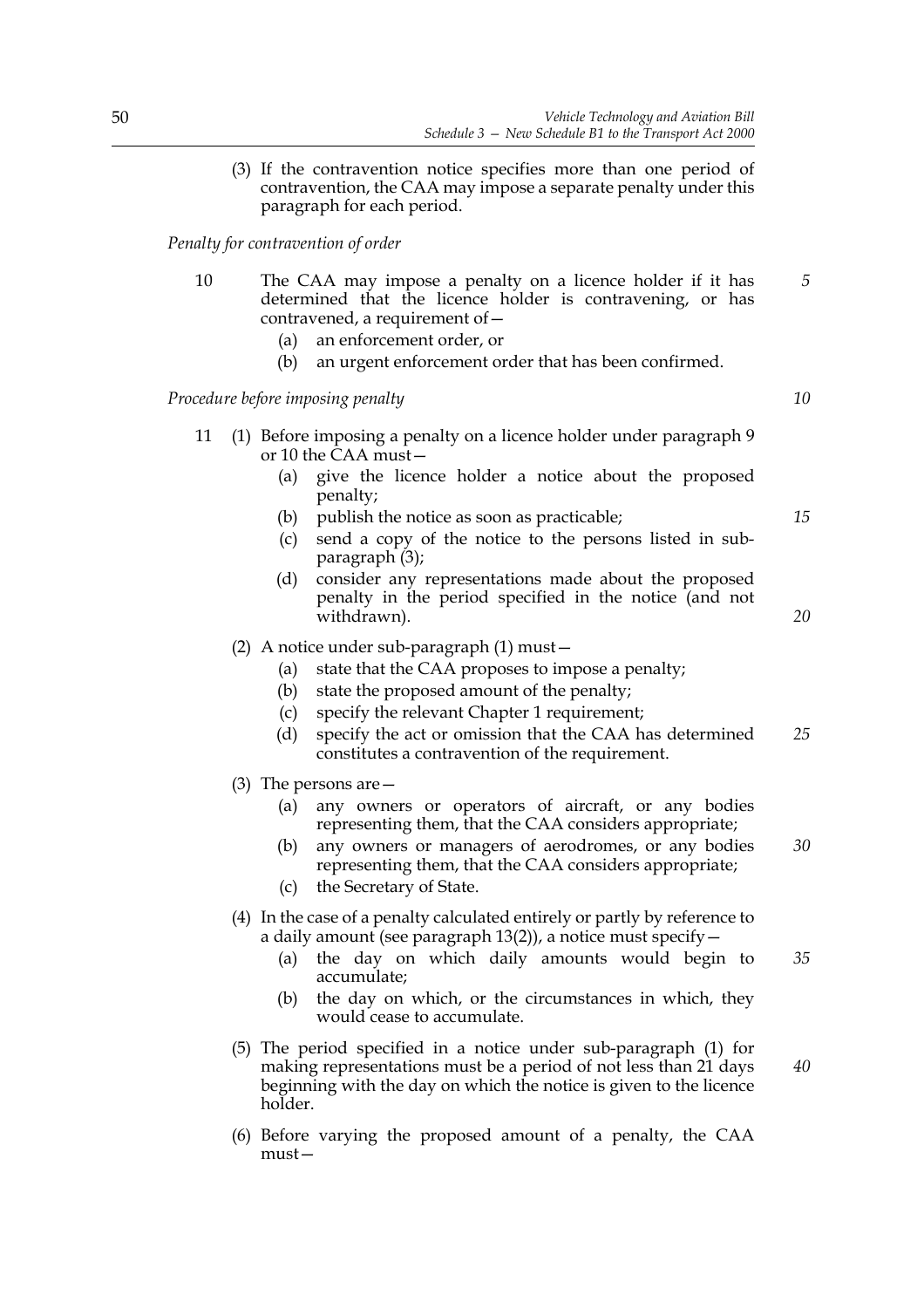|    | give the licence holder on whom the penalty is to be<br>(a)<br>imposed a notice about the proposed variation;<br>publish the notice as soon as practicable;<br>(b)<br>send a copy of the notice to the persons listed in sub-<br>(c)<br>paragraph (3);<br>consider any representations made about the proposed<br>(d)<br>variation in the period specified in the notice (and not<br>withdrawn). | 5        |
|----|--------------------------------------------------------------------------------------------------------------------------------------------------------------------------------------------------------------------------------------------------------------------------------------------------------------------------------------------------------------------------------------------------|----------|
|    | (7) In the case of a penalty calculated entirely or partly by reference to<br>a daily amount (see paragraph 13(2)), the reference in sub-<br>paragraph (6) to varying the proposed amount includes –<br>varying the day on which daily amounts would begin to<br>(a)<br>accumulate;<br>varying the day on which, or the circumstances in which,<br>(b)<br>they would cease to accumulate.        | 10<br>15 |
|    | (8) The notice under sub-paragraph $(6)$ must $-$<br>specify the proposed variation;<br>(a)<br>(b)<br>give the CAA's reasons for the proposed variation.                                                                                                                                                                                                                                         |          |
|    | $(9)$ The period specified in a notice under sub-paragraph $(6)$ for<br>making representations must be a period of not less than 21 days<br>beginning with the day on which the notice is given to the licence<br>holder.                                                                                                                                                                        | 20       |
|    | (10) The CAA may withdraw a notice under sub-paragraph $(1)$ or $(6)$ at<br>any time by giving notice to the licence holder on whom it<br>proposed to impose the penalty.                                                                                                                                                                                                                        | 25       |
|    | (11) As soon as practicable after giving a notice under sub-paragraph<br>$(10)$ , the CAA must-<br>(a) publish the notice;<br>send a copy of the notice to the persons listed in sub-<br>(b)<br>paragraph (3).                                                                                                                                                                                   | 30       |
|    | Procedure after imposing a penalty                                                                                                                                                                                                                                                                                                                                                               |          |
| 12 | (1) As soon as practicable after imposing a penalty under paragraph<br>9 or 10 the CAA must -<br>give a notice to the licence holder on whom the penalty is<br>(a)<br>imposed;<br>publish the notice;<br>(b)<br>send a copy of the notice to the persons listed in sub-<br>(c)<br>paragraph (3).                                                                                                 | 35       |
|    | $(2)$ The notice must –<br>state that the CAA has imposed a penalty;<br>(a)<br>state the amount of the negative<br>(1)                                                                                                                                                                                                                                                                           | 40       |

- (b) state the amount of the penalty;
- (c) specify the relevant Chapter 1 requirement;
- (d) specify the act or omission that the CAA has determined constitutes a contravention of the requirement;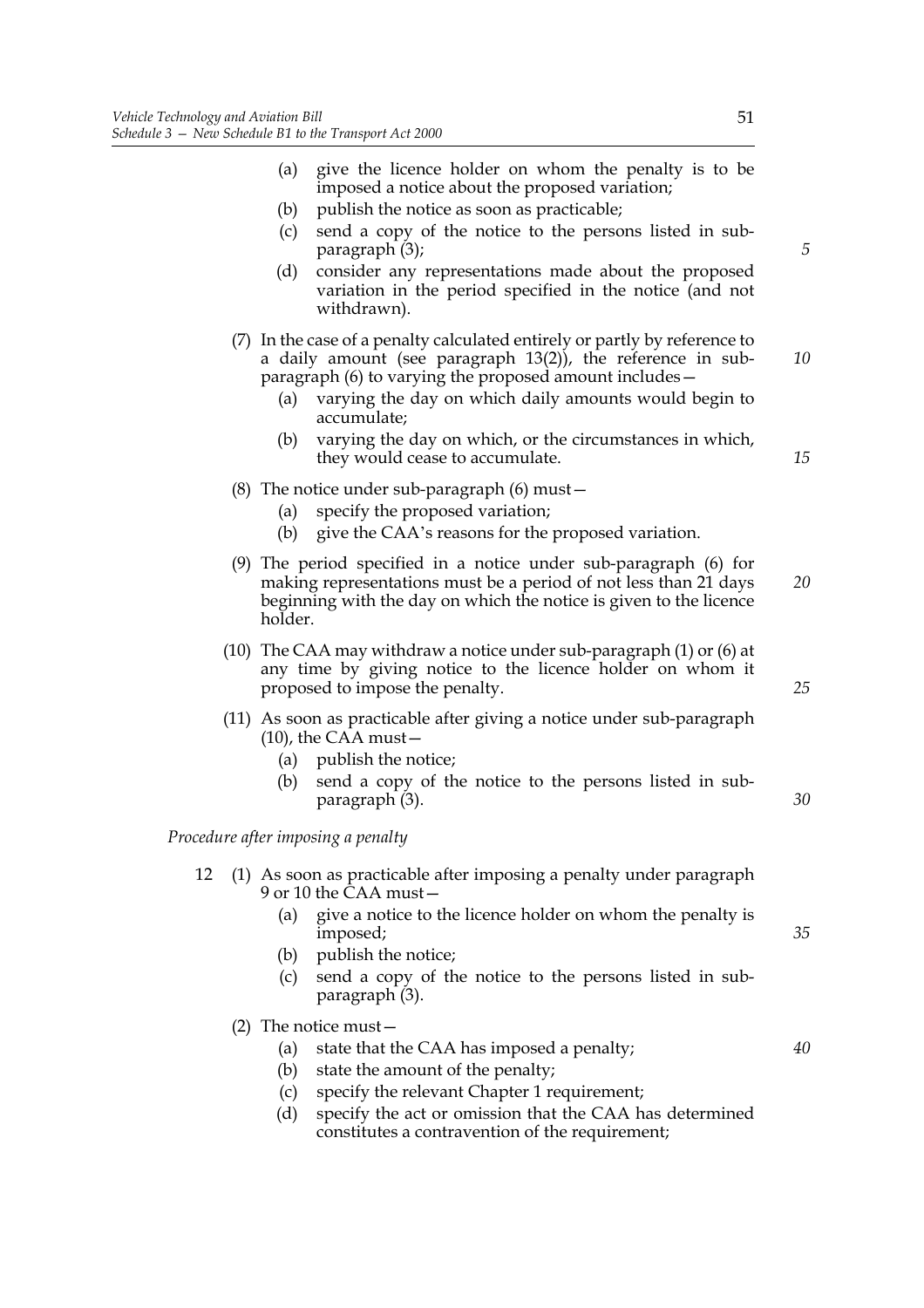- (e) specify a reasonable period within with the penalty must be paid or reasonable periods within which different portions of the penalty must be paid.
- (3) The persons are—
	- (a) any owners or operators of aircraft, or any bodies representing them, that the CAA considers appropriate;
	- (b) any owners or managers of aerodromes, or any bodies representing them, that the CAA considers appropriate;
	- (c) the Secretary of State.

#### (4) In the case of a penalty calculated entirely or partly by reference to a daily amount (see paragraph  $13(2)$ ), the notice must specify  $-$ *10*

- (a) the day on which the daily amounts being to accumulate;
- (b) the day on which, or the circumstances in which, they cease to accumulate.
- (5) As soon as practicable after daily amounts cease to accumulate, the CAA must— *15*
	- (a) give a notice to the licence holder on whom the penalty was imposed confirming the day on which they ceased to accumulate;
	- (b) publish the notice;
	- (c) send a copy of the notice to the persons listed in subparagraph (3).

## *Amount of penalty*

## 13 (1) The amount of a penalty imposed on a person under paragraph 9 or 10 must be the amount that the CAA determines to be—

- (a) appropriate, and
- (b) proportionate to the contravention for which it is imposed.
- (2) The penalty may consist of either or both of the following—
	- (a) a fixed amount (see paragraph 14);
	- (b) a daily amount (see paragraph 15).
- (3) In determining the amount of a penalty, the CAA must have regard, in particular, to—
	- (a) any representations made to it in a period specified in a notice proposing to give a penalty under paragraph 11(1) or  $(6)$  (and not withdrawn);
	- (b) any steps taken by the licence holder on whom the penalty is to be imposed towards complying with the Chapter 1 requirement specified in the notice under paragraph 11(1);
	- (c) any steps taken by that licence holder towards remedying the consequences of the contravention of the requirement.

## *Amount of penalty: fixed amount*

14 (1) A penalty imposed on a licence holder under paragraph 9 or 10 for a contravention may not consist of or include a fixed amount exceeding 10% of the licence holder's qualifying turnover for the qualifying period.

*25*

*30*

*20*

*5*

*40*

*45*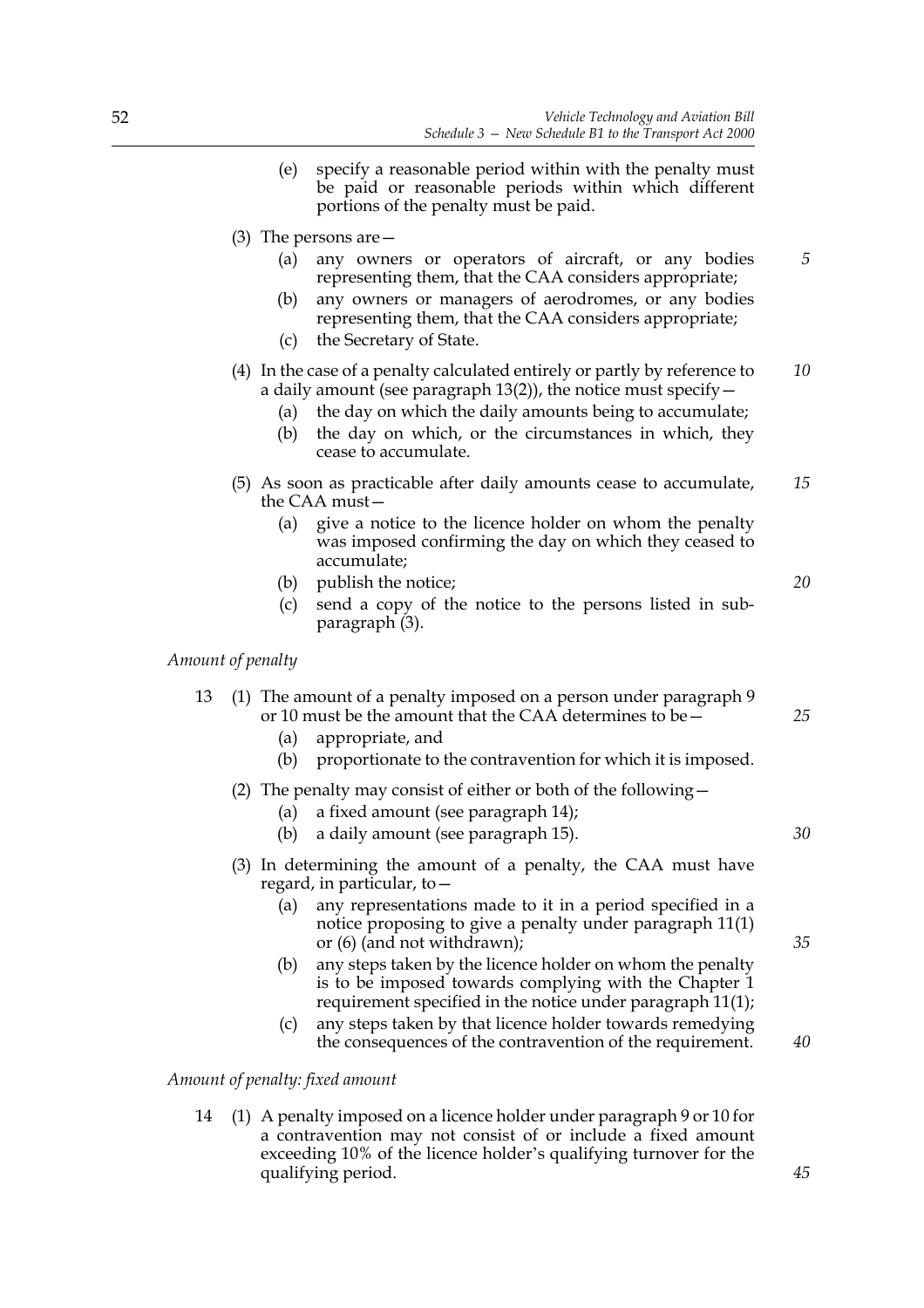- (2) A licence holder's qualifying turnover is the licence holder's turnover from its provision of air traffic services.
- (3) The qualifying period is the last regulatory year ending on or before the day on which the notice proposing the penalty is given under paragraph 11(1) ("the notice day"), except in the cases described in sub-paragraph (4).
- (4) Those cases are—
	- (a) where a licence holder was not authorised to provide air traffic services in respect of a managed area throughout the last regulatory year that ends on or before the notice day;
	- (b) where there is no regulatory year or the last regulatory year ended more than 12 months before the notice day;
	- (c) where a licence holder has not provided the CAA with accounts prepared in accordance with the licence for the last regulatory year that ends on or before the notice day.
- (5) In those cases—
	- (a) if the licence holder was authorised to provide air traffic services in respect of a managed area on the notice day, the qualifying period is the year ending with the notice day (or, if shorter, the period ending with the notice day during which the licence holder was authorised to provide such services in respect of such an area);
	- (b) otherwise, the qualifying period is the year ending with the last day before the notice day on which the licence holder was authorised to provide air traffic services in respect of a managed area (or, if shorter, the period ending with the notice day during which the licence holder was authorised to provide such services in respect of such an area).
- (6) A licence holder's qualifying turnover for a qualifying period is to be taken to be the qualifying turnover for that period as reported in accounts that the licence holder is required to prepare by a licence condition, unless regulations under sub-paragraph (7) provide otherwise. *30*
- (7) The Secretary of State may by regulations—
	- (a) amend or otherwise modify the definition of qualifying turnover;
	- (b) make provision about how a licence holder's qualifying turnover for a qualifying period is to be calculated.

(8) The regulations may in particular—

- (a) make provision about cases in which turnover is or is not to be treated as qualifying turnover for a qualifying period;
- (b) provide that a licence holder's qualifying turnover for a qualifying period is to be taken to be the qualifying turnover reported in accounts specified or described in the regulations;
- (c) provide that a licence holder's qualifying turnover is to be calculated entirely or partly using accounting rules specified or described in the regulations.

*5*

*10*

*15*

*20*

*25*

*35*

*40*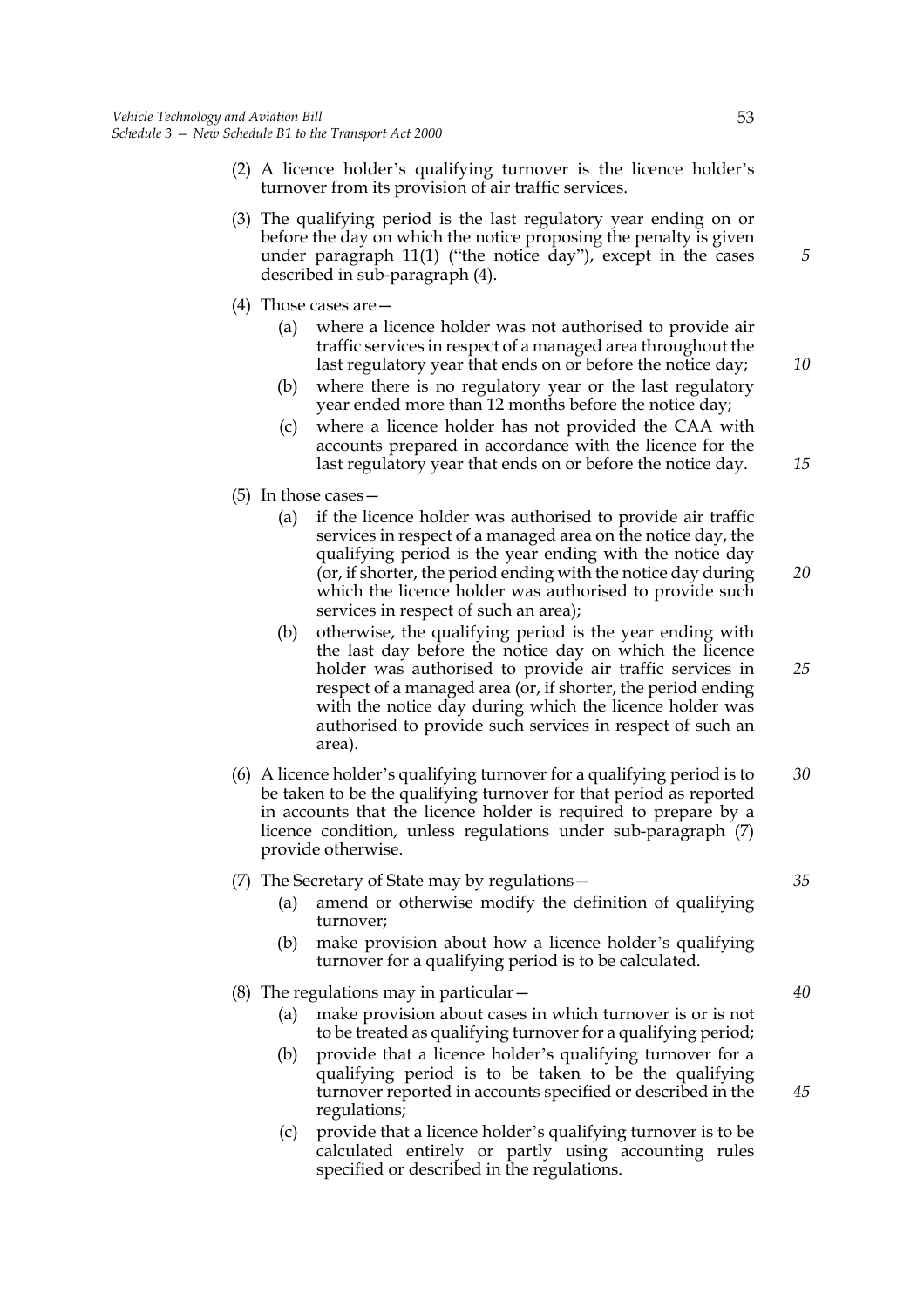(9) In this paragraph "regulatory year", in relation to a licence holder, means a year for which the licence holder was required to prepare accounts by a licence condition for air traffic services provided in respect of a managed area.

## *Amount of penalty: daily amount*

- 15 (1) In relation to a penalty under paragraph 9 or 10, a daily amount is an amount payable where the contravention in respect of which the penalty is imposed continues after it is imposed.
	- (2) A penalty under paragraph 9 may not consist of or include a daily amount unless that contravention has been continuous since the end of the representation period for the contravention notice in which the contravention was specified. *10*
	- (3) A daily amount must not exceed 0.1% of the licence holder's qualifying turnover for the qualifying period.
	- (4) A daily amount is payable in respect of each day in a period specified by the CAA in the notice under paragraph 12 stating that it has imposed the penalty. *15*
	- (5) A specified period during which daily amounts accumulate must be the period that the CAA considers appropriate, subject to subparagraphs (6) and (7).
	- (6) The period must begin after the day on which the CAA gives the notice under paragraph 12.
	- (7) The period must end before—
		- (a) the day on which the contravention specified in the notice under paragraph 12 ceases, or
		- (b) if more than one contravention is specified in that notice, the day on which the last of those contraventions ceases.
	- (8) In this paragraph "qualifying turnover" and "qualifying period" have the same meaning as in paragraph 14.

## *Use of powers under Competition Act 1998*

- 16 (1) Before exercising a power listed in sub-paragraph (3), the CAA must consider whether it would be more appropriate to proceed under the Competition Act 1998.
	- (2) The CAA must not exercise such a power to the extent that it considers it would be more appropriate to proceed under that Act.
	- (3) Those powers are—
		- (a) the power to give a contravention notice under paragraph 1;
		- (b) the power to give an enforcement order under paragraph 3;
		- (c) the power to give and confirm an urgent enforcement order under paragraphs 5 and 6;
		- (d) the power to impose penalties under paragraphs 9 and 10.

*5*

*20*

*25*

*30*

*35*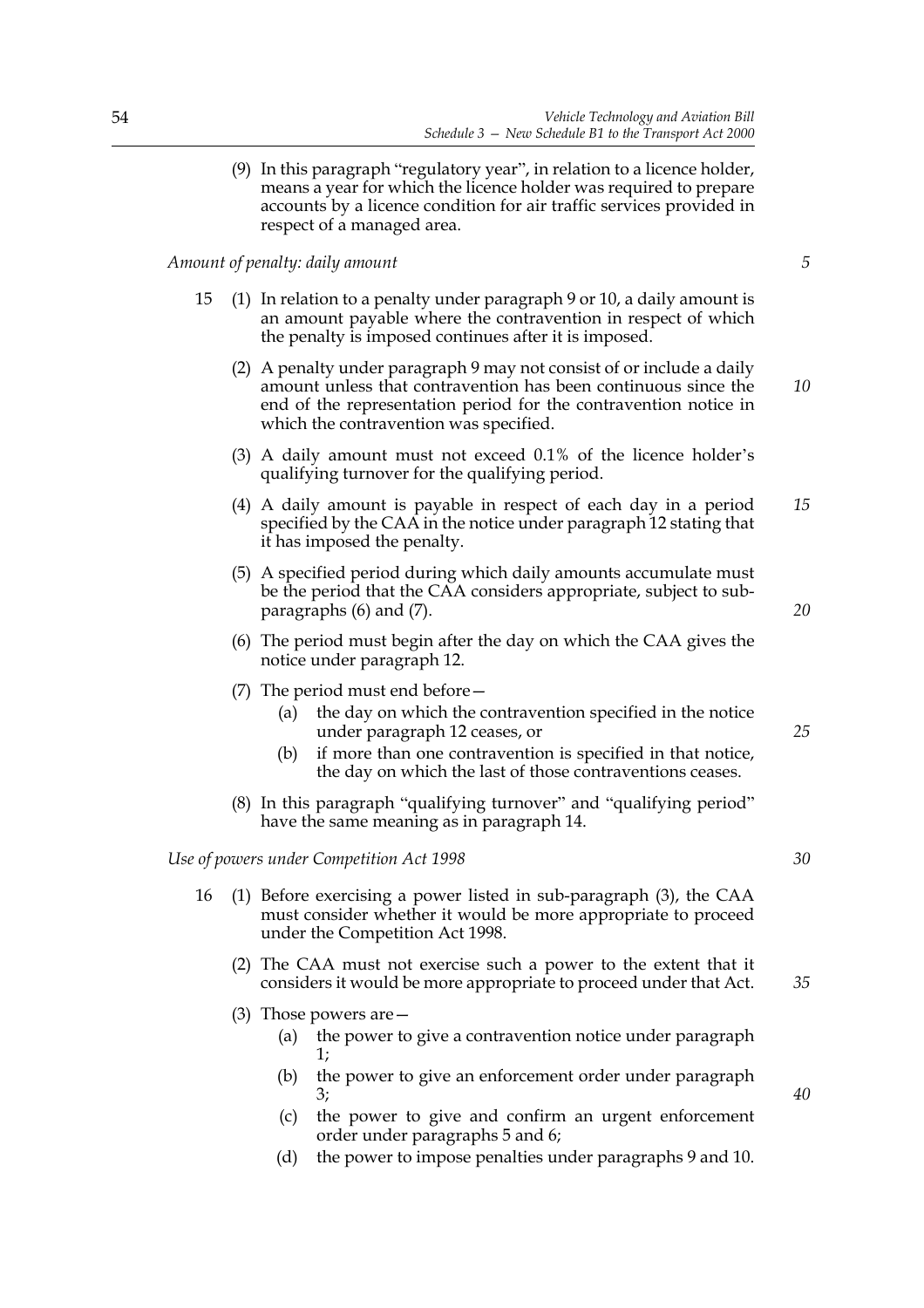# PART 2

## APPEALS AGAINST ORDERS AND PENALTIES

*Appeals against enforcement orders and urgent enforcement orders*

| 17 | (1) A licence holder may appeal to the Competition Appeal Tribunal<br>(referred to in this Schedule as "the Tribunal") against -<br>an enforcement order given to the licence holder, or<br>(a)<br>an urgent enforcement order given to the licence holder<br>(b)<br>that has been confirmed.                                                  | 5  |
|----|------------------------------------------------------------------------------------------------------------------------------------------------------------------------------------------------------------------------------------------------------------------------------------------------------------------------------------------------|----|
|    | (2) The appeal may be against one or more of the following $-$<br>a decision to give the order or, in the case of an urgent<br>(a)<br>enforcement order, to confirm the order;<br>a decision as to the steps specified in the order;<br>(b)<br>a decision as to the period allowed for taking those steps.<br>(c)                              | 10 |
|    | (3) The making of an appeal under this paragraph against an<br>enforcement order suspends the effect of the order until the appeal<br>is decided or withdrawn, unless the Tribunal orders otherwise.                                                                                                                                           | 15 |
|    | (4) The making of an appeal under this paragraph against an urgent<br>enforcement order does not suspend the effect of the order, unless<br>the Tribunal orders otherwise.                                                                                                                                                                     |    |
|    | Appeals against modifications or revocations of existing orders                                                                                                                                                                                                                                                                                | 20 |
| 18 | (1) A person may appeal to the Tribunal against $-$<br>a decision to modify or revoke an enforcement order, or<br>(a)<br>a decision to modify or revoke an urgent enforcement<br>(b)<br>order that has been confirmed.                                                                                                                         |    |
|    | (2) An appeal under this paragraph may be made only by a person $-$<br>who is not the person to whom the order was given, but<br>(a)<br>who appears to the Tribunal to have sufficient interest in<br>(b)<br>the decision.                                                                                                                     | 25 |
|    | (3) The making of an appeal under this paragraph against a<br>modification or revocation of an order suspends the modification<br>or revocation until the appeal is decided or withdrawn, unless the<br>Tribunal orders otherwise.                                                                                                             | 30 |
|    | Appeals against penalties                                                                                                                                                                                                                                                                                                                      |    |
| 19 | (1) A licence holder may appeal to the Tribunal against a penalty<br>imposed on the licence holder under paragraph 9 or 10.                                                                                                                                                                                                                    | 35 |
|    | (2) The appeal may be against one or more of the following $-$<br>a decision to impose the penalty;<br>(a)<br>a decision as to the amount of the penalty;<br>(b)<br>in the case of a penalty calculated entirely or partly by<br>(c)<br>reference to a daily amount, a decision as to the period<br>during which the daily amounts accumulate; | 40 |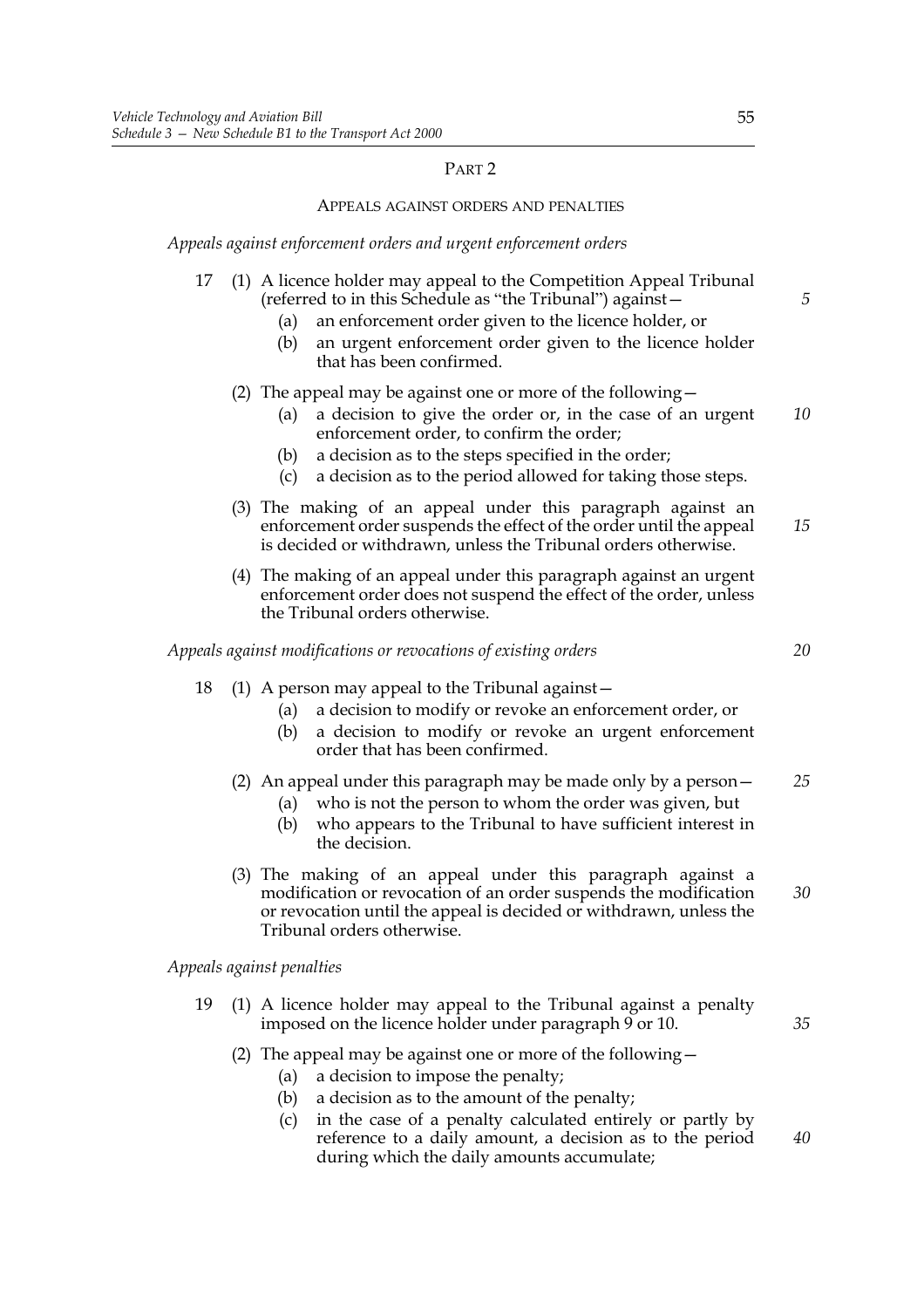- (d) a decision as to the period allowed for payment of the penalty.
- (3) Where a licence holder appeals under this paragraph against a penalty, the CAA may not require the licence holder to pay the penalty until the appeal is decided or withdrawn.

## *Decisions on appeal*

- 20 (1) The Tribunal may allow an appeal under paragraph 17, 18 or 19 only to the extent that it is satisfied that the decision appealed against was wrong on one or more of the following grounds—
	- (a) that the decision was based on an error of fact;
	- (b) that the decision was wrong in law;
	- (c) that an error was made in the exercise of a discretion.
	- $(2)$  It may
		- (a) confirm or set aside the order, modification, revocation or penalty;
		- (b) give the CAA any directions it considers appropriate, including directions about the time within which the CAA must act.
	- (3) It may not direct the CAA to do anything that the CAA would not have the power to do apart from the direction.
	- (4) When deciding an appeal under paragraph 17, 18 or 19 (including giving directions) the Tribunal must have regard to the matters in respect of which duties are imposed on the CAA by section 2.

## *Further appeals*

- 21 (1) An appeal lies to the appropriate court on a point of law arising from a decision of the Tribunal under paragraph 20, including a direction. *25*
	- (2) An appeal under this paragraph may be brought by a party to the proceedings before the Tribunal.
	- (3) An appeal may not be brought without the permission of  $-$ 
		- (a) the Tribunal, or
		- (b) the appropriate court.
	- (4) "The appropriate court"—
		- (a) in the case of an appeal from proceedings in England and Wales or Northern Ireland, means the Court of Appeal;
		- (b) in the case of an appeal from proceedings in Scotland, means the Court of Session.

## PART 3

## INTERPRETATION

22 References in this Schedule to remedying the consequences of a contravention of a Chapter 1 requirement include paying an amount to a person— *40*

*10*

*5*

*20*

*15*

*30*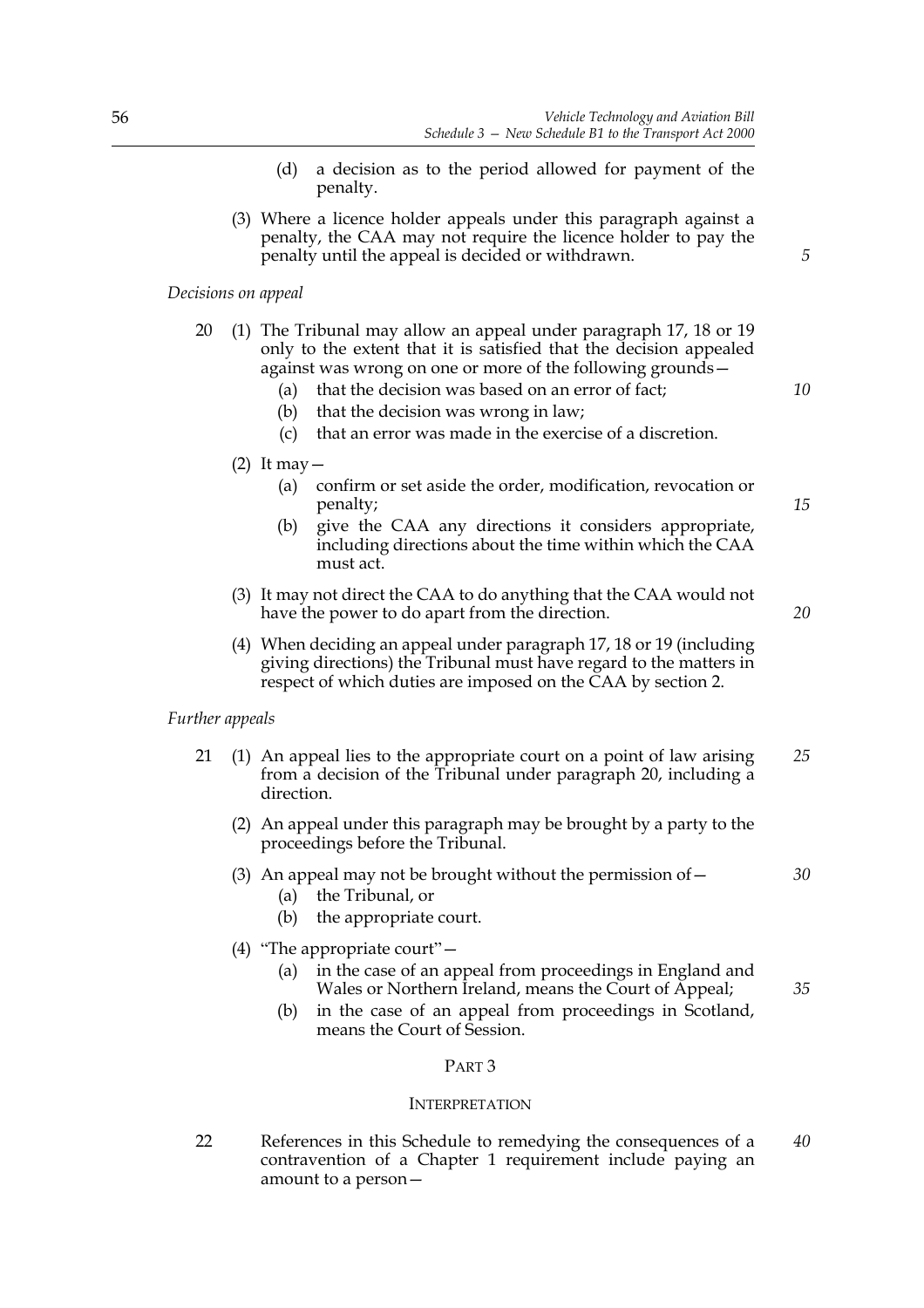- (a) by way of compensation for loss or damage suffered by the person, or
- (b) in respect of annoyance, inconvenience or anxiety suffered by the person."

## SCHEDULE 4 Section 17

## NEW SCHEDULE C1 TO THE TRANSPORT ACT 2000

This Schedule sets out the new Schedule C1 to the Transport Act 2000, to be inserted after Schedule B1 to that Act (inserted by section 17 above)—

### "SCHEDULE C1

#### INFORMATION

### PART 1

### POWER TO OBTAIN INFORMATION

*Power to obtain information*

- 1 (1) The CAA may by notice require a person to provide—
	- (a) information, or
	- (b) a document that is in the person's custody or under the person's control.
	- (2) In this Schedule "document" means anything in which information is recorded.
	- (3) The CAA may give a notice under this section only in respect of information or documents that it reasonably requires for the purpose of carrying out its functions under section 34 or Schedule B1. *20*
	- (4) The notice may require the information or document to be provided—
		- (a) at a time and place specified in the notice;
		- (b) in a form and manner specified in the notice.
	- (5) The notice may not require a person to provide information or documents that the person could not be compelled to provide in evidence in civil proceedings before the appropriate court.
	- (6) In this paragraph, "appropriate court"—
		- (a) in relation to England and Wales and Northern Ireland, means the High Court;
		- (b) in relation to Scotland, means the Court of Session.

*10*

*5*

*15*

*30*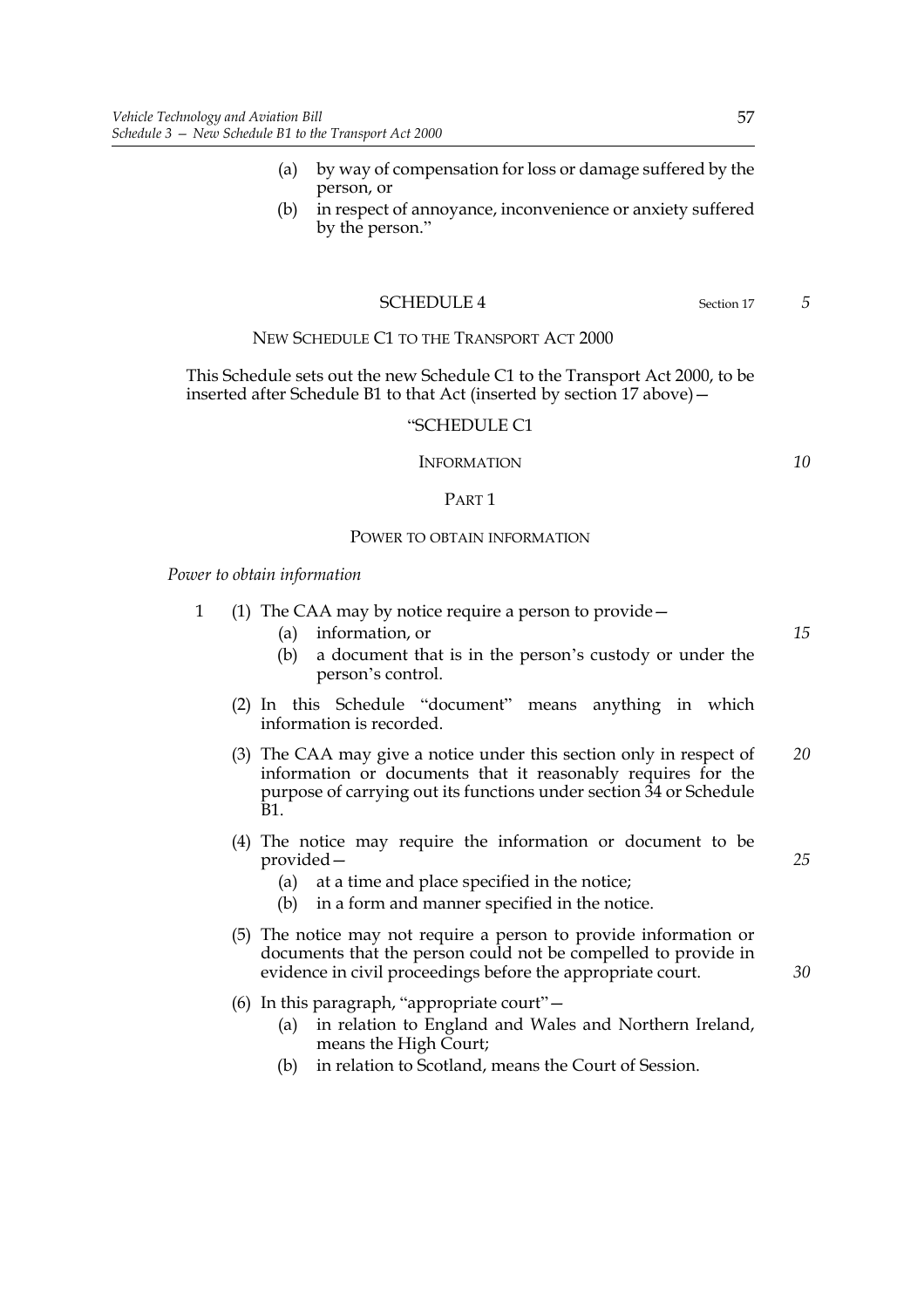## PART 2

## ENFORCEMENT: INFORMATION

*Enforcement of information notice*

- 2 (1) If a person fails to comply with a notice under section 25 without reasonable excuse, the CAA may do either or both of the following— *5*
	- (a) impose a penalty on the person;
	- (b) enforce the duty to comply with the notice in civil proceedings for an injunction or, in Scotland, for specific performance of a statutory duty under section 45 of the Court of Session Act 1988.
	- (2) The amount of the penalty must be the amount that the CAA determines to be—
		- (a) appropriate, and
		- (b) proportionate to the failure in respect of which it is imposed. *15*
	- (3) A penalty may consist of either or both of the following—
		- (a) a fixed amount;
		- (b) an amount payable in respect of each day in a period specified by the CAA (a "daily amount").
	- (4) A fixed amount must not exceed £2,000,000.
	- (5) A daily amount must not exceed £100,000.
	- (6) A specified period during which daily amounts accumulate must be the period that the CAA considers appropriate, subject to subparagraphs (7) and (8).
	- (7) The period must begin after the day on which the CAA gives the notice under paragraph 5 stating that it has imposed the penalty.
	- (8) The period must end before the day on which the person provides the information or documents specified in the notice under paragraph 1.
	- (9) The Secretary of State may by regulations replace the amount for the time being specified in sub-paragraph  $(4)$  or  $(5)$ .

## *Penalty for providing false information*

- 3 (1) The CAA may impose a penalty on a person where it is satisfied beyond reasonable doubt that the person, in giving information to the CAA, has committed an offence under section 101 (making of false statements etc). *35*
	- (2) Where a penalty is imposed on a person under this paragraph by the CAA, that person may not at any time be convicted of the offence under section 101 in respect of the act or omission giving rise to the penalty.

*40*

*10*

*20*

*25*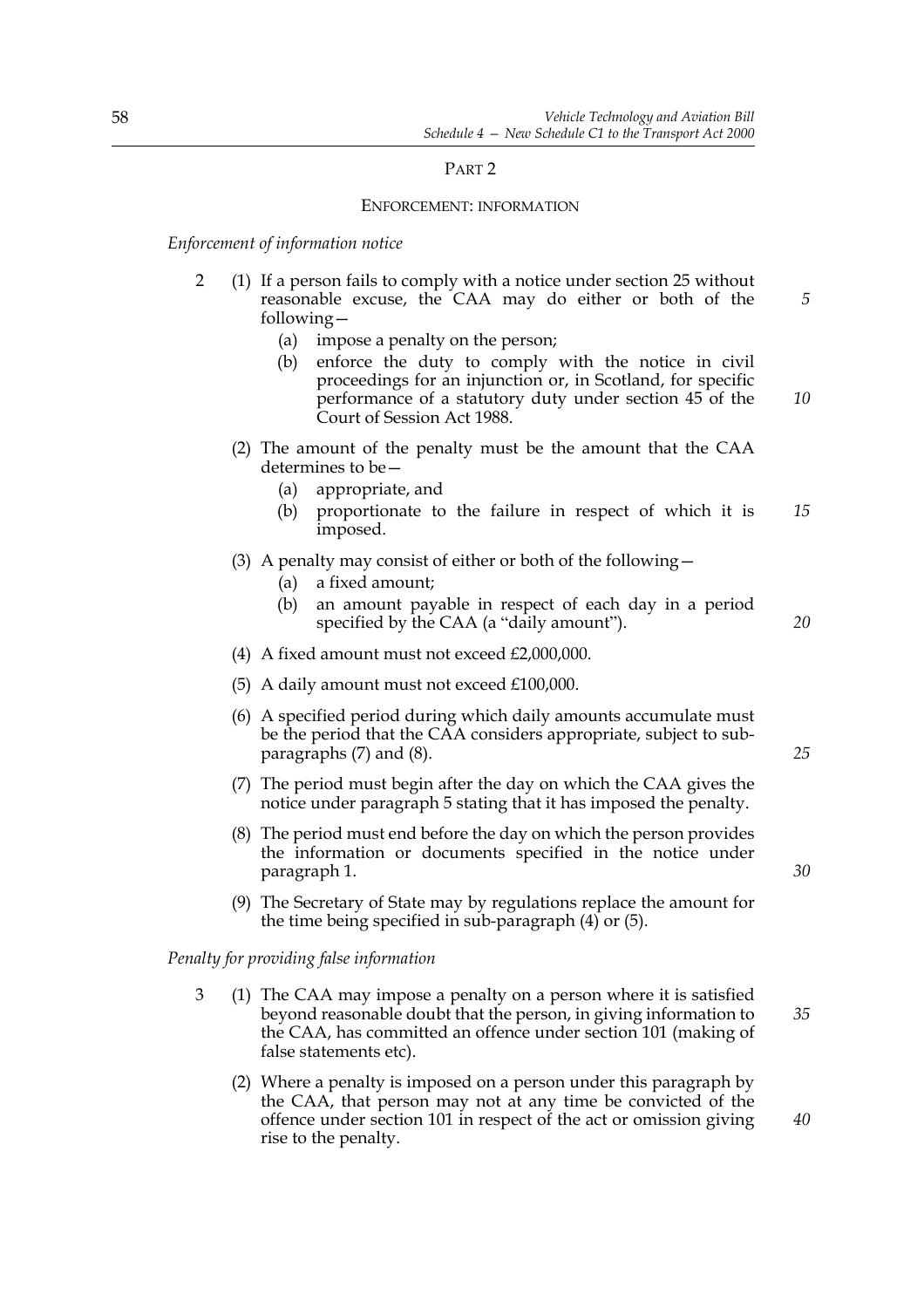- (3) The amount of a penalty imposed on a person under this section must be the amount that the CAA determines to be—
	- (a) appropriate, and
	- (b) proportionate to the action in respect of which it is imposed.

*Penalty for destroying documents etc.*

- 4 (1) The CAA may impose a penalty on a person if the person intentionally alters, suppresses or destroys a document that the person is required to produce by a notice under paragraph 1.
	- (2) The reference in sub-paragraph (1) to suppressing a document includes a reference to destroying the means of reproducing information recorded otherwise than in a legible format. *10*
	- (3) The amount of a penalty imposed on a person under this section must be the amount that the CAA determines to be—
		- (a) appropriate, and
		- (b) proportionate to the action in respect of which it is imposed.

*Procedure before imposing a penalty*

- 5 (1) Before imposing a penalty on a person under paragraph 2, 3 or 4, the CAA must—
	- (a) give the person a notice about the proposed penalty;
	- (b) publish the notice as soon as practicable;
	- (c) send a copy of the notice to the persons listed in subparagraph (4);
	- (d) consider any representations made about the proposed penalty in the period specified in the notice (and not withdrawn). *25*
	- (2) The notice under sub-paragraph (1) must—
		- (a) state that the CAA proposes to impose a penalty;
		- (b) state the proposed amount of the penalty;
		- (c) give the CAA's reasons for imposing the penalty.
	- (3) In the case of a penalty under paragraph 2 calculated entirely or partly by reference to a daily amount, the notice under subparagraph (1) must specify—
		- (a) the day on which daily amounts would begin to accumulate; *35*
		- (b) the day on which, or the circumstances in which, they would cease to accumulate.
	- (4) The persons are—
		- (a) any owners or operators of aircraft, or any bodies representing them, that the CAA considers appropriate; *40*
		- (b) any owners or managers of aerodromes, or any bodies representing them, that the CAA considers appropriate;
		- (c) the Secretary of State.

*15*

*20*

*30*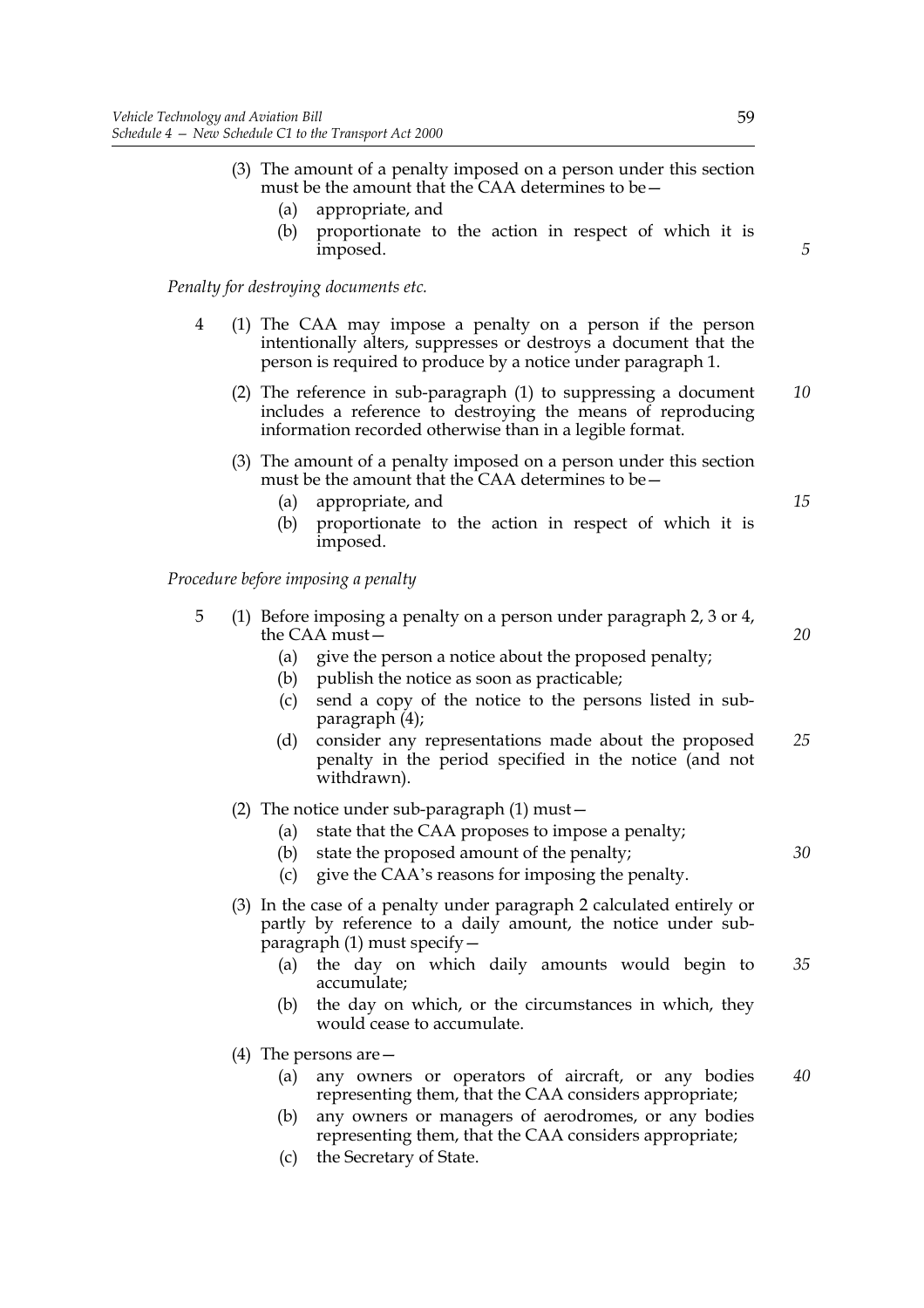- (5) The period specified in the notice under sub-paragraph (1) for making representations must be a period of not less than 21 days beginning with the day on which the notice is given to the person. (6) Before varying the proposed amount of a penalty, the CAA must—
	- (a) give the person on whom the penalty is to be imposed a notice about the proposed variation;
	- (b) publish the notice as soon as practicable;
	- (c) send a copy of the notice as soon as practicable to the persons listed in sub-paragraph (4);
	- (d) consider any representations made about the proposed variation in the period specified in the notice (and not withdrawn).
- (7) In the case of a penalty under paragraph 2 calculated entirely or partly by reference to a daily amount, the reference in subparagraph (6) to varying the proposed amount of the penalty includes a reference to— *15*
	- (a) varying the day on which daily amounts would begin to accumulate, and
	- (b) varying the day on which, or circumstances in which, they would cease to accumulate. *20*
- (8) The notice under sub-paragraph (6) must—
	- (a) specify the proposed variation;
	- (b) give the CAA's reasons for the proposed variation.
- (9) The period specified in the notice under sub-paragraph (6) for making representations must be a period of not less than 21 days beginning with the day on which the notice is given to the person. *25*
- (10) The CAA may withdraw a notice under sub-paragraph (1) or (6) at any time by giving notice to the person on whom it is proposed to impose the penalty.
- (11) As soon as practicable after giving a notice under sub-paragraph  $(10)$ , the CAA must  $-$ 
	- (a) publish the notice;
	- (b) send a copy of the notice to the persons listed in subparagraph (4).

*Procedure after imposing penalty*

- 6 (1) As soon as practicable after imposing a penalty on a person under paragraph 2, 3 or 4, the CAA must—
	- (a) give a notice to the person on whom the penalty is imposed;
	- (b) publish the notice;
	- (c) send a copy of the notice to the persons listed in subparagraph (4).
	- (2) The notice must—
		- (a) state that the CAA has imposed the penalty;
		- (b) state the amount of the penalty;

*5*

*10*

*30*

*35*

*40*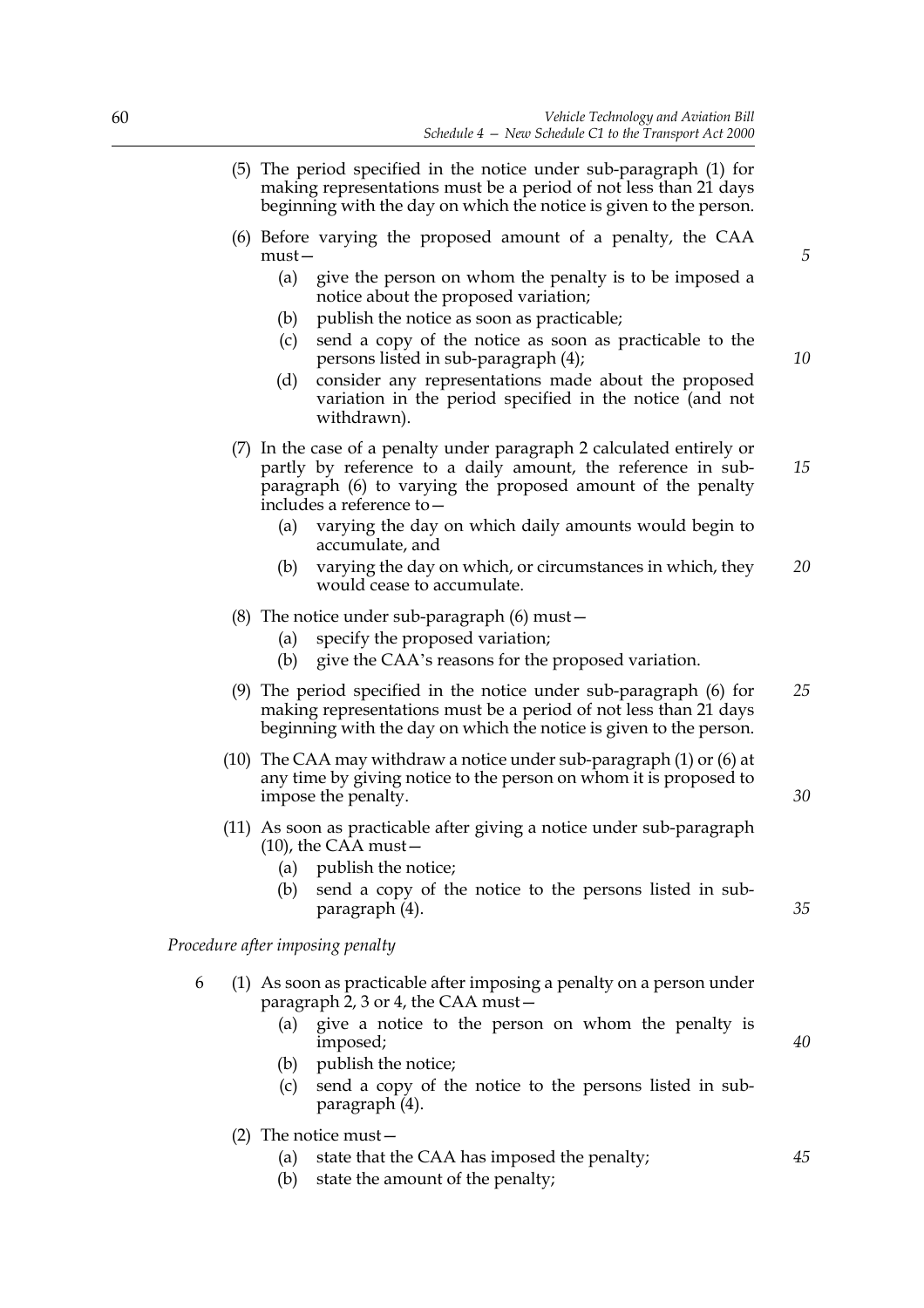- (c) give the CAA's reasons for imposing the penalty;
- (d) specify a reasonable period within which the penalty must be paid or reasonable periods within which different portions of the penalty must be paid.
- (3) In the case of a penalty under paragraph 2 calculated entirely or partly by reference to a daily amount, the notice must specify—
	- (a) the day on which the daily amounts begin to accumulate;
	- (b) the day on which, or circumstances in which, they cease to accumulate.

## (4) The persons are—

- (a) any owners or operators of aircraft, or any bodies representing them, that the CAA considers appropriate;
- (b) any owners or managers of aerodromes, or any bodies representing them, that the CAA considers appropriate;
- (c) the Secretary of State.
- (5) As soon as practicable after daily amounts cease to accumulate, the CAA must—
	- (a) give a notice to the person on whom the penalty was imposed confirming the day on which they ceased to accumulate;
	- (b) send a copy of the notice to the persons listed in subparagraph (4).

## PART 3

## APPEALS AGAINST PENALTIES: INFORMATION

*Appeals against penalties*

- 7 (1) A person may appeal to the Competition Appeal Tribunal against a penalty imposed on the person under paragraph 2, 3 or 4.
	- (2) The appeal may be against one or more of the following—
		- (a) a decision to impose a penalty;
		- (b) a decision as to the amount of the penalty;
		- (c) in the case of a penalty calculated entirely or partly by reference to a daily amount, a decision as to the period during which daily amounts accumulate;
		- (d) a decision as to the period allowed for payment of the penalty.
	- (3) Where a person appeals under this paragraph against a penalty, the CAA may not require the person to pay the penalty until the appeal is decided or withdrawn.
	- (4) In any appeal where the commission of an offence under section 101 is an issue requiring determination, the CAA must prove that offence according to the same burden and standard of proof as in a criminal prosecution.

*30*

*35*

*40*

*10*

*5*

*15*

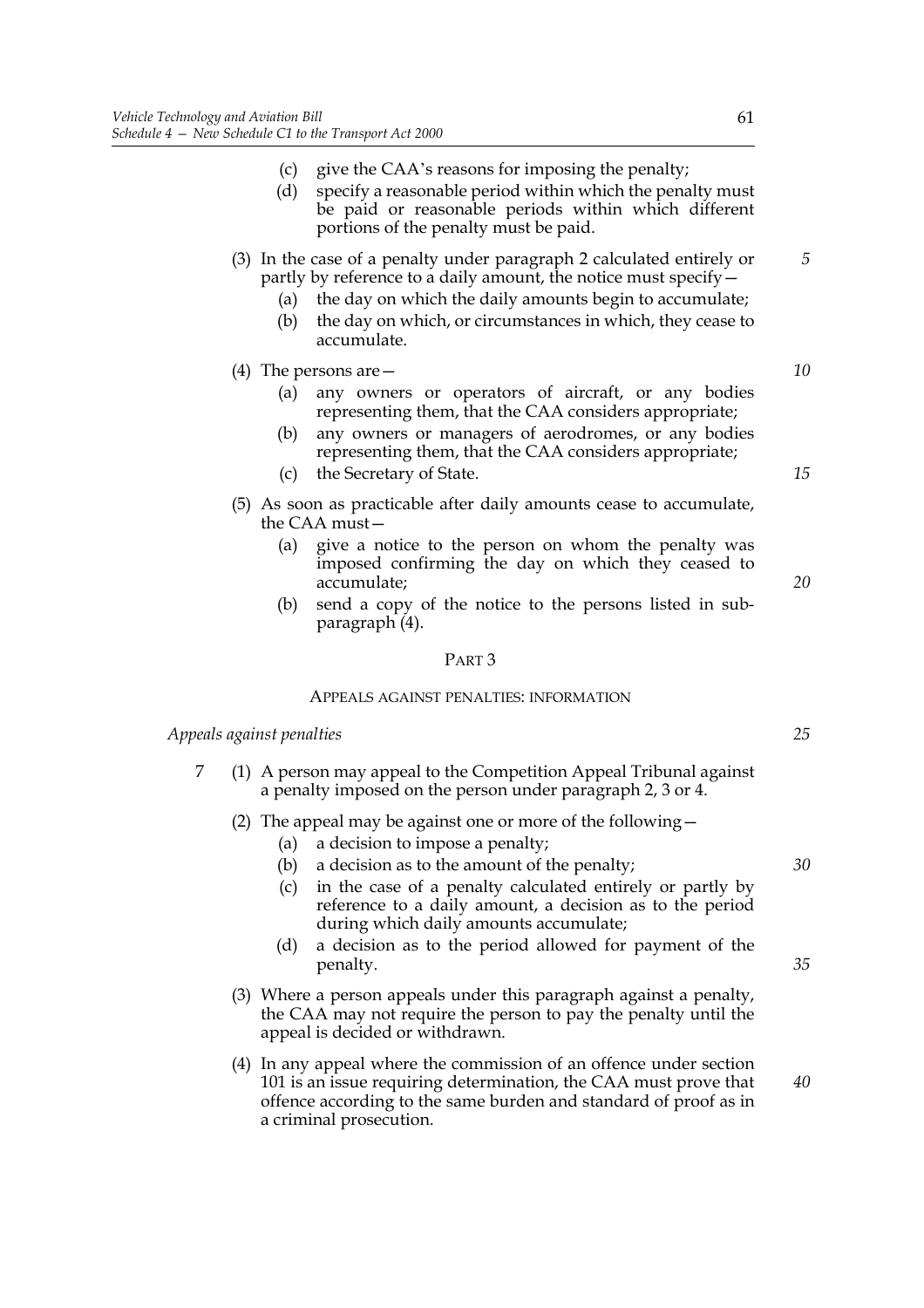*Decisions on appeal*

| (1) The Competition Appeal Tribunal may allow an appeal under         |
|-----------------------------------------------------------------------|
| paragraph 7 only to the extent that it is satisfied that the decision |
| appealed against was wrong on one or more of the following            |
| $\text{grounds}$ –                                                    |

- (a) that the decision was based on an error of fact;
- (b) that the decision was wrong in law;
- (c) that an error was made in the exercise of a discretion.
- (2) It may  $-$ 
	- (a) confirm or set aside the penalty;
	- (b) give the CAA any directions that it considers appropriate, including directions about the time within which the CAA must act.
- (3) It may not direct the CAA to do anything that the CAA would not have the power to do apart from the direction.
- (4) When deciding an appeal under paragraph 7 (including giving directions), the Competition Appeal Tribunal must have regard to the matters in respect of which duties are imposed on the CAA by section 2.

*Further appeals*

- 9 (1) An appeal lies to the appropriate court on a point of law arising from a decision of the Competition Appeal Tribunal under paragraph 8, including a direction.
	- (2) An appeal under this paragraph may be brought by a party to the proceedings before the Competition Appeal Tribunal.
	- (3) An appeal may not be brought under this paragraph without the permission of—
		- (a) the Competition Appeal Tribunal, or
		- (b) the appropriate court.
	- (4) "The appropriate court"—
		- (a) in the case of an appeal from proceedings in England and Wales or Northern Ireland, means the Court of Appeal;
		- (b) in the case of an appeal from proceedings in Scotland, means the Court of Session."

*5*

*15*

*10*

*20*

*25*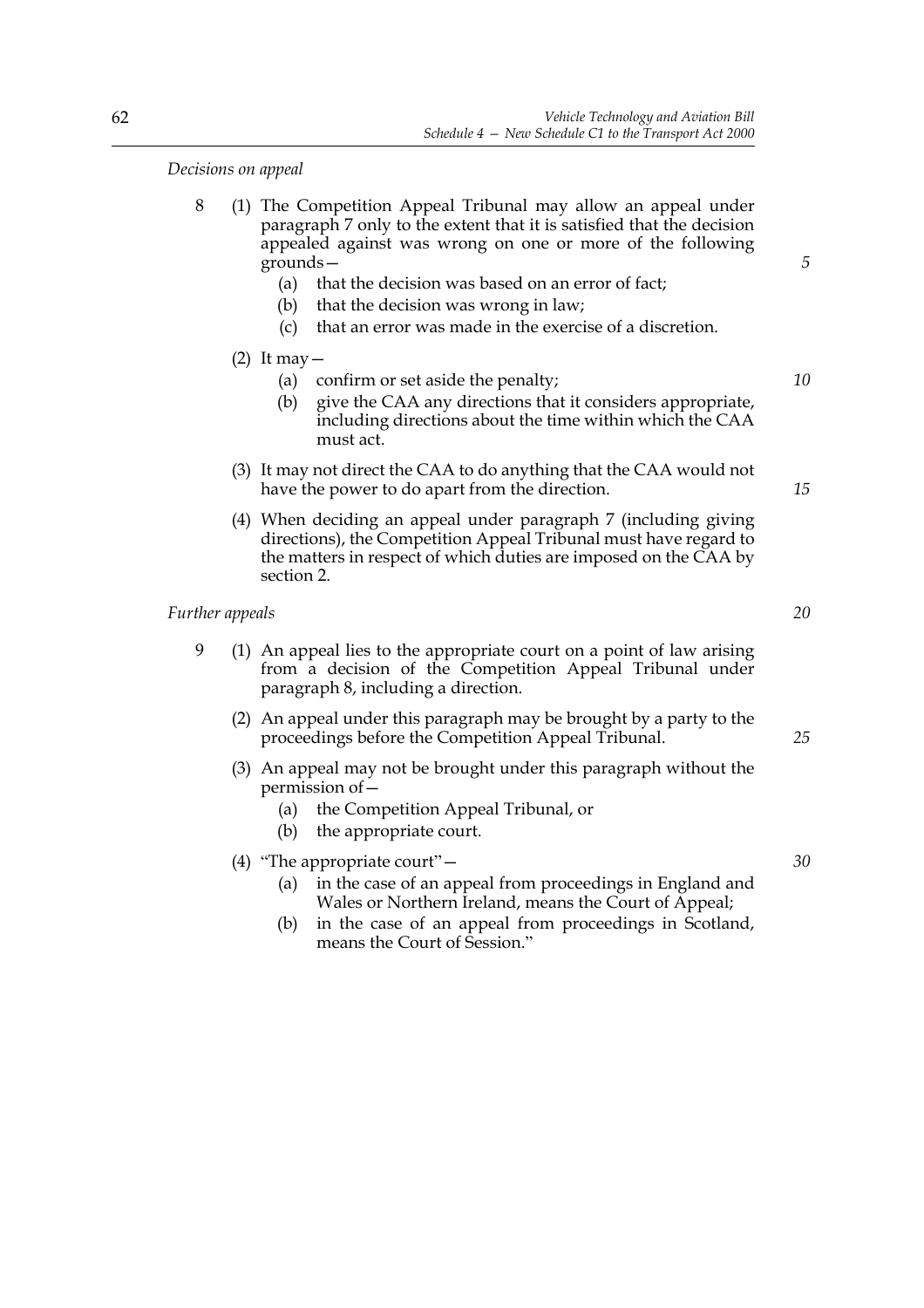### SCHEDULE 5 Section 24

#### MINOR AND CONSEQUENTIAL AMENDMENTS

#### PART 1

#### AUTOMATED VEHICLES: LIABILITY OF INSURERS ETC

*Prescription and Limitation (Scotland) Act 1973 (c. 52)*

- 1 In section 17 of the Prescription and Limitation (Scotland) Act 1973 (actions in respect of personal injuries not resulting in death), after subsection (1) insert—
	- "(1A) This section does not apply to an action of damages in respect of personal injuries to which section 18ZA applies."
- 2 In section 18 of that Act (actions where death has resulted from personal injuries), after subsection (1) insert—
	- "(1A) This section does not apply to an action of damages in respect of personal injuries or death to which section 18ZA applies."

### 3 After that section insert—

## **"18ZA Actions under section 2 of the Vehicle Technology and Aviation Act 2017**

- (1) This section applies to an action of damages under section 2 of the Vehicle Technology and Aviation Act 2017 (liability of insurers etc where accident caused by automated vehicle).
- (2) An action may not be brought after the expiry of the period of 3 years beginning with the date of the accident mentioned in subsection (1) or (as the case may be) subsection (2) of that section.
- (3) In the computation of the period specified in subsection (2) above any time during which the person who sustained the injuries was under legal disability by reason of nonage or unsoundness of mind is to be disregarded.
- (4) If a person injured in the accident dies before the expiry of the period mentioned in subsection (2) above, an action may not be brought after the expiry of the period of 3 years beginning with the date of death of the person.
- (5) Where an action has not been brought before the expiry of the period mentioned in subsection (2) above and the person subsequently dies in consequence of injuries sustained in the accident, an action may not be brought in respect of those injuries or that death.
- (6) Subsection (7) applies if a person injured in the accident dies and the person seeking to bring the action is a relative of the deceased.
- (7) In the computation of the period specified in subsection (4) above any time during which the relative was under legal disability by reason of nonage or unsoundness of mind is to be disregarded.

*5*

*15*

*10*

*20*

*25*

*30*

*35*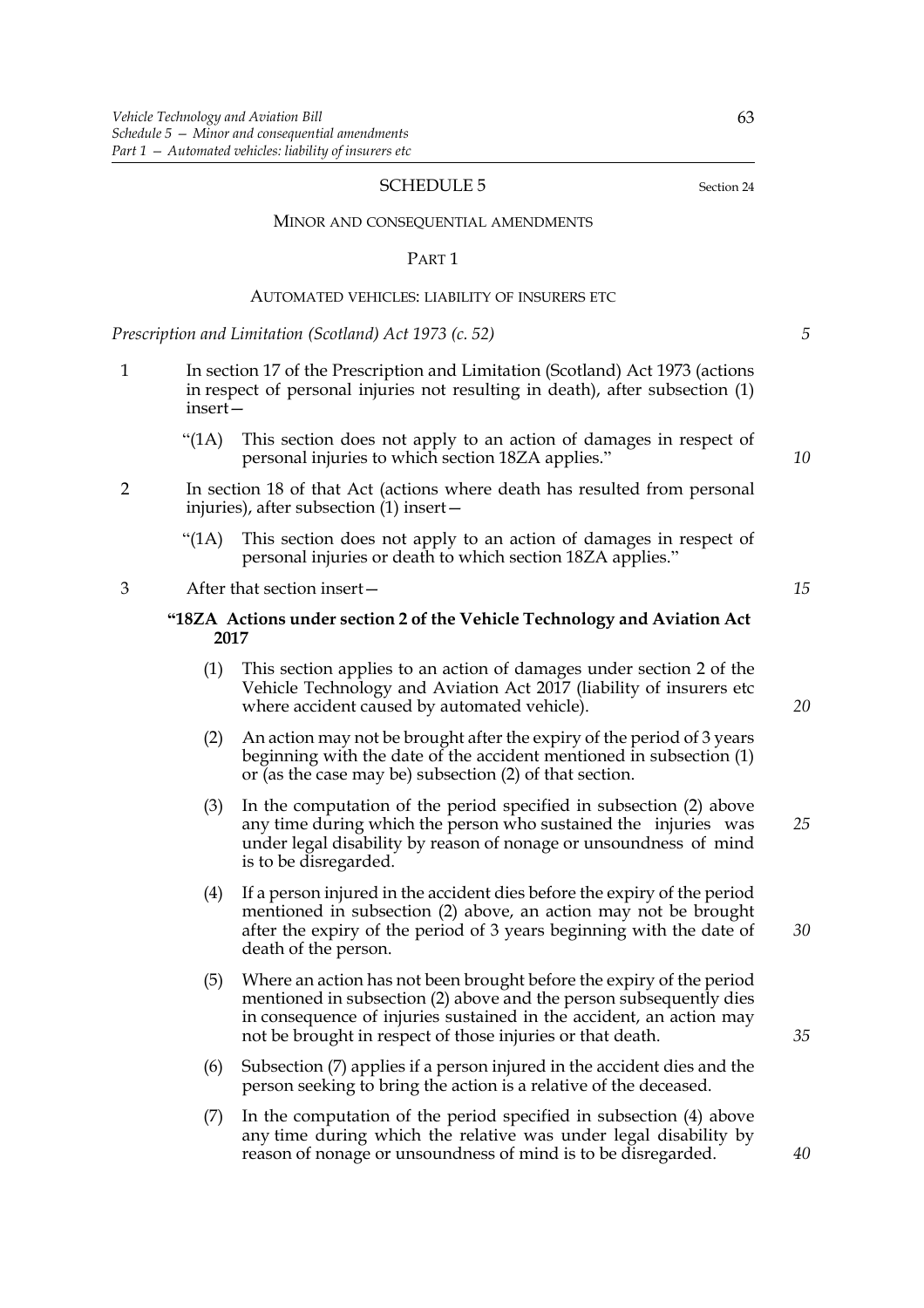(8) In this section "relative" has the same meaning as in the Damages (Scotland) Act 2011.

## **18ZB Section 18ZA: extension of limitation periods**

- (1) Subsection (2) applies where a person would be entitled, but for section 18ZA, to bring an action other than one in which the damages claimed are confined to damages for loss of or damage to property.
- (2) The court may, if it seems to it equitable to do so, allow the person to bring the action despite that section.

## **18ZC Actions under section 5 of the Vehicle Technology and Aviation Act 2017**

*10*

*5*

- (1) Subsection (2) applies where, by virtue of section 5 of the Vehicle Technology and Aviation Act 2017 (right of insurer etc to claim against person responsible for accident), an insurer or vehicle owner becomes entitled to bring an action against any person.
- (2) The action may not be brought after the expiry of the period of 2 years beginning with the date on which the right of action accrued (under subsection (5) of that section)." *15*
- 4 In section 19CA of that Act (interruption of limitation period: arbitration), in subsection (1), after "18(2)," insert "18ZA(2) or (4),  $18\overline{2}C(2)$ ,".
- 5 In section 19F of that Act (extension of limitation periods: cross-border mediation), in subsection (1), after "18," insert "18ZA, 18ZC,". *20*
- 6 In Schedule 1 to that Act (obligations affected by prescriptive periods of 5 years under section 6), in paragraph 2, after sub-paragraph (g) insert—
	- "(ga) to any obligation to make reparation arising from liability under section 2 of the Vehicle Technology and Aviation Act 2017 (liability of insurer etc. where accident caused by automated vehicle);". *25*

## *Limitation Act 1980 (c. 58)*

- 7 In section 9 of the Limitation Act 1980 (time limit for actions for sums recoverable by statute), in subsection (2), after "section 10" insert "or 10A".
- 8 After section 10 of that Act insert—

## **"10A Special time limit for actions by insurers etc in respect of automated vehicles**

- (1) Where by virtue of section 5 of the Vehicle Technology and Aviation Act 2017 an insurer or vehicle owner becomes entitled to bring an action against any person, the action shall not be brought after the expiration of two years from the date on which the right of action accrued (under subsection (5) of that section). *35*
- (2) An action referred to in subsection (1) shall be one to which sections 32, 33A and 35 of this Act apply, but otherwise Parts 2 and 3 of this Act (except sections 37 and 38) shall not apply for the purposes of this section."
- 9 In the italic heading before section 11 of that Act, after "personal injuries or death" insert "etc".

64

*30*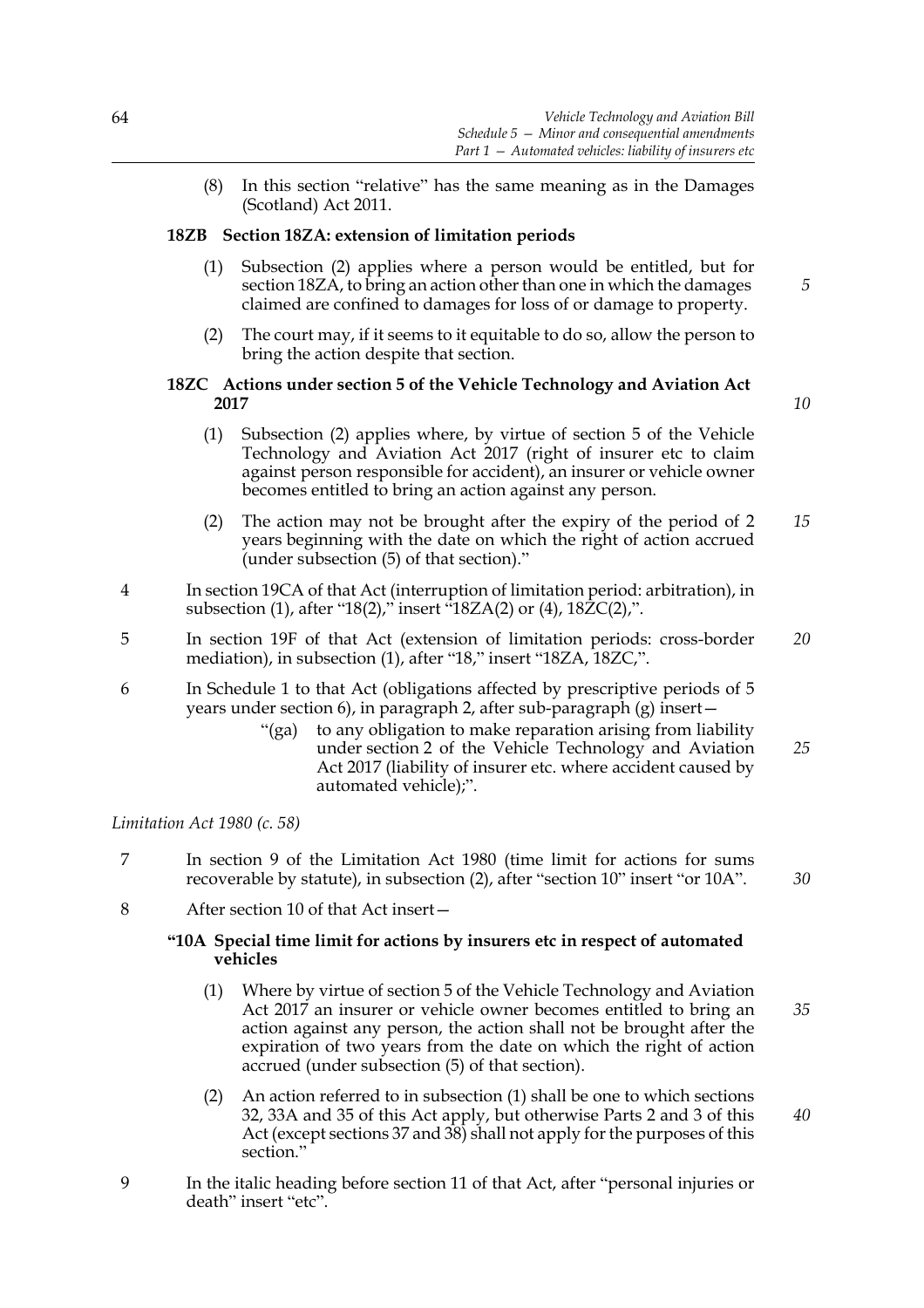### 10 After section 11A of that Act insert—

### **"11B Actions against insurers etc of automated vehicles**

- (1) None of the time limits given in the preceding provisions of this Act shall apply to an action for damages under section 2 of the Vehicle Technology and Aviation Act 2017 (liability of insurer etc where accident caused by automated vehicle). But this subsection does not affect the application of section 5A of this Act.
- (2) An action for damages against an insurer under subsection (1) of section 2 of the Vehicle Technology and Aviation Act 2017 (including an action by an insured person under a contract of insurance in respect of the insurer's obligations under that section) shall not be brought after the expiration of the period of three years from the date of the accident referred to in that subsection. *10*
- (3) An action for damages against the owner of a vehicle under subsection (2) of that section shall not be brought after the expiration of the period of three years from the date of the accident referred to in that subsection. *15*
- (4) If a person injured in the accident dies before the expiration of the period mentioned in subsection (2) or (3) above, the period applicable as respects the cause of action surviving for the benefit of the person's estate by virtue of section 1 of the Law Reform (Miscellaneous Provisions) Act 1934 shall be three years from the date of death." *20*
- 11 In section 12 of that Act (special time limit for actions under Fatal Accidents legislation), in subsection (1), for "or 11A" substitute ", 11A or 11B". *25*
- 12 In section 28 of that Act (extension of limitation period in case of disability), in subsection (6), after "section 11" insert ", 11B".
- 13 (1) Section 32 of that Act (postponement of limitation period in case of concealment etc) is amended as follows.
	- (2) In subsection  $(1)$ , for "and  $(4A)$ " substitute ",  $(4A)$  and  $(4B)$ ".
	- (3) After subsection (4A) insert—
		- "(4B) Subsection (1) above shall not apply in relation to the time limit prescribed by section 11B(2) or (3) of this Act or in relation to that time limit as applied by virtue of section 12(1) of this Act."
- 14 (1) Section 33 of that Act (discretionary exclusion of time limit) is amended as follows.
	- (2) In subsection (1), in paragraph (a), for "or 11A" substitute ", 11A, 11B".
	- (3) After subsection (1A) insert—
		- "(1B) Where the damages claimed are confined to damages for loss of or damage to any property, the court shall not under this section disapply any provision in its application to an action under section 2 of the Vehicle Technology and Aviation Act 2017." *40*

*5*

*35*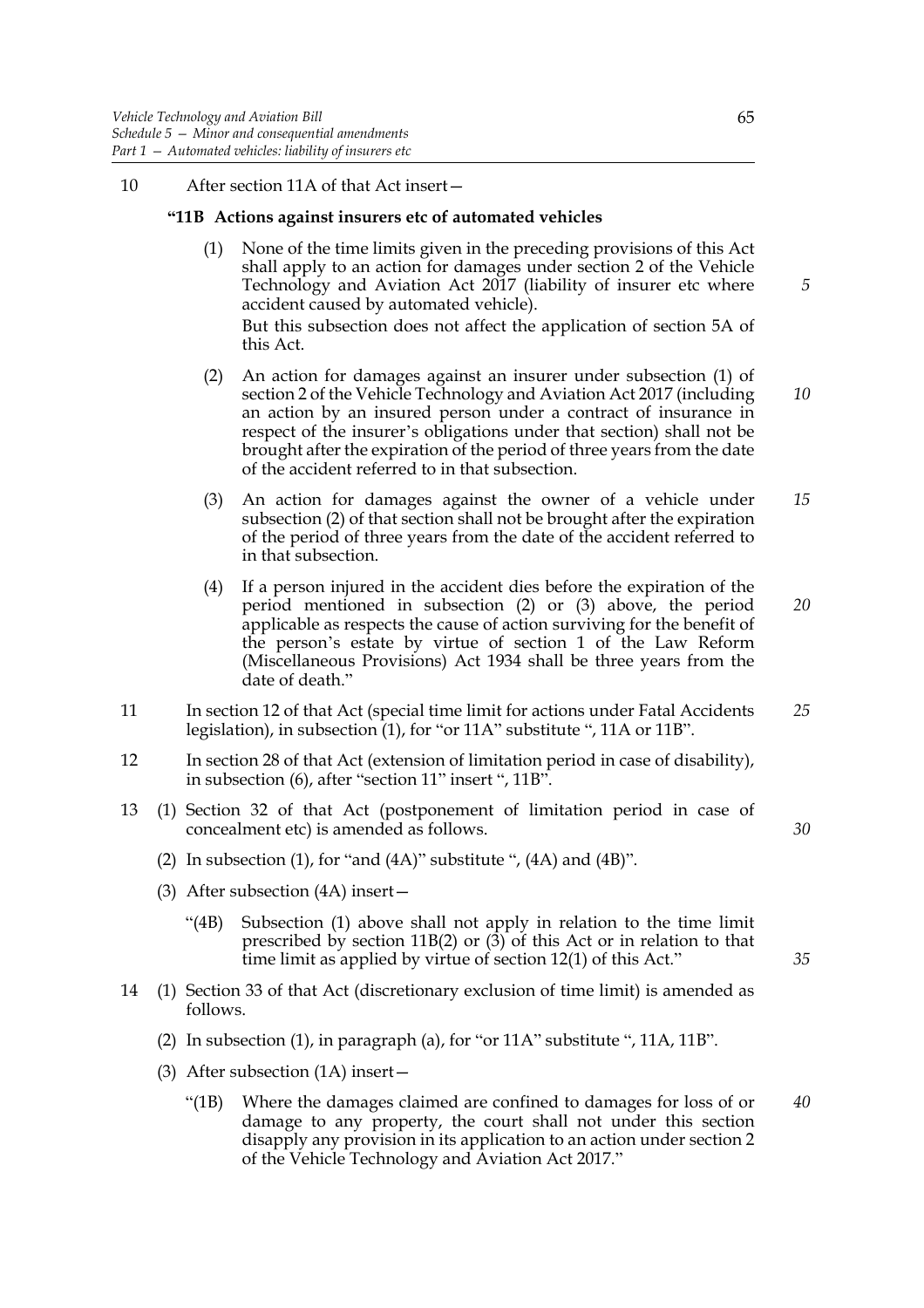- (4) In subsections (2) and (4), for "or subsection (4) of section 11A" substitute ", 11A(4) or 11B(2) or (3)".
- (5) In subsection (3)(b), after "section 11A" insert ", by section 11B".
- (6) In subsection (8), for "or 11A" substitute ", 11A or 11B".

*Road Traffic Act 1988 (c. 52)*

*5*

- 15 In section 143 of the Road Traffic Act 1988 (users of motor vehicles to be insured or secured against third-party risks), after subsection (1) insert—
	- " $(1)$  In the application of this Part to automated vehicles  $-$ 
		- (a) subsection (1) above has effect with the omission of the words "or such a security in respect of third party risks" in paragraphs (a) and  $(b)$ ;
		- (b) this Part has effect with the omission of sections 146 and  $147(2)$ ;
		- (c) any other references to a security or certificate of security in this Act are to be ignored."
- 16 In section 144 of that Act (exceptions from requirement of third-party insurance etc), in subsection (1), after "does not apply to a vehicle" insert ", other than an automated vehicle,".
- 17 (1) Section 145 of that Act (requirements in respect of policies of insurance) is amended as follows.
	- (2) After subsection (3) insert—
		- "(3A) In the case of an automated vehicle, the policy must also provide for the insurer's obligations to an insured person under section 2(1) of the Vehicle Technology and Aviation Act 2017 (liability of insurers etc where accident caused by automated vehicle) to be obligations under the policy.

In this subsection "insured person" means a person who is covered under the policy for using the vehicle on a road or public place in Great Britain."

- (3) At the end of subsection (4) insert— "Paragraph (a) does not apply where the vehicle in question is an automated vehicle."
- 18 In section 161 of that Act (interpretation), in subsection (1), at the appropriate place insert—
	- ""automated vehicle" means a means a vehicle listed by the Secretary of State under section 1 of the Vehicle Technology and Aviation Act 2017,". *35*
- 19 In section 162 of that Act (index to Part 6), at the appropriate place in the table insert—

"Automated vehicle section 161(1)".

*40*

*15*

*20*

*25*

*10*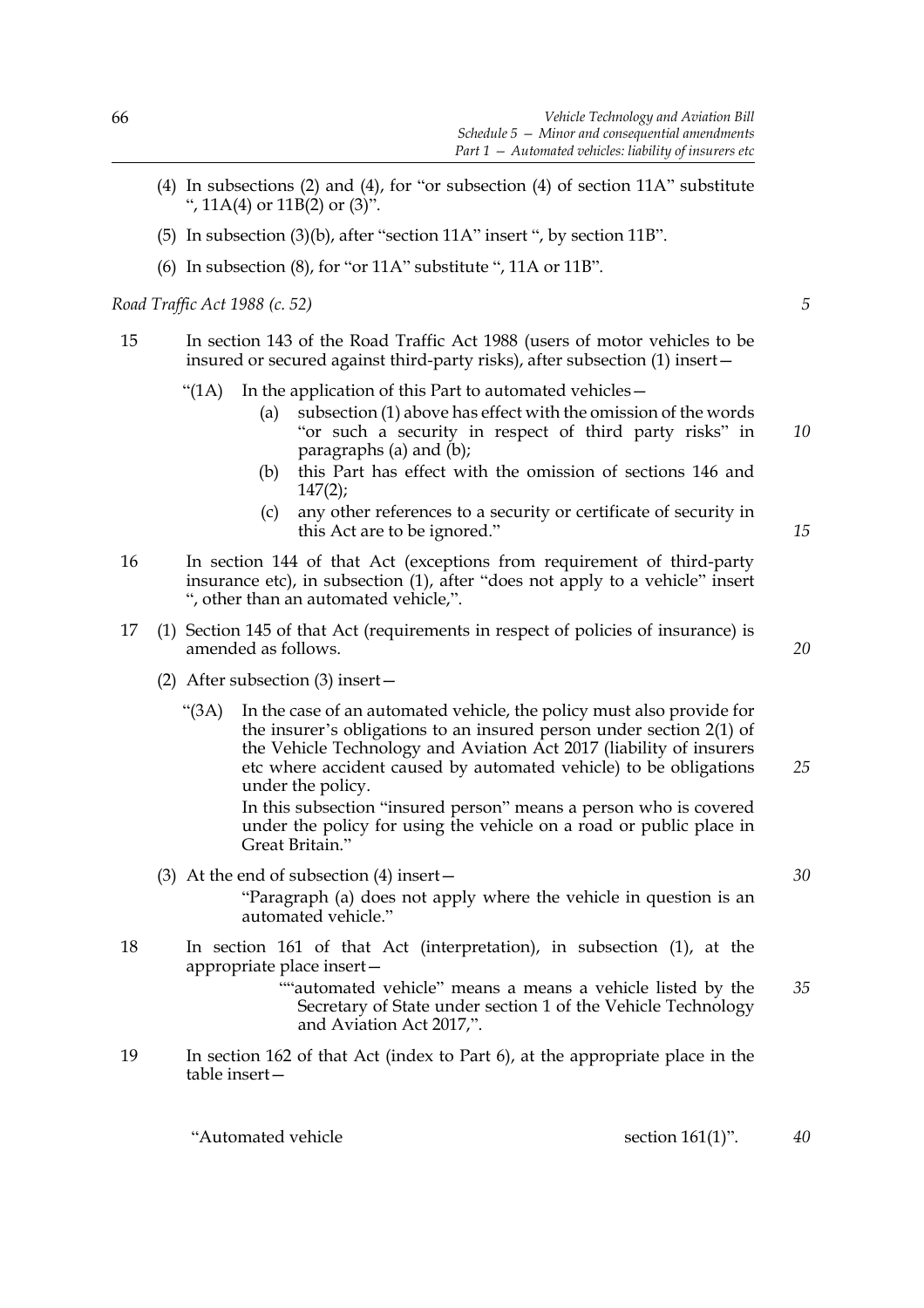## PART 2

### AIR TRAFFIC SERVICES

*Transport Act 2000 (c. 38)*

- 20 (1) Section 7 of the Transport Act 2000 (licences: provisions) is amended as follows.
	- (2) Omit subsection (5).
	- (3) After subsection (6) insert—
		- "(6A) A licence condition may include provision for its modification only if it specifies or describes—
			- (a) the circumstances in which it may be modified,
			- (b) the types of modification that may be made, and
			- (c) the period or periods in which it may be modified.
		- (6B) If a licence condition includes such a provision, it may be modified in accordance with that provision or in accordance with the provision made by this Chapter about modifying licence conditions. *15*
		- (6C) A term of a licence may be modified only in accordance with the provision made by this Chapter about modifying terms of a licence."
- 21 (1) Section 10 of that Act (breach of duties or conditions) is amended as follows.
	- (2) In subsection (1), in paragraph (b), for "condition of a licence" substitute "licence condition".
	- (3) In subsection (2), for paragraph (b) substitute  $-$ 
		- "(b) the power to give a contravention notice;
			- (c) the power to give an enforcement order or an urgent enforcement order, a duty to comply with the order and a power to bring proceedings in respect of the duty;
		- (d) the power to impose a penalty under paragraph 9 or 10 of Schedule B1."
- 22 In section 19 of that Act (modification by order under other enactments), in subsection (1), for "conditions of a licence" substitute "licence conditions".
- 23 (1) Section 28 of that Act (power to make air traffic administration order) is amended as follows. *30*
	- (2) In subsection (4), for paragraph (b) substitute  $-$ 
		- "(b) no notice of withdrawal or revocation has been given under paragraph 1(8), 4(2) or 7(2) of Schedule B1 in relation to the contravention or apprehended contravention, and".
	- (3) In subsection  $(5)$ 
		- (a) in paragraph (a), for "a final or provisional order", substitute "an enforcement order or an urgent enforcement order";
		- (b) in paragraph (b), for "proceedings under section 23", substitute "an appeal under section 19A".

*20*

*25*

*35*

*40*

*5*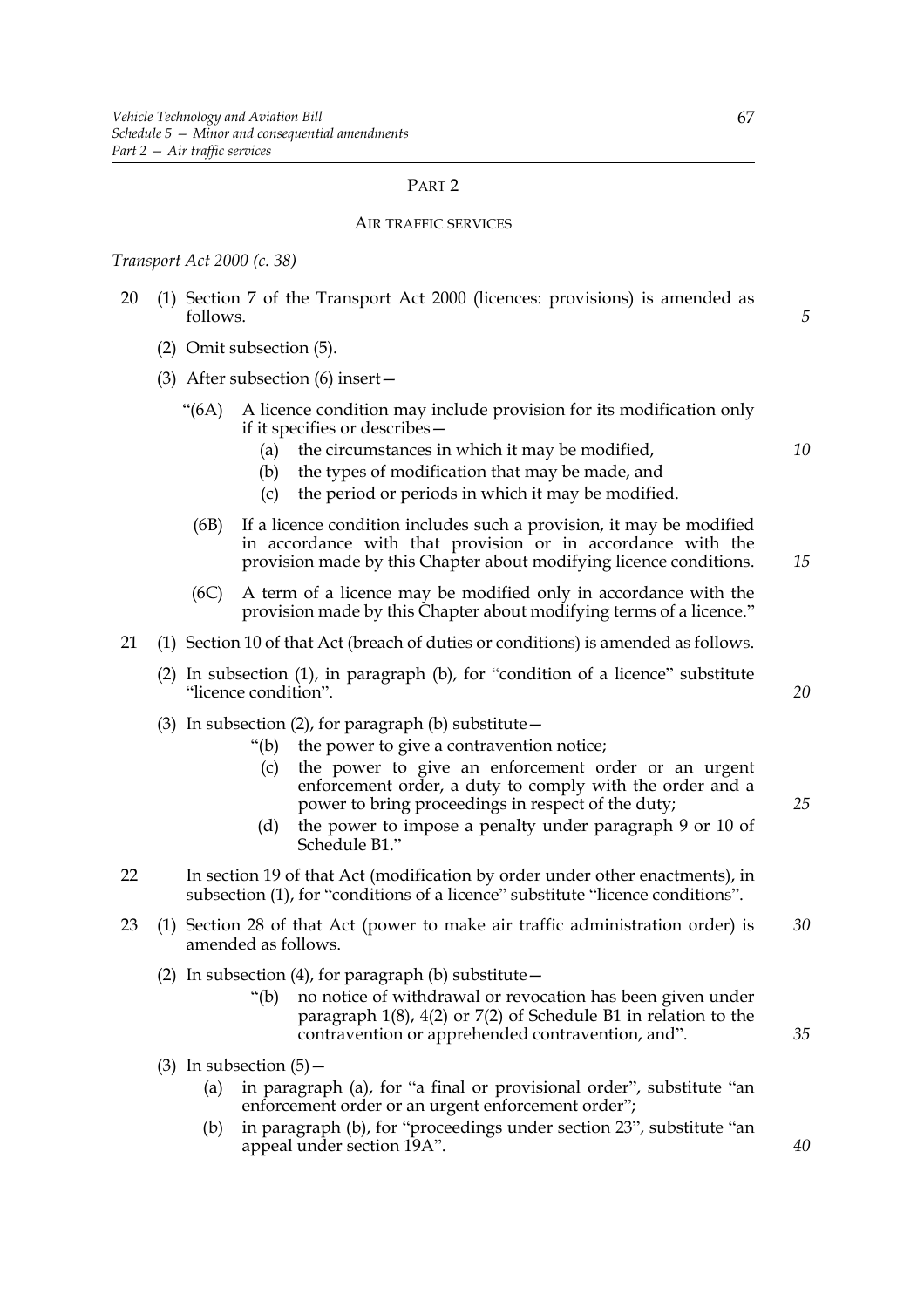*5*

*10*

*15*

"(7) In subsections (4) and  $(5)$  -"section 8 duty" means a duty imposed on a licence holder by section 8; "licence condition" means a condition of a licence holder's licence." 24 In section 30 of that Act (petitions and orders: supplementary), in subsection (3)(b), for "section 20 above" substitute "Schedule B1 to this Act". 25 In section 34 of that Act (investigations), in subsection (1), for "condition of a licence" substitute "licence condition". 26 (1) Section 35 of that Act (register) is amended as follows. (2) In subsection (3), in paragraph (c), for "the conditions of a licence" substitute "licence conditions". (3) In that subsection, for paragraph  $(g)$  substitute  $-$ "(g) the terms of every contravention notice; (h) the terms of every withdrawal of a contravention notice; (i) the terms of every enforcement order;

(4) For subsection  $(7)$  substitute  $-$ 

- (j) the terms of every urgent enforcement order that has been confirmed;
- (k) the terms of every modification or revocation of an enforcement order or urgent enforcement order." *20*

## 27 (1) Section 40 of that Act (interpretation) is amended as follows.

condition."

| (2) |                             | In subsection $(1)$ , after paragraph $(a)$ insert $-$                  |    |
|-----|-----------------------------|-------------------------------------------------------------------------|----|
|     |                             | "(aa) air transport service;                                            |    |
|     | (ab)                        | the CMA;                                                                | 25 |
|     | (ac)                        | contravention;                                                          |    |
|     |                             | (ad) contravention notice;                                              |    |
|     | (ae)                        | enforcement order;".                                                    |    |
|     |                             | (3) In that subsection omit paragraph (b).                              |    |
|     |                             | (4) In that subsection, after paragraph (d) insert $-$                  | 30 |
|     |                             | "(da) licence condition;".                                              |    |
|     |                             | $(5)$ In that subsection, after paragraph $(h)$ insert $-$              |    |
|     | ``(i)                       | notice;                                                                 |    |
|     | (i)                         | publication;                                                            |    |
|     |                             | (k) representation;                                                     | 35 |
|     | (1)                         | term of licence;                                                        |    |
|     | (m)                         | urgent enforcement order."                                              |    |
|     |                             | (6) For subsection (6) substitute $-$                                   |    |
|     | $\degree$ (6)<br>condition. | A licence condition is a provision of a licence which is expressed as a | 40 |
|     | (6A)                        | A term of a licence is a provision of a licence which is not a licence  |    |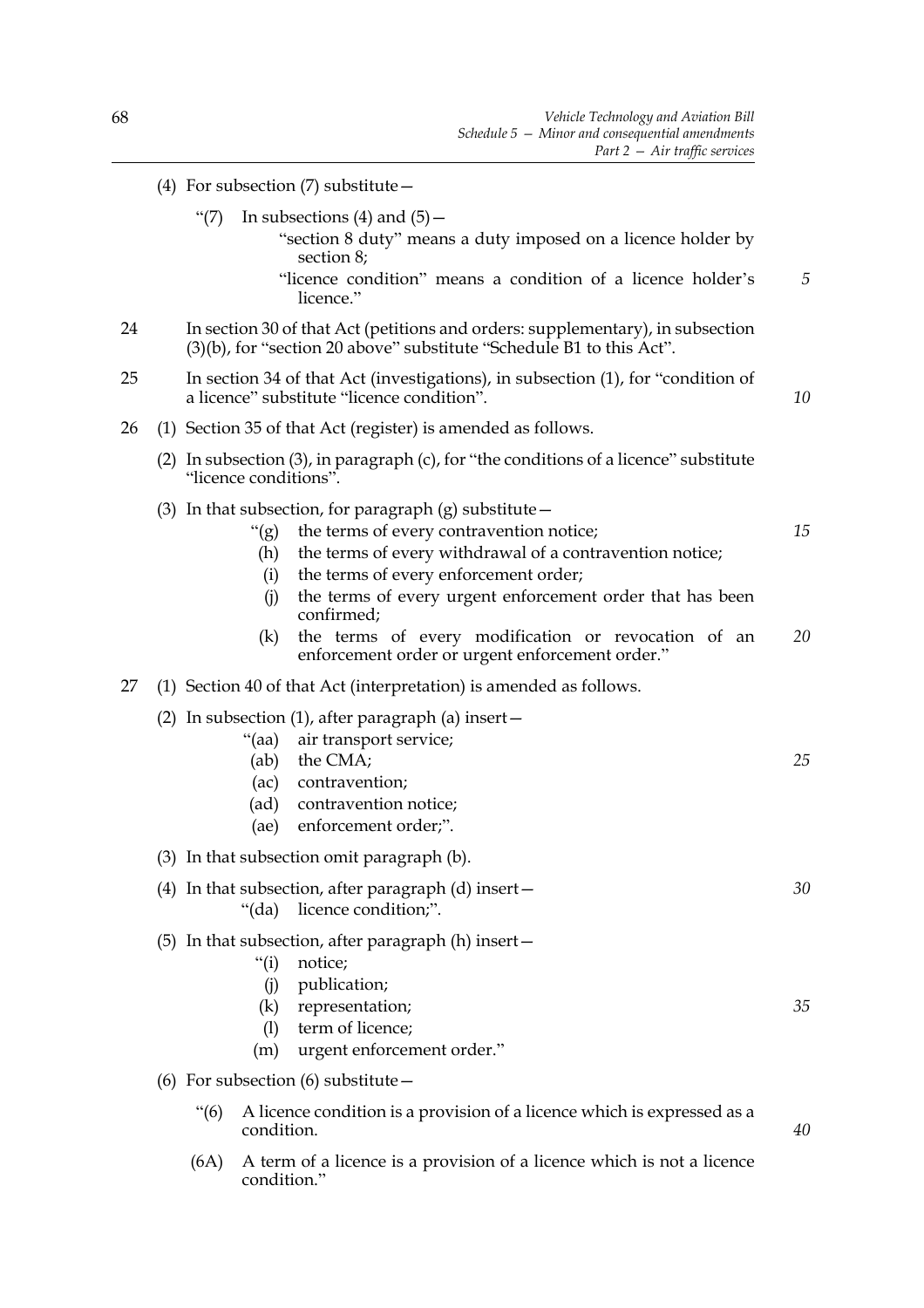- (7) After subsection (7) insert—
	- "(8) "Air transport service" and "user", in relation to such services, have the meaning given in section 69(1) of the Civil Aviation Act 2012 (air transport services).
	- (9) "The CMA" is the Competition and Markets Authority.
	- (10) References in this Chapter to a notice are to a notice in writing.
	- (11) Where a person is required to publish something by this Chapter, the person must publish it in whatever form and manner the person considers appropriate for bringing it to the attention of persons likely to be affected by it.
	- (12) A representation includes an objection.
	- (13) A contravention includes a failure to comply, and related expressions are to be read accordingly.
	- (14) A contravention notice is a notice under paragraph 1 of Schedule B1.
	- (15) An enforcement order is an order under paragraph 3 of Schedule B1. *15*
	- (16) An urgent enforcement order is an order under paragraph 5 of Schedule B1."
- 28 After section 40 of that Act insert—

## **"40A Connected persons**

- (1) For the purposes of this Chapter one person is connected to another if they are group undertakings in relation to each other. *20*
- (2) "Group undertaking" has the same meaning as in the Companies Acts (see section 1161 of the Companies Act 2006).
- (3) The Secretary of State may by regulations make provision about when one person is connected with another for the purposes of this Part, including provision amending or otherwise modifying subsections (1) and (2)." *25*
- 29 (1) Section 103 of that Act (order and regulations) is amended as follows.
	- (2) In subsection  $(5)$  -
		- (a) before "51" insert "11, 19A, 40A,";
		- (b) after "94" insert ", paragraph 14 of Schedule B1 or paragraph 2 of Schedule C1".
	- (3) In subsection (6), after "51" insert ", and no regulations are to be made under section 11, 19A or 40A, paragraph 14 of Schedule B1 or paragraph 2 of Schedule C1,".
	- (4) In subsection (9), after "section 6" insert "or 11".

*Enterprise and Regulatory Reform Act 2013 (c. 24)*

- 30 In Schedule 4 to the Enterprise and Regulatory Reform Act 2013 (the Competition and Markets Authority), in paragraph 48(4)(c), after subparagraph (iib) insert—
	- "(iic) Schedule A1 to the Transport Act 2000;".

*5*

*10*

*30*

*35*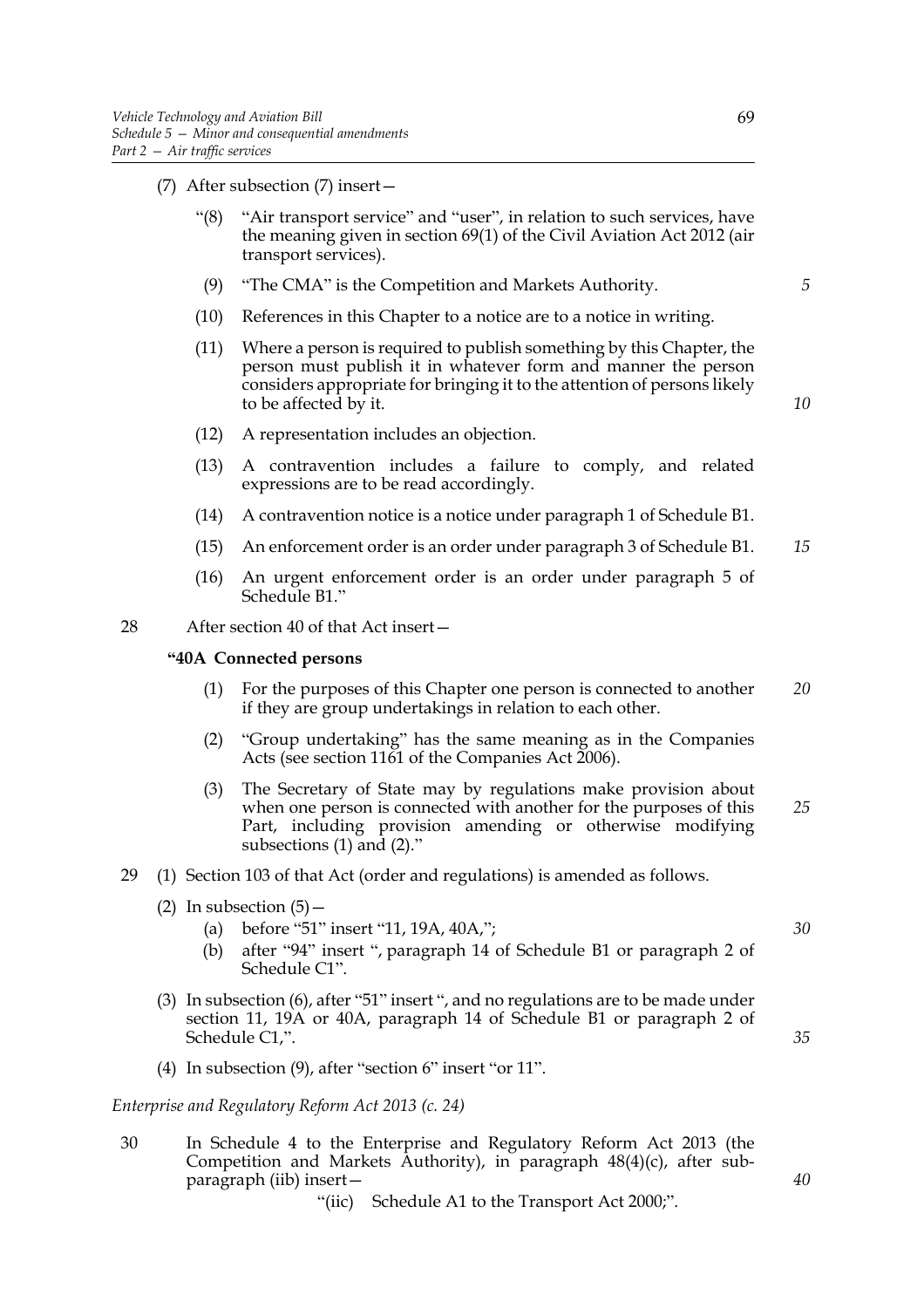## PART 3

## VEHICLE TESTING: AMENDMENTS RELATING TO SECTION 21

*Road Traffic (Foreign Vehicles) Act 1972 (c. 27)*

- 31 In section 2 of the Road Traffic (Foreign Vehicles) Act 1972 (provisions supplementary to section 1), in subsection (3B), for "72A" substitute "72(8)". *5*
- 32 In section 7 of that Act (interpretation), in subsection (1), for the definition of "official testing station" substitute—

""official testing station" means—

- (a) a station maintained by the Secretary of State for inspections under section  $1(6)(a)$  of this Act, or
- (b) premises designated under section 65B of the Road Traffic Act 1988 for such inspections."

*Public Passenger Vehicles Act 1981 (c. 14)*

- 33 (1) Section 8 of the Public Passenger Vehicles Act 1981 (powers of, and facilities for, inspection of public service vehicles) is amended as follows. *15*
	- (2) In subsection (3) omit the words after paragraph (c).
	- (3) After that subsection insert—
		- "(4) Subsection (3)(b) does not apply to inspections that are listed procedures within the meaning of section 65B of the Road Traffic Act 1988 (power to designate premises for vehicle testing)."
- 34 In section 82 of that Act (general interpretation provisions), in subsection (1) omit the definition of "official PSV testing station".

*Road Traffic Act 1988 (c. 52)*

- 35 In section 46 of the Road Traffic Act 1988 (regulations under section 45), in subsection (1)(ja), for "section 8(3)(b) of the Public Passenger Vehicles Act 1981" substitute "section 65B of this Act". *25*
- 36 In section 51 of that Act (particular aspects of regulations under section 49), in subsection (1)(ka), for "section 52 $(2)(b)$ " substitute "section 65B of this Act".
- 37 In section 52 (supplementary provisions about tests, etc, of goods vehicles), in subsection (2)— *30*
	- (a) at the end of paragraph (a) insert "and";
	- (b) omit paragraph (b).
- 38 In section 61 (regulations for the purposes of sections 54 to 60), in subsection (2)(a), for the words after "under section 52, 62 or" substitute "72A of this Act or designated under section 65B of this Act". *35*
- 39 (1) Section 69A (prohibitions conditional on inspection etc) is amended as follows.
	- (2) In subsection (1), for "an official PSV testing station within the meaning of the Public Passenger Vehicles Act 1981" substitute "an official testing station specified in the direction". *40*

*20*

*10*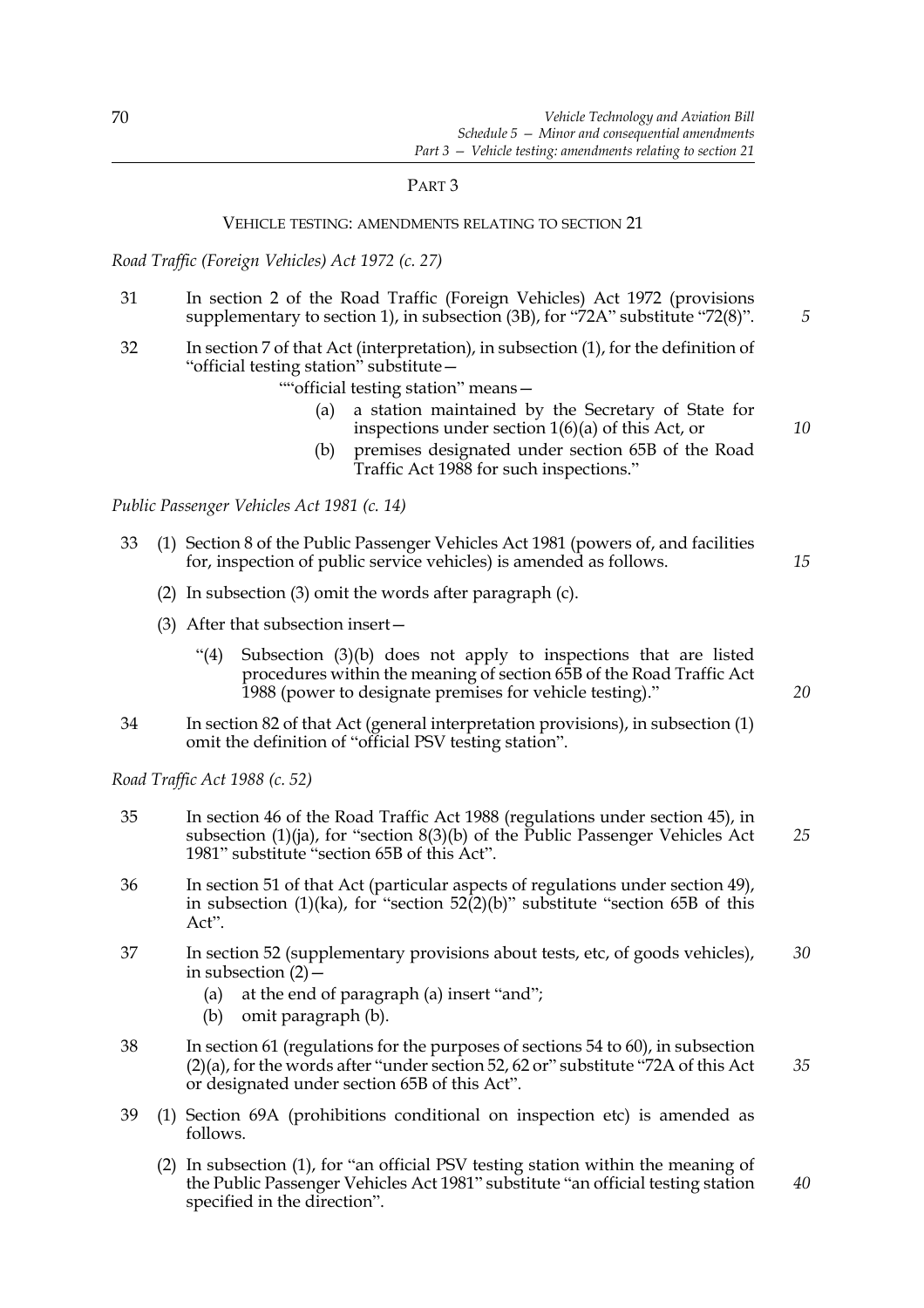- (3) In subsection (2), after "an official testing station" insert "specified in the direction".
- (4) After subsection (4) insert—
	- "(5) In this section "official testing station" means—
		- (a) a station maintained by the Secretary of State for inspections under subsection (1) or subsection (2) above (as appropriate), or *5*
			- (b) premises designated under section 65B of this Act for such inspections."
- 40 (1) Section 72A of that Act (official testing stations) is amended as follows.
	- (2) For the heading substitute "Testing stations provided by Secretary of State".
	- (3) Omit "(in this Part of this Act referred to as "official testing stations")".
- 41 In section 85 (interpretation of Part 2), in subsection (1) omit the definition of "official testing station".
- 42 In section 86 (index to Part 2) omit the entry for "official testing station". *15*

*Vehicle Excise and Registration Act 1994 (c. 22)*

- 43 (1) Section 28A of the Vehicles Excise and Registration Act 1994 (power of constables etc to require production of registration documents) is amended as follows.
	- (2) In subsection (9), for "a testing station provided under section 52(2) of the Road Traffic Act 1988" substitute "an official testing station". *20*
	- (3) After that subsection insert—
		- "(9A) In subsection (9) "official testing station" means—
			- (a) a station maintained by the Secretary of State for inspections of goods vehicles under—
				- (i) regulations made under section 49 of the Road Traffic Act 1988, or
				- (ii) section 50 of that Act, or
			- (b) premises designated under section 65B of that Act."

*25*

*10*